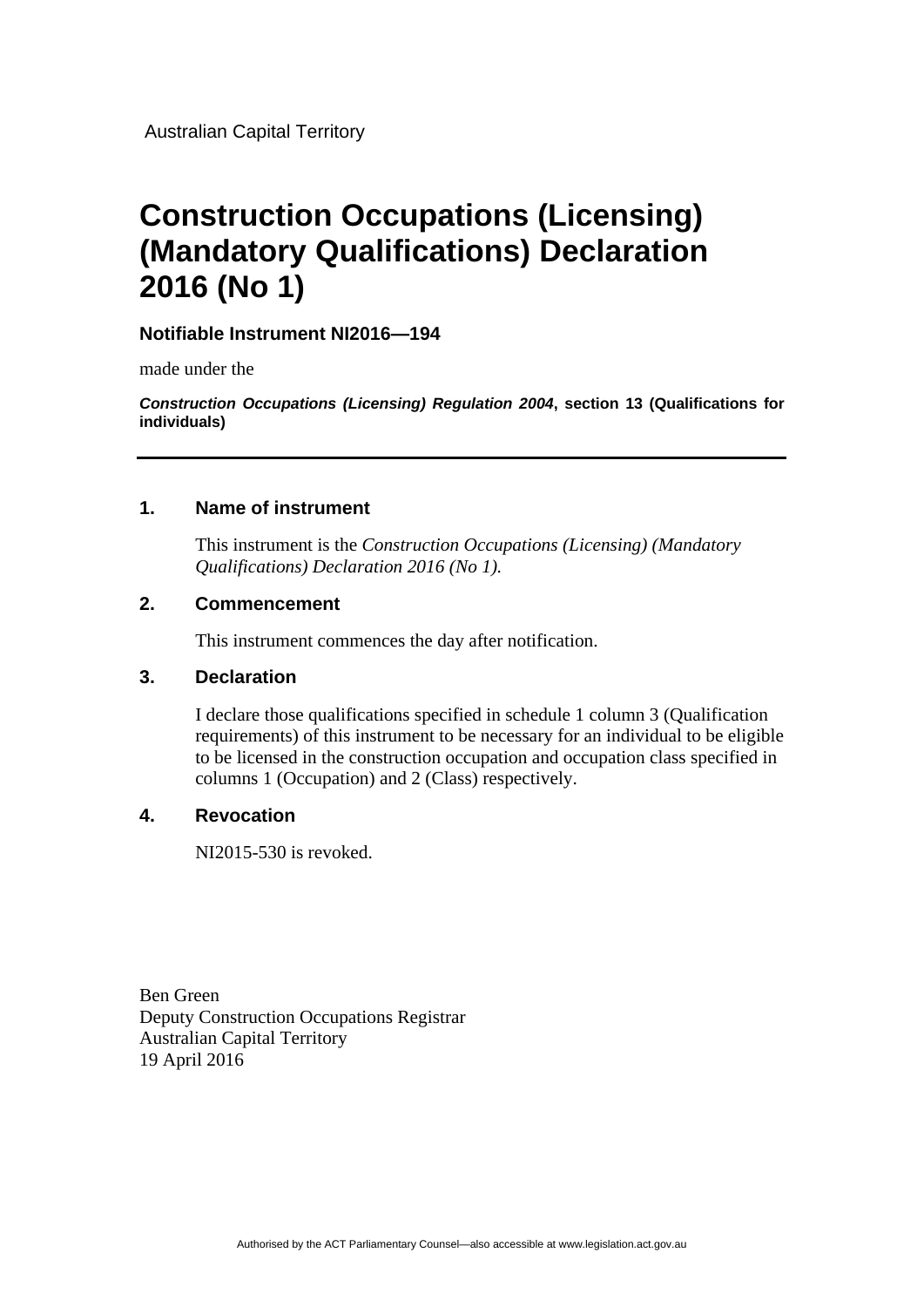This is page 1 of the schedule to the declaration made by the Deputy Construction Occupations Registrar under the *Construction Occupations (Licensing) Regulation 2004*

# **Construction Occupations (Licensing) Regulation 2004 Mandatory Qualifications Schedule**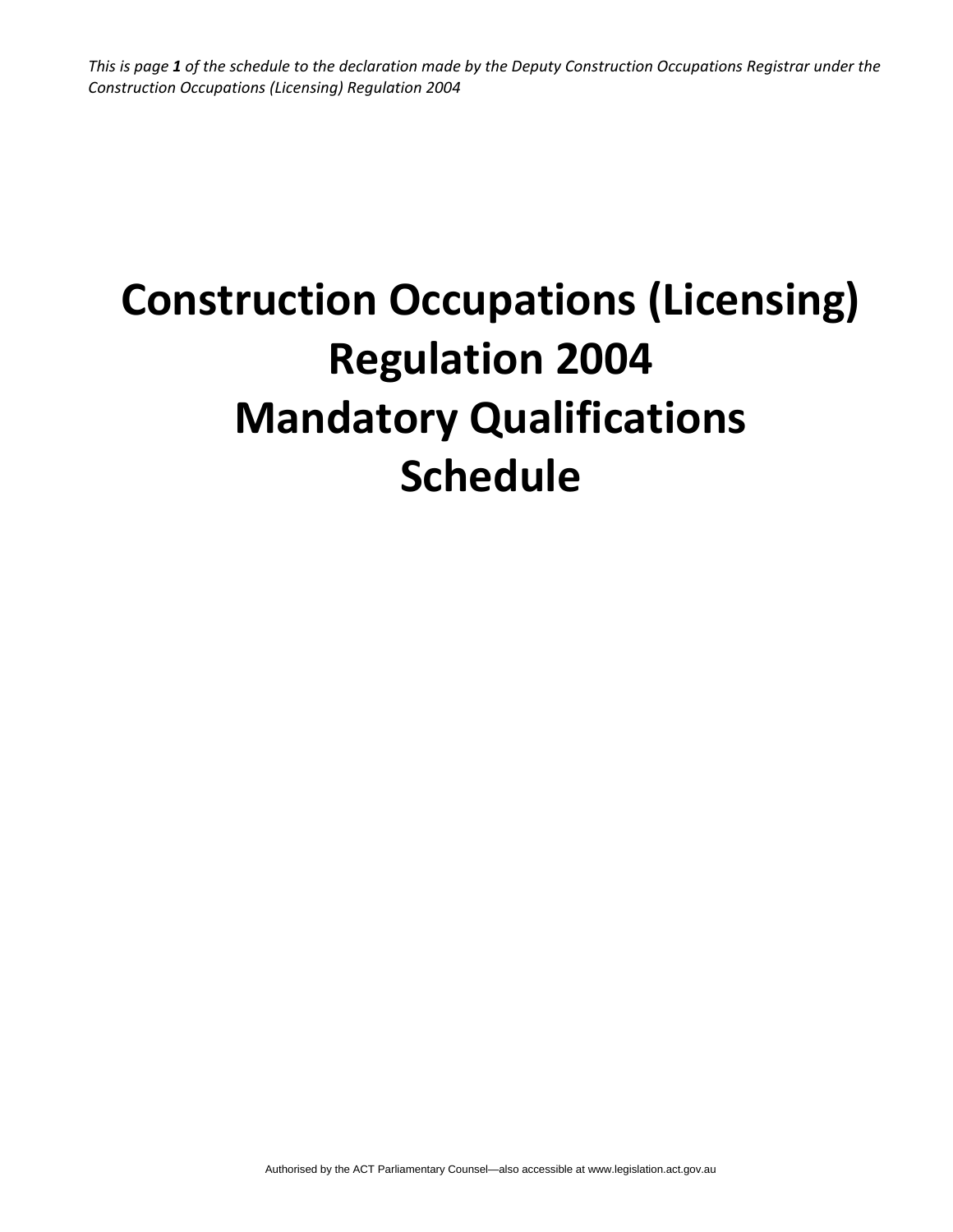This is page 2 of the schedule to the declaration made by the Deputy Construction Occupations Registrar under the *Construction Occupations (Licensing) Regulation 2004*

# **Preamble**

This instrument is the declaration of qualifications in order for an individual to be licensed in a construction occupation or occupation class. Where multiple methods are listed for a particular occupation class, an applicant is only required to meet one of the methods listed. Some terms are defined in the dictionary at the end of schedule 1.

# **Schedule 1 – Qualification requirements by licence occupation**

| Occupation     | <b>Class</b> | <b>Qualification Requirements</b>                                                                                                                                                                                                                                              |
|----------------|--------------|--------------------------------------------------------------------------------------------------------------------------------------------------------------------------------------------------------------------------------------------------------------------------------|
| <b>Builder</b> | Class A      | Method 1                                                                                                                                                                                                                                                                       |
|                |              | <b>Educational Qualification</b>                                                                                                                                                                                                                                               |
|                |              | The applicant holds:                                                                                                                                                                                                                                                           |
|                |              | a) a tertiary qualification in Building that the Australian Qualifications<br>Framework Advisory Board has determined is a bachelor degree,<br>graduate certificate, graduate diploma, masters degree or doctoral<br>degree in the Australian Qualifications Framework System. |
|                |              | <b>Building Work Experience</b>                                                                                                                                                                                                                                                |
|                |              | The applicant has undertaken and documented:                                                                                                                                                                                                                                   |
|                |              | b) not less than 2 years full time building work experience where 1 year<br>full time building work experience was undertaken post the date the<br>qualification was issued.                                                                                                   |
|                |              | <b>Method 2</b><br><b>Formerly held licence</b><br>The applicant held:                                                                                                                                                                                                         |
|                |              | a) a class A builder licence in the ACT within a 5 year period from the<br>date of application that was not, or is not, the subject of cancellation<br>or suspension.                                                                                                          |
|                | Class B      | Method 1                                                                                                                                                                                                                                                                       |
|                |              | <b>Educational Qualification</b>                                                                                                                                                                                                                                               |
|                |              | The applicant holds:                                                                                                                                                                                                                                                           |
|                |              | Diploma of Building and Construction (Building) with a course code of<br>a)<br>CPC50210, CPC50208 or BCG50206; or                                                                                                                                                              |
|                |              | b) a tertiary qualification in Building that the Australian Qualifications<br>Framework Advisory Board has determined is a bachelor degree,<br>graduate certificate, graduate diploma, masters degree or doctoral<br>degree in the Australian Qualifications Framework System. |
|                |              | <b>Building Work Experience</b><br>The applicant has undertaken and documented:                                                                                                                                                                                                |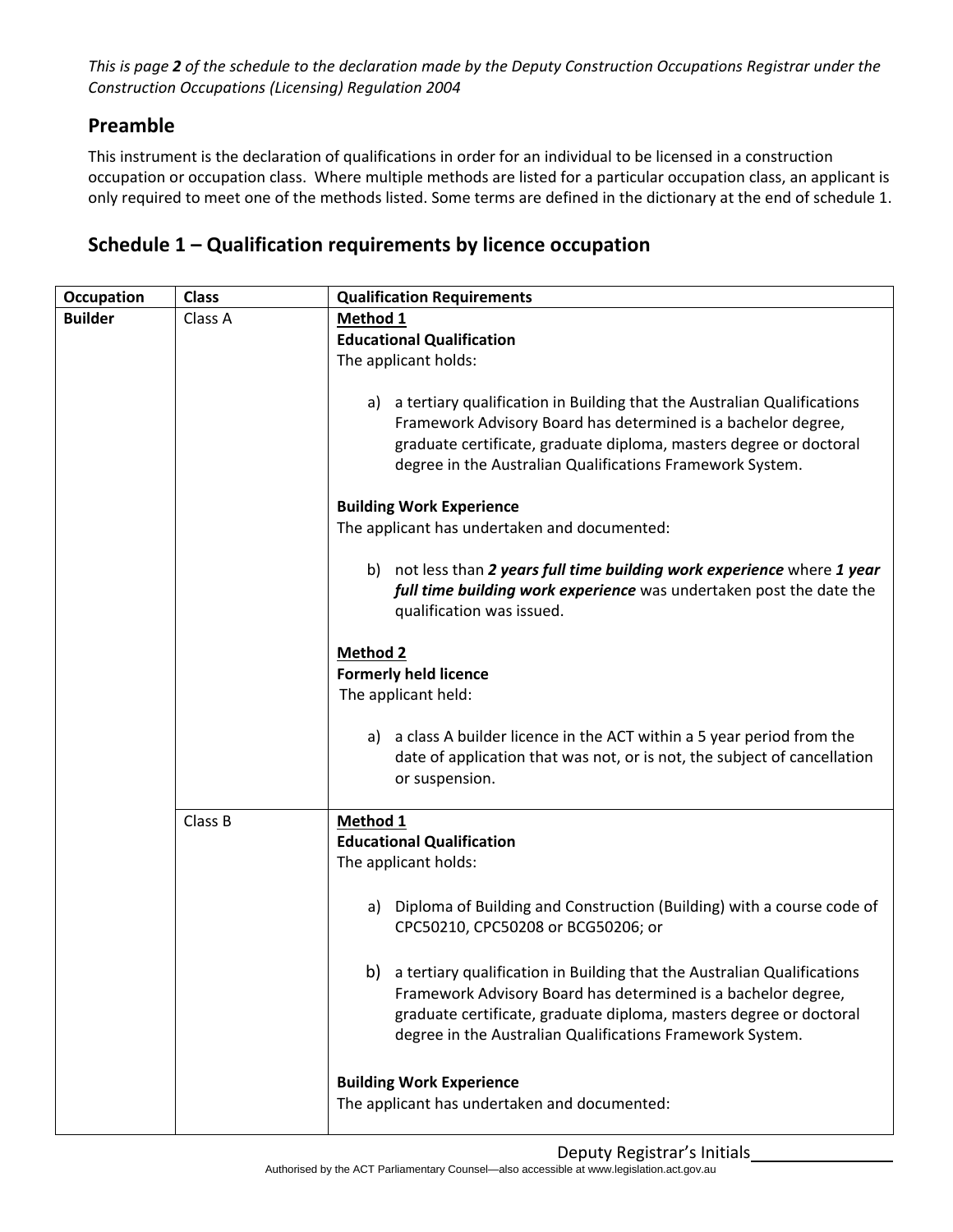This is page 3 of the schedule to the declaration made by the Deputy Construction Occupations Registrar under the *Construction Occupations (Licensing) Regulation 2004*

|         | c) not less than 2 years full time building work experience where 1 year<br>full time building work experience was undertaken post the date the<br>qualification was issued.                                                                                                   |
|---------|--------------------------------------------------------------------------------------------------------------------------------------------------------------------------------------------------------------------------------------------------------------------------------|
|         | Method 2<br><b>Formerly held licence</b><br>The applicant held:                                                                                                                                                                                                                |
|         | a class A or class B builder licence in the ACT within a 5 year period<br>a)<br>from the date of application that was not, or is not, the subject of<br>cancellation or suspension.                                                                                            |
|         | <b>Method 3</b><br><b>Eligible for higher class</b><br>The applicant is:                                                                                                                                                                                                       |
|         | eligible for the grant of an unconditional builders licence class A.<br>a)                                                                                                                                                                                                     |
| Class C | Method 1<br><b>Educational Qualification</b><br>The applicant holds:                                                                                                                                                                                                           |
|         | a) Certificate IV in Building and Construction (Building) with a course<br>code of CPC40110, CPC40108, or BCG40106; or                                                                                                                                                         |
|         | Diploma of Building and Construction (Building) with a course code of<br>b)<br>CPC50210, CPC50208 or BCG50206; or                                                                                                                                                              |
|         | c) a tertiary qualification in Building that the Australian Qualifications<br>Framework Advisory Board has determined is a bachelor degree,<br>graduate certificate, graduate diploma, masters degree or doctoral<br>degree in the Australian Qualifications Framework System. |
|         | <b>Building Work Experience</b><br>The applicant has undertaken and documented:                                                                                                                                                                                                |
|         | d) not less than 2 years full time building work experience where 1 year<br>full time building work experience was undertaken post the date the<br>qualification was issued.                                                                                                   |
|         | <b>Written Examination</b><br>Please note: This requirement applies to all applicants that make an application for a licence on or after<br>1 May 2016.                                                                                                                        |
|         | e) The applicant must undertake and pass, with a mark of 80% or above,<br>a written examination set by the Construction Occupations Registrar.                                                                                                                                 |
|         | <b>Method 2</b><br><b>Formerly held licence</b>                                                                                                                                                                                                                                |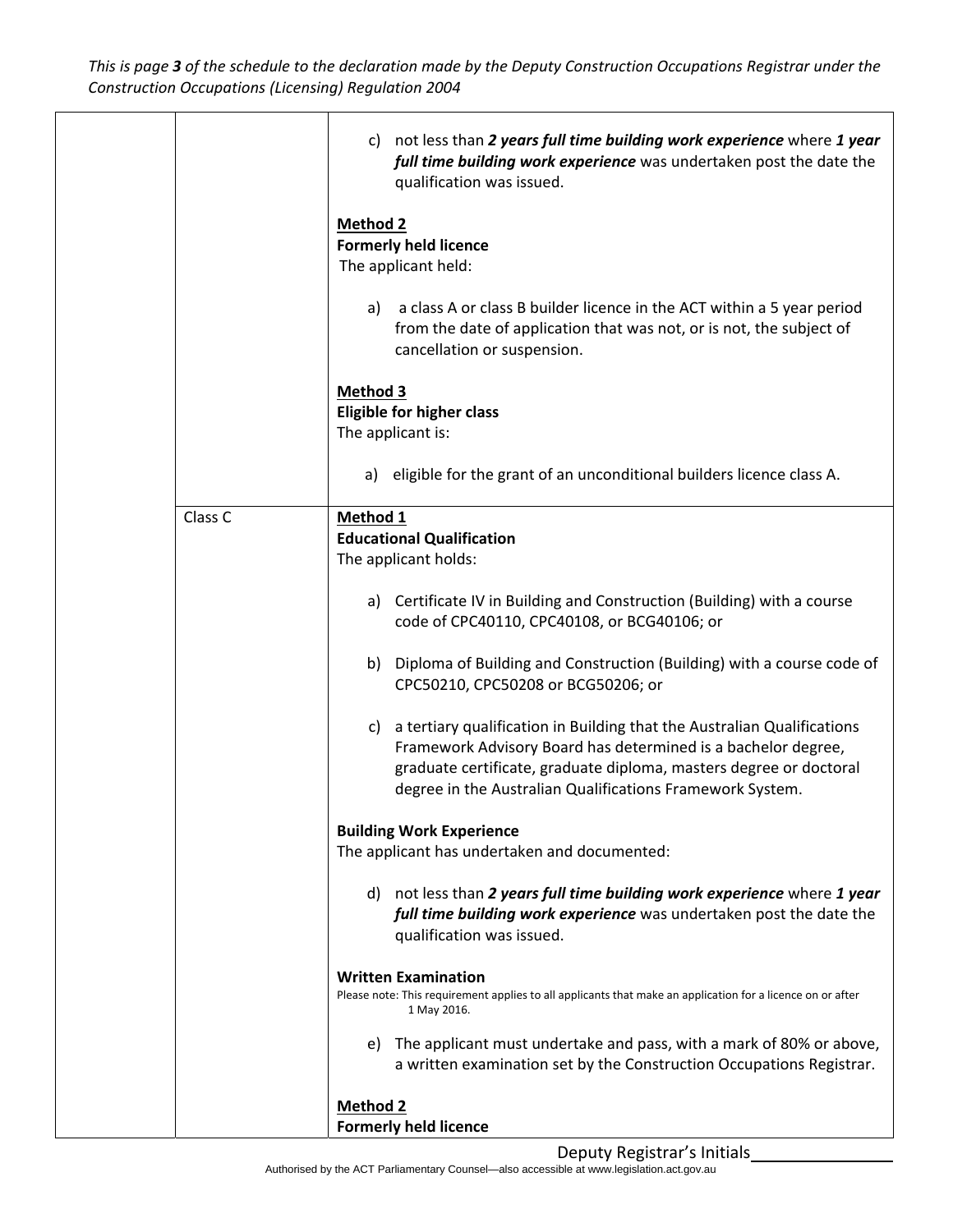This is page 4 of the schedule to the declaration made by the Deputy Construction Occupations Registrar under the *Construction Occupations (Licensing) Regulation 2004*

|                  | The applicant held:                                                                                                                                                                                   |
|------------------|-------------------------------------------------------------------------------------------------------------------------------------------------------------------------------------------------------|
|                  | a class A, class B or class C builder licence in the ACT within a 5 year<br>a)<br>period from the date of application that was not, or is not, the subject<br>of cancellation or suspension.          |
|                  | Method 3<br><b>Eligible for higher class</b><br>The applicant is:                                                                                                                                     |
|                  | eligible for the grant of an unconditional builders licence class A or<br>a)<br>class B.                                                                                                              |
|                  | b) The applicant must undertake and pass, with a mark of 80% or above,<br>a written examination set by the Construction Occupations Registrar.                                                        |
| Class D          | Method 1                                                                                                                                                                                              |
|                  | <b>Building Work Experience</b>                                                                                                                                                                       |
|                  | The applicant has undertaken and documented:                                                                                                                                                          |
|                  | 3 years full time building work experience.<br>a)                                                                                                                                                     |
|                  | <b>Method 2</b>                                                                                                                                                                                       |
|                  | <b>Formerly held licence</b>                                                                                                                                                                          |
|                  | The applicant held:                                                                                                                                                                                   |
|                  | a class A, class B, class C or class D builder licence in the ACT within a<br>a)<br>5 year period from the date of application that was not, or is not, the<br>subject of cancellation or suspension. |
|                  | <b>Method 3</b>                                                                                                                                                                                       |
|                  | <b>Eligible for higher class</b>                                                                                                                                                                      |
|                  | The applicant is:                                                                                                                                                                                     |
|                  | eligible for the grant of an unconditional builders licence class A, class<br>a)<br>B or class C.                                                                                                     |
| Owner - Builder  | <b>Method One</b>                                                                                                                                                                                     |
| BCA Class 1 or 2 | <b>Existing licence</b>                                                                                                                                                                               |
|                  | The applicant holds:                                                                                                                                                                                  |
|                  | a builder licence of class A, B or C.<br>a)                                                                                                                                                           |
|                  | <b>Method Two</b>                                                                                                                                                                                     |
|                  | <b>Educational Qualification</b>                                                                                                                                                                      |
|                  | The applicant holds:                                                                                                                                                                                  |
|                  | an owner builder course certificate or examination that is recognised<br>a)                                                                                                                           |
|                  | by the Registrar and was completed within five years prior to the                                                                                                                                     |
|                  | application.                                                                                                                                                                                          |
|                  |                                                                                                                                                                                                       |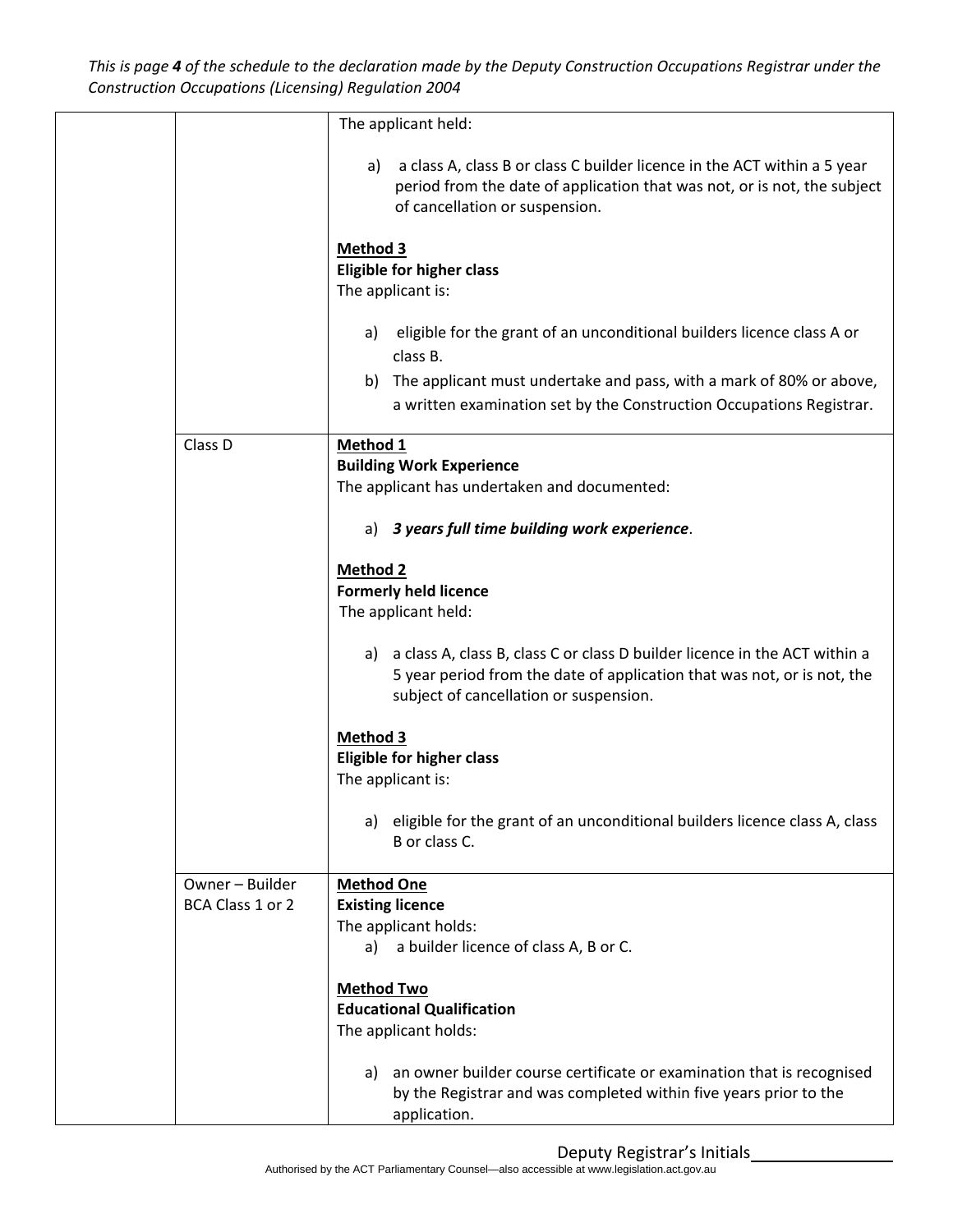This is page 5 of the schedule to the declaration made by the Deputy Construction Occupations Registrar under the *Construction Occupations (Licensing) Regulation 2004*

|                                    | Owner - Builder<br><b>BCA Class 10a</b> | <b>Method One</b><br><b>Existing licence</b><br>The applicant holds:<br>a builder licence of class A, B, C or D.<br>a)<br><b>Method Two</b><br><b>Educational Qualification</b><br>The applicant holds:<br>an owner builder course certificate or examination that is recognised<br>a)<br>by the Registrar and was completed within five years prior to the<br>application.                                                                                                                                                                                                                                                                                                                                                                                                                                                                                                                                                                                                                                                                                                                                                                                                                                                                                                                                                                                                                                                                                                                                       |
|------------------------------------|-----------------------------------------|-------------------------------------------------------------------------------------------------------------------------------------------------------------------------------------------------------------------------------------------------------------------------------------------------------------------------------------------------------------------------------------------------------------------------------------------------------------------------------------------------------------------------------------------------------------------------------------------------------------------------------------------------------------------------------------------------------------------------------------------------------------------------------------------------------------------------------------------------------------------------------------------------------------------------------------------------------------------------------------------------------------------------------------------------------------------------------------------------------------------------------------------------------------------------------------------------------------------------------------------------------------------------------------------------------------------------------------------------------------------------------------------------------------------------------------------------------------------------------------------------------------------|
| <b>Building</b><br><b>Assessor</b> | Class $A -$<br><b>Energy Efficiency</b> | <b>Method One</b><br><b>Educational Qualification</b><br>The applicant has:<br>successfully completed all following units of competency from the<br>a)<br>qualification - CPP41212 Certificate IV in NatHERS Assessment through<br>a Registered Training Organisation:<br>BSBRSK401A - Identify risk and apply risk management<br>i.<br>processes.<br>CPPACC4015A - Follow site occupational health and safety<br>ii.<br>requirements.<br>CPCCMN4008A - Read and extract information from plans,<br>iii.<br>drawings and specifications for residential buildings.<br>CPPHSA4011A - Collect information to support NatHERS<br>iv.<br>assessment.<br>CPPHSA4012A - Conduct NatHERS assessment of planned<br>v.<br>residential buildings.<br>CPPHSA4013A - Conduct NatHERS assessment of existing<br>vi.<br>residential buildings.<br>CPPHSA4014A - Meet regulatory requirements when completing<br>vii.<br>NatHERs assessments.<br>CPPHSA4015A - Assess impact of building elements on thermal<br>viii.<br>performance of residential buildings.<br>CPPHSA4016A - Advise on options for enhancing thermal<br>ix.<br>performance of residential buildings.<br>CPPHSA4017A - Cost measures to improve thermal performance<br>х.<br>of residential buildings.<br>CPPHSA4018A - Manage own work, professional development<br>xi.<br>and ethical behaviour.<br>CPCCBC4014A - Prepare simple building sketches and drawings.<br>xii.<br>CPPHSA4020 - Operate computer systems to support NatHERS<br>xiii.<br>assessment. |

Deputy Registrar's Initials\_\_\_\_\_\_\_\_\_\_\_\_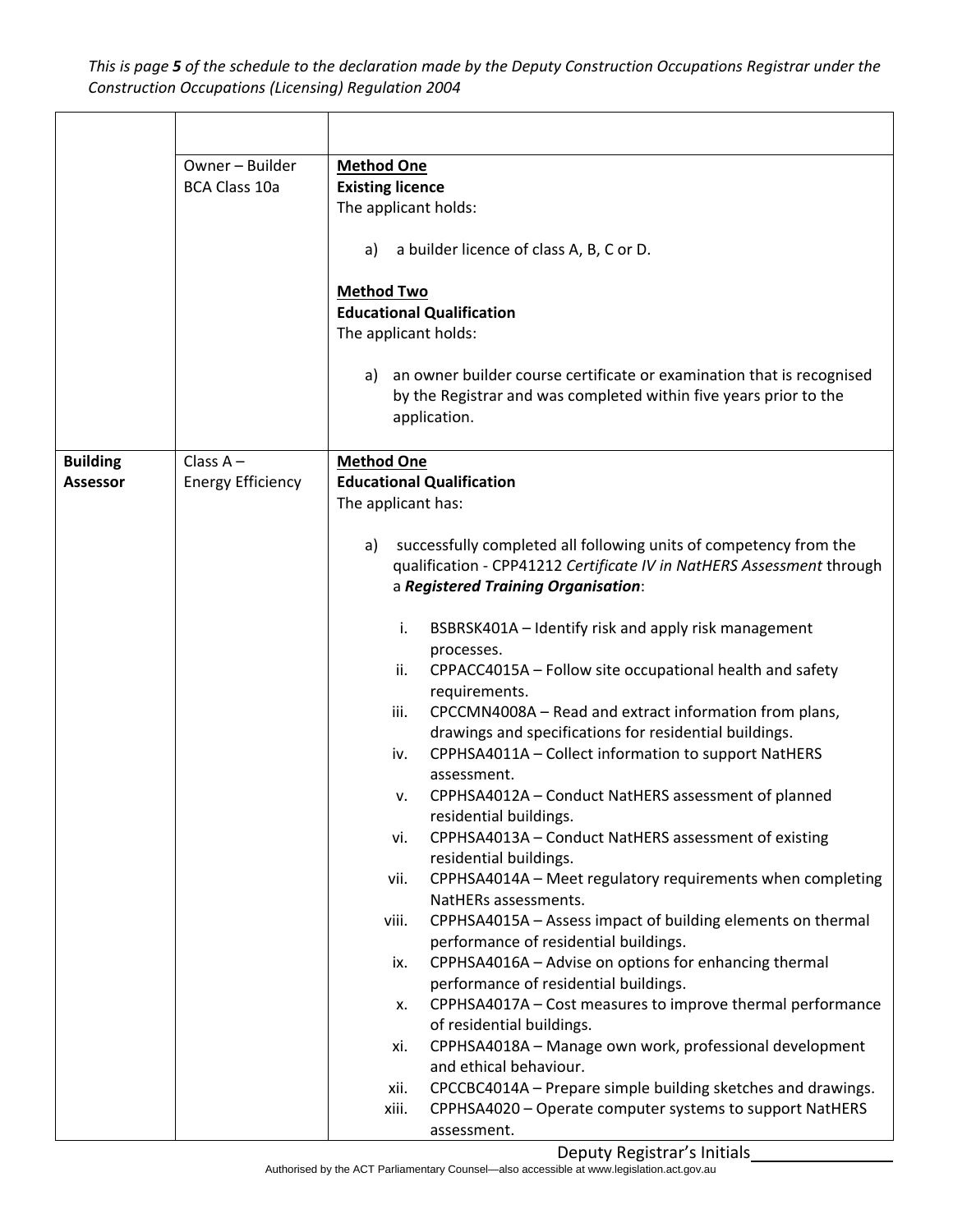This is page 6 of the schedule to the declaration made by the Deputy Construction Occupations Registrar under the *Construction Occupations (Licensing) Regulation 2004*

|                          | CPPHSA5001A - Assess thermal performance of complex<br>xiv.                                                                                     |
|--------------------------|-------------------------------------------------------------------------------------------------------------------------------------------------|
|                          | residential buildings.                                                                                                                          |
|                          | CPPCMN3004A - Respond to enquiries and complaints.<br>XV.                                                                                       |
|                          | <b>Method Two</b>                                                                                                                               |
|                          | <b>Formerly held licence</b>                                                                                                                    |
|                          | The applicant held:                                                                                                                             |
|                          |                                                                                                                                                 |
|                          | a Building Assessor Class A - energy efficiency licence in the ACT<br>a)                                                                        |
|                          | within a 1 year period from the date of application that was not, or is                                                                         |
|                          | not, the subject of cancellation or suspension.                                                                                                 |
| Class A - Section        | The applicant satisfies the Registrar that the applicant has been assessed by a                                                                 |
| 31A Software             | Registered Training Organisation using Accurate to perform energy                                                                               |
| Endorsement for          | assessments.                                                                                                                                    |
| Accurate                 |                                                                                                                                                 |
| Class A - Section        | The applicant satisfies the Registrar that the applicant has been assessed by a                                                                 |
| 31A Software             | Registered Training Organisation using BERS Pro to perform energy                                                                               |
| Endorsement for          | assessments.                                                                                                                                    |
| <b>BERS Pro</b>          |                                                                                                                                                 |
| Class A - Section        | The applicant satisfies the Registrar that the applicant has been assessed by a                                                                 |
| 31A Software             | Registered Training Organisation using FirstRate 5 to perform energy                                                                            |
| Endorsement for          | assessments.                                                                                                                                    |
| FirstRate 5              |                                                                                                                                                 |
|                          |                                                                                                                                                 |
| Class A - Section<br>31A | The applicant has successfully completed an examination set by the Registrar.                                                                   |
| Software                 |                                                                                                                                                 |
| Endorsement for          |                                                                                                                                                 |
| FirstRate 4              |                                                                                                                                                 |
|                          |                                                                                                                                                 |
| Class $B -$              | <b>Method One</b>                                                                                                                               |
| energy efficiency        | <b>Educational Qualification</b>                                                                                                                |
|                          | The applicant holds:                                                                                                                            |
|                          |                                                                                                                                                 |
|                          | the following units of competency from the qualification - CPP41212<br>a)<br>Certificate IV in NatHERS Assessment through a Registered Training |
|                          | <b>Organisation:</b>                                                                                                                            |
|                          |                                                                                                                                                 |
|                          | BSBRSK401A - Identify risk and apply risk management<br>i.                                                                                      |
|                          | processes                                                                                                                                       |
|                          | CPPACC4015A - Follow site occupational health and safety<br>ii.                                                                                 |
|                          | requirements.                                                                                                                                   |
|                          | CPCCMN4008A - Read and extract information from plans,<br>iii.                                                                                  |
|                          | drawings and specifications for residential buildings.<br>CPPHSA4011A - Collect information to support NatHERS<br>iv.                           |
|                          | assessment.                                                                                                                                     |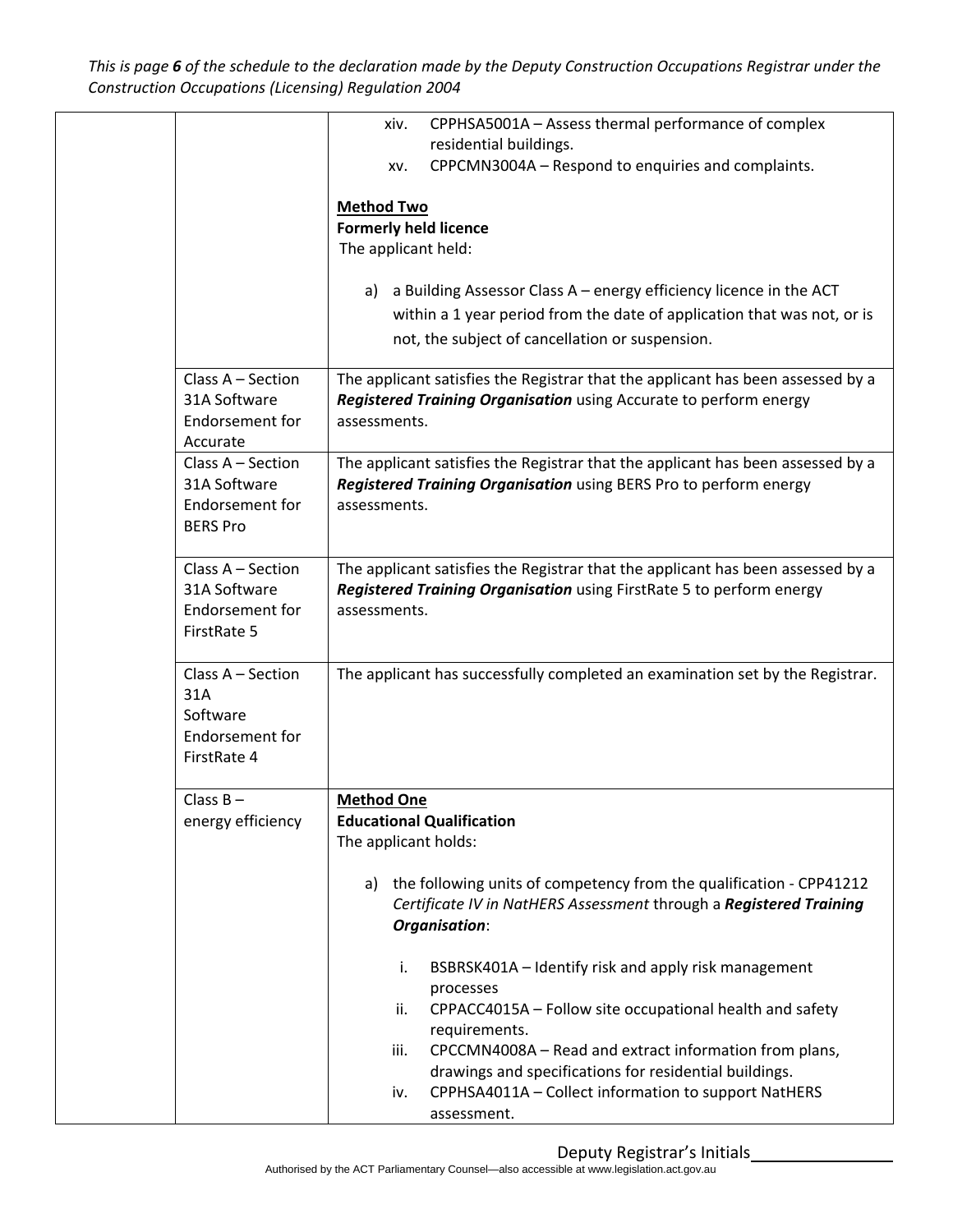This is page 7 of the schedule to the declaration made by the Deputy Construction Occupations Registrar under the *Construction Occupations (Licensing) Regulation 2004*

|                 |                                     | CPPHSA4012A - Conduct NatHERS assessment of planned<br>v.                                           |
|-----------------|-------------------------------------|-----------------------------------------------------------------------------------------------------|
|                 |                                     | residential buildings.<br>CPPHSA4014A - Meet regulatory requirements when completing<br>vi.         |
|                 |                                     | NatHERs assessments.                                                                                |
|                 |                                     | CPPHSA4015A - Assess impact of building elements on thermal<br>vii.                                 |
|                 |                                     | performance of residential buildings.                                                               |
|                 |                                     | CPPHSA4016A - Advise on options for enhancing thermal<br>viii.                                      |
|                 |                                     | performance of residential buildings.                                                               |
|                 |                                     | CPPHSA4017A - Cost measures to improve thermal performance<br>ix.<br>of residential buildings.      |
|                 |                                     | CPPHSA4018A - Manage own work, professional development<br>х.                                       |
|                 |                                     | and ethical behaviour.                                                                              |
|                 |                                     | CPPHSA4020 - Operate computer systems to support NatHERS<br>xi.<br>assessment.                      |
|                 |                                     | CPPHSA5001A - Assess thermal performance of complex<br>xii.<br>residential buildings.               |
|                 |                                     | CPPCMN3004A - Respond to enquiries and complaints.<br>xiii.                                         |
|                 |                                     |                                                                                                     |
|                 |                                     | <b>Method Two</b><br><b>Formerly held licence</b>                                                   |
|                 |                                     | The applicant held:                                                                                 |
|                 |                                     |                                                                                                     |
|                 |                                     | a Building Assessor Class B or Class $A$ – energy efficiency in the ACT<br>a)                       |
|                 |                                     | within a 1 year period from the date of application that was not, or is                             |
|                 |                                     | not, the subject of cancellation or suspension.                                                     |
|                 |                                     |                                                                                                     |
|                 | Class $B -$ Section                 | The applicant satisfies the Registrar that the applicant has been assessed by a                     |
|                 | 31A Software                        | Registered Training Organisation using Accurate to perform energy                                   |
|                 | Endorsement in<br>Accurate          | assessments.                                                                                        |
|                 |                                     |                                                                                                     |
|                 | Class $B -$ Section                 | The applicant satisfies the Registrar that the applicant has been assessed by a                     |
|                 | 31A Software                        | Registered Training Organisation using BERS Pro to perform energy                                   |
|                 | Endorsement in                      | assessments.                                                                                        |
|                 | <b>BERS Pro</b>                     |                                                                                                     |
|                 |                                     |                                                                                                     |
|                 | Class $B -$ Section<br>31A Software | The applicant satisfies the Registrar that the applicant has been assessed by a                     |
|                 | Endorsement in                      | Registered Training Organisation using FirstRate 5 to perform energy<br>assessments.                |
|                 | FirstRate 5                         |                                                                                                     |
|                 |                                     |                                                                                                     |
| <b>Building</b> | <b>Principal Building</b>           | Method 1                                                                                            |
| Surveyor        | Surveyor                            | Registration                                                                                        |
|                 |                                     | The applicant holds:                                                                                |
|                 |                                     |                                                                                                     |
|                 |                                     | registration by the Institution of Engineers Australia on the national<br>a)                        |
|                 |                                     | professional engineers register in the area of practice of<br>"principal certifier-building (ACT)". |
|                 |                                     |                                                                                                     |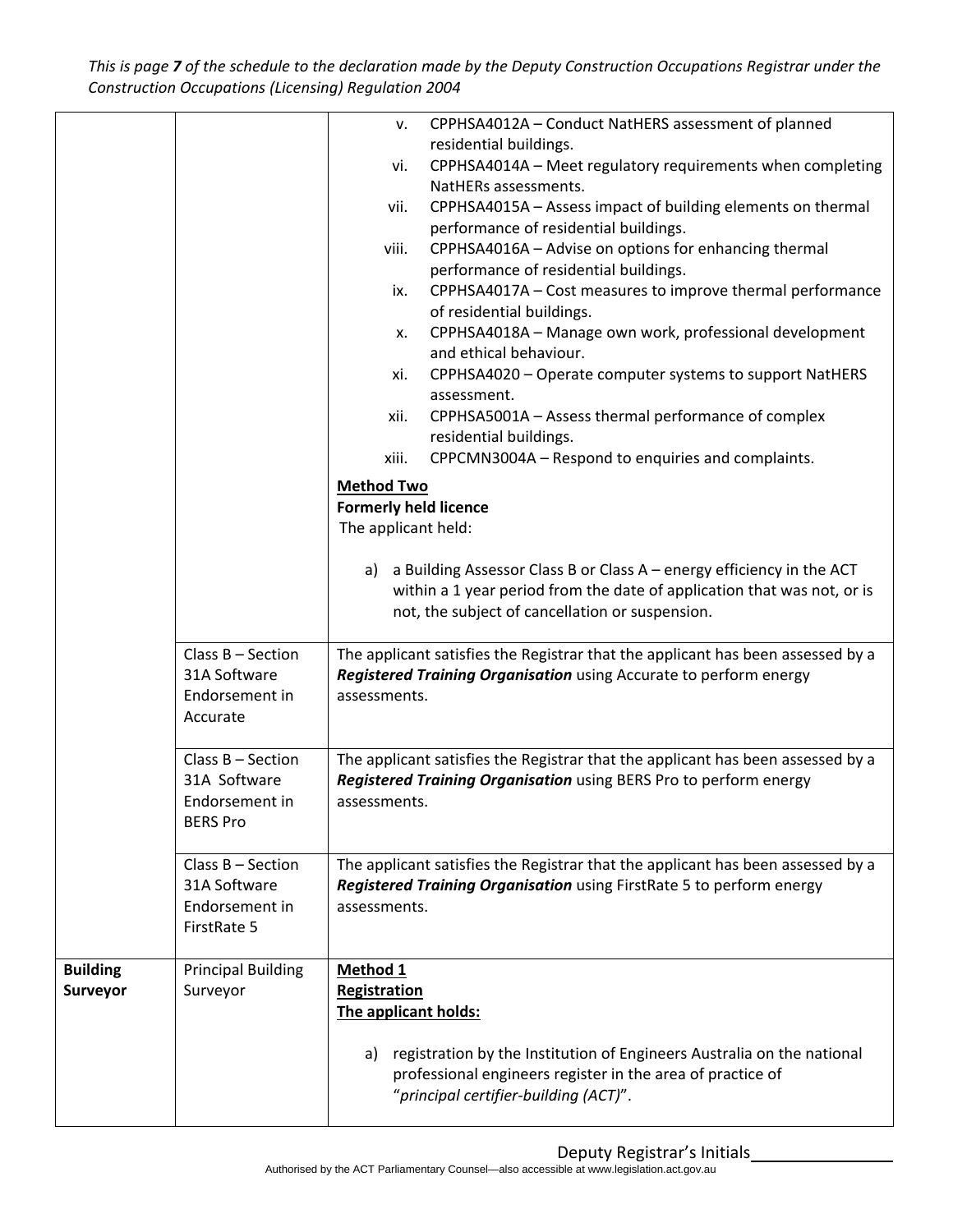This is page 8 of the schedule to the declaration made by the Deputy Construction Occupations Registrar under the *Construction Occupations (Licensing) Regulation 2004*

|                                                | <b>Method 2</b><br><b>Accreditation</b><br>The applicant holds:<br>a) accreditation as a "building surveyor" by the Australian Institute of<br><b>Building Surveyors.</b><br><b>Method 3</b><br><b>Formerly held licence</b><br>The applicant held:<br>a Principal Building Surveyor licence in the ACT within a 1 year period<br>a)<br>from the date of application that was not, or is not, the subject of<br>cancellation or suspension. |
|------------------------------------------------|---------------------------------------------------------------------------------------------------------------------------------------------------------------------------------------------------------------------------------------------------------------------------------------------------------------------------------------------------------------------------------------------------------------------------------------------|
| <b>Principal Building</b><br>Surveyor Employee | Method 1<br>Registration<br>The applicant holds:<br>registration by the Institution of Engineers Australia on the national<br>a)<br>professional engineers register in the area of practice of<br>"principal certifier-building (ACT)".                                                                                                                                                                                                     |
|                                                | <b>Method 2</b><br><b>Accreditation</b><br>The applicant holds:<br>accreditation as a "building surveyor" by the Australian Institute of<br>a)<br><b>Building Surveyors.</b>                                                                                                                                                                                                                                                                |
|                                                | <b>Method 3</b><br><b>Formerly held licence</b><br>The applicant held:<br>a Principal Building Surveyor Employee licence or Principal Building<br>a)<br>Surveyor licence in the ACT within a 1 year period from the date of<br>application that was not, or is not, the subject of cancellation or<br>suspension.                                                                                                                           |
| <b>General Building</b><br>Surveyor            | Method 1<br><b>Accreditation</b><br>The applicant holds:<br>accreditation as an "assistant building surveyor" issued prior to<br>a)<br>28 February 2011 or "building surveyor limited" issued after<br>28 February 2011 by the Australian Institute of Building Surveyors.                                                                                                                                                                  |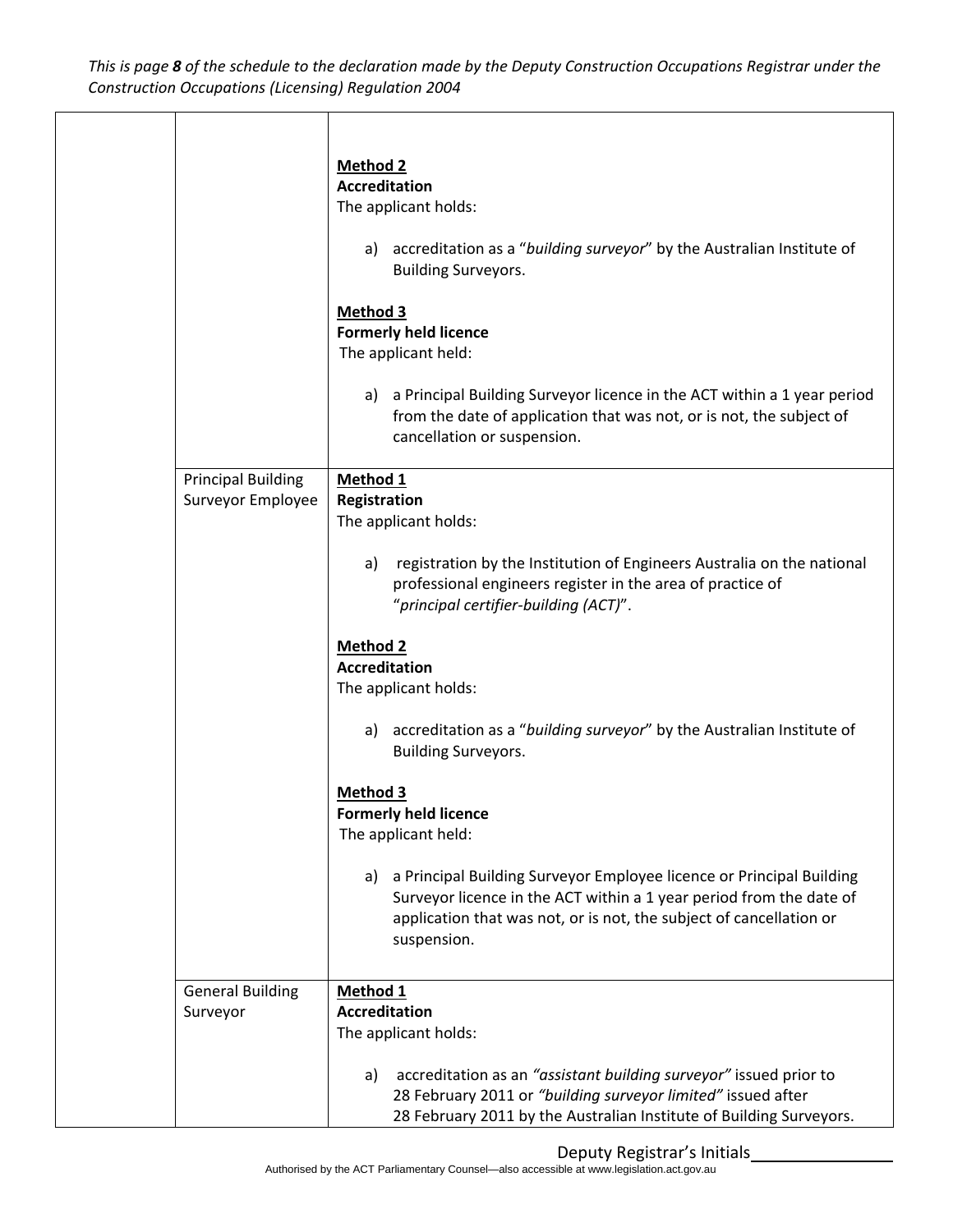This is page 9 of the schedule to the declaration made by the Deputy Construction Occupations Registrar under the *Construction Occupations (Licensing) Regulation 2004*

|                                                     | <b>Method 2</b><br><b>Formerly held licence</b><br>The applicant held:<br>a Principal Building Surveyor Employee licence, Principal Building<br>a)<br>Surveyor licence or General Building Surveyor in the ACT within a<br>1 year period from the date of application that was not, or is not, the<br>subject of cancellation or suspension.                                                                                                                       |
|-----------------------------------------------------|--------------------------------------------------------------------------------------------------------------------------------------------------------------------------------------------------------------------------------------------------------------------------------------------------------------------------------------------------------------------------------------------------------------------------------------------------------------------|
| <b>General Building</b><br>Surveyor Employee        | Method 1<br><b>Accreditation</b><br>The applicant holds:<br>accreditation as an "assistant building surveyor" issued prior to<br>a)<br>28 February 2011 or "building surveyor limited" issued after                                                                                                                                                                                                                                                                |
|                                                     | 28 February 2011 by the Australian Institute of Building Surveyors.<br><b>Method 2</b><br><b>Formerly held licence</b><br>The applicant held:<br>a Principal Building Surveyor Employee licence, Principal Building<br>a)<br>Surveyor licence, General Building Surveyor or General Building<br>Surveyor Employee licence in the ACT within a 1 year period from the<br>date of application that was not, or is not, the subject of cancellation<br>or suspension. |
| Principal<br>Government<br><b>Building Surveyor</b> | Method 1<br>Registration<br>The applicant holds:<br>registration by the Institution of Engineers Australia on the national<br>a)<br>professional engineers register in the area of practice of<br>"principal certifier-building (ACT)".<br><b>Method 2</b>                                                                                                                                                                                                         |
|                                                     | <b>Accreditation</b><br>The applicant holds:<br>accreditation as a "building surveyor" by the Australian Institute of<br>a)<br><b>Building Surveyors.</b><br><b>Method 3</b><br><b>Formerly held licence</b><br>The applicant held:                                                                                                                                                                                                                                |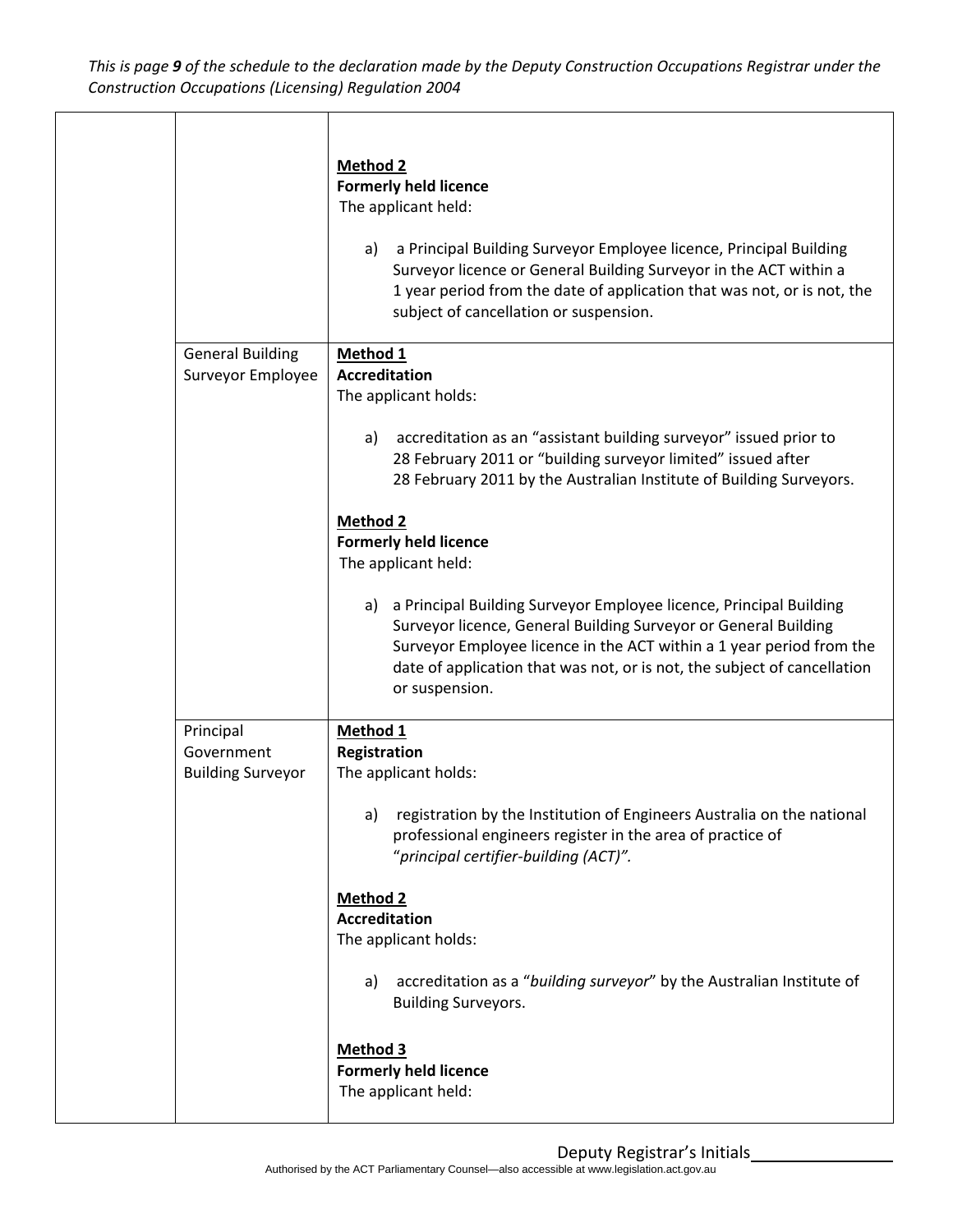This is page 10 of the schedule to the declaration made by the Deputy Construction Occupations Registrar under the *Construction Occupations (Licensing) Regulation 2004*

|                | Government<br><b>Building Surveyor</b>     | a Principal Government Building Surveyor licence in the ACT<br>within a 1 year period from the date of application that was not,<br>or is not, the subject of cancellation or suspension.<br>Method 1<br><b>Accreditation</b><br>The applicant holds:<br>accreditation as a "building surveyor", an "assistant building<br>a)<br>surveyor" issued prior to 28 February 2011 or a "building surveyor<br>limited" issued after 28 February 2011 by the Australian Institute of<br><b>Building Surveyors.</b><br><b>Method 2</b><br><b>Formerly held licence</b>                                                                                                                                                                                                                                                                                                                                               |
|----------------|--------------------------------------------|-------------------------------------------------------------------------------------------------------------------------------------------------------------------------------------------------------------------------------------------------------------------------------------------------------------------------------------------------------------------------------------------------------------------------------------------------------------------------------------------------------------------------------------------------------------------------------------------------------------------------------------------------------------------------------------------------------------------------------------------------------------------------------------------------------------------------------------------------------------------------------------------------------------|
|                |                                            | The applicant held:<br>a Principal Government Building Surveyor or Government Building<br>a)<br>Surveyor licence in the ACT within a 1 year period from the date of<br>application that was not, or is not, the subject of cancellation or<br>suspension.                                                                                                                                                                                                                                                                                                                                                                                                                                                                                                                                                                                                                                                   |
| <b>Drainer</b> | <b>Advanced Sanitary</b><br><b>Drainer</b> | Method 1<br><b>Existing licence</b><br>The applicant holds, or has previously held within 12 months prior to<br>application:<br>a Journeyperson Drainer licence or an interstate equivalent if that<br>a)<br>licence was not, or is not, subject to a suspension or cancellation.<br><b>Educational Qualification</b><br>The applicant holds:<br>b)<br>the following Certificate IV level competencies within five (5) years<br>prior to making the application:<br>i.<br>BSBSMB401A - Establish legal and risk management<br>requirements of small business;<br>CPCCBC4012B - Read and interpret plans and<br>ii.<br>specifications;<br>CPCPCM4011A - Carry out work-based risk control<br>iii.<br>processes;<br>CPCPCM4012A - Estimate and cost work;<br>iv.<br>CPCPDR4011B - Design and size sanitary drainage<br>۷.<br>systems;<br>CPCPDR4012B - Design and size stormwater drainage<br>vi.<br>systems; |

Deputy Registrar's Initials\_\_\_\_\_\_\_\_\_\_\_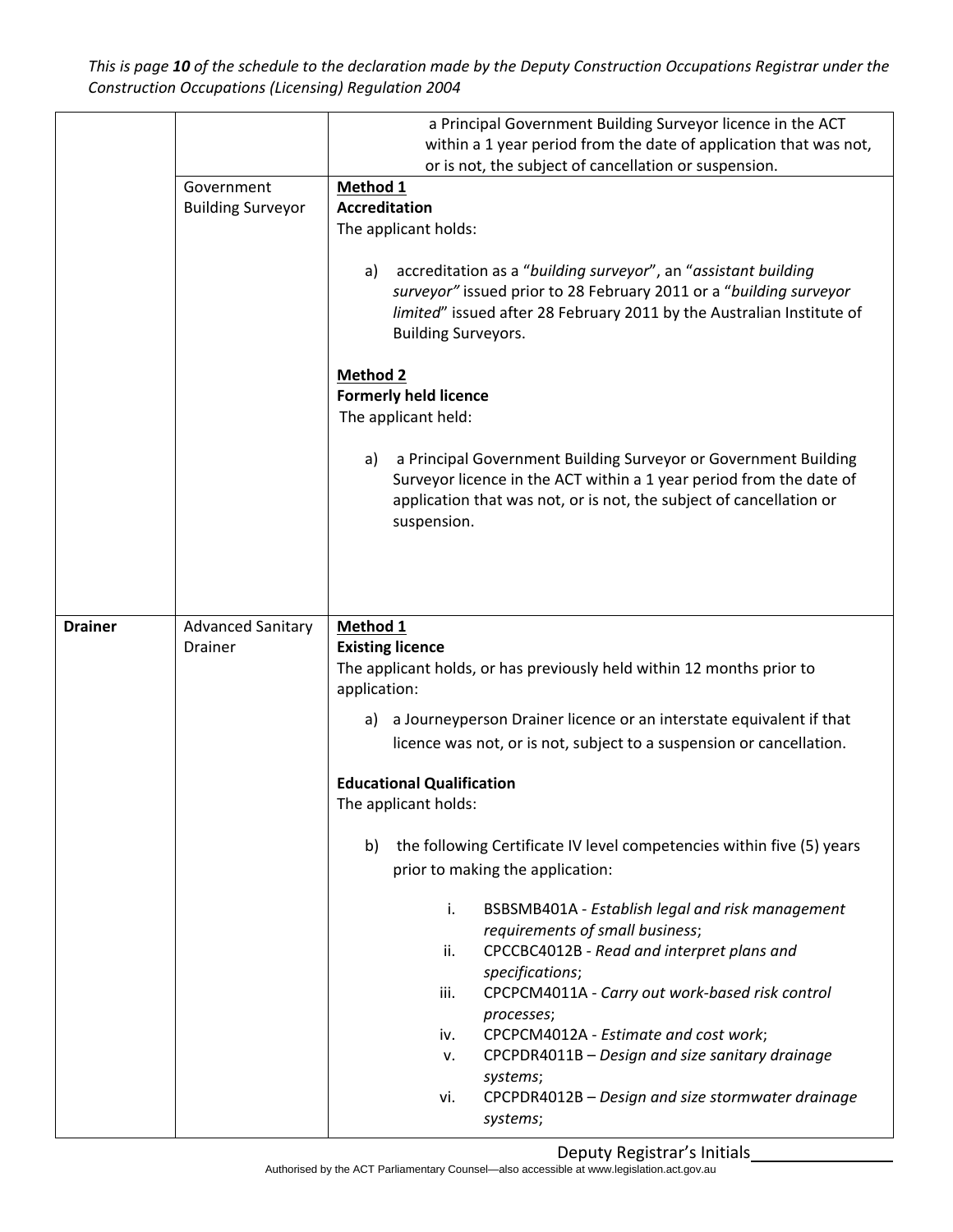This is page 11 of the schedule to the declaration made by the Deputy Construction Occupations Registrar under the *Construction Occupations (Licensing) Regulation 2004*

|                                 | CPCPDR4013B - Design and size domestic treatment<br>vii.                  |
|---------------------------------|---------------------------------------------------------------------------|
|                                 | plant disposal systems;                                                   |
|                                 |                                                                           |
|                                 | <b>Drainage Work Experience</b>                                           |
|                                 | The applicant has undertaken and documented                               |
|                                 |                                                                           |
|                                 | not less than 1 year full time relevant practical drainage work<br>C)     |
|                                 | experience carried out by the applicant while licensed as a               |
|                                 | journeyperson drainer under the direct supervision of a licensed          |
|                                 | Advanced Sanitary Drainer or interstate equivalent.                       |
|                                 | <b>Method 2</b>                                                           |
|                                 | <b>Formerly held licence</b>                                              |
|                                 | The applicant held:                                                       |
|                                 |                                                                           |
|                                 | an Advanced Sanitary Drainer Licence in the ACT within a 5 year<br>a)     |
|                                 | period from the date of application that was not, or is not, the subject  |
|                                 | of cancellation or suspension.                                            |
|                                 |                                                                           |
|                                 |                                                                           |
|                                 |                                                                           |
|                                 |                                                                           |
| Journeyperson<br><b>Drainer</b> | Method 1                                                                  |
|                                 | <b>Educational Qualification</b>                                          |
|                                 | The applicant has:                                                        |
|                                 | successfully completed a Certificate III in Plumbing through an<br>a)     |
|                                 | apprenticeship with one of the following course numbers issued within     |
|                                 | five (5) years prior to making the application, and the Drainage Stream   |
|                                 | was completed to attain the qualification:                                |
|                                 |                                                                           |
|                                 | i.<br>BCP30103;                                                           |
|                                 | CPC32408;<br>ii.                                                          |
|                                 | CPC32411;<br>iii.                                                         |
|                                 | CPC32412;<br>iv.                                                          |
|                                 | CPC32413.<br>ν.                                                           |
|                                 | <b>Method 2</b>                                                           |
|                                 | <b>Formerly held licence</b>                                              |
|                                 | The applicant held:                                                       |
|                                 |                                                                           |
|                                 | a Journeyperson Drainer Licence or Advanced Sanitary Drainer within<br>a) |
|                                 | a 5 year period from the date of application that was not, or is not, the |
|                                 | subject of cancellation or suspension.                                    |
|                                 |                                                                           |
| <b>Operative Drainer</b>        | Method 1                                                                  |
|                                 | <b>Educational Qualification</b><br>The applicant holds:                  |
|                                 |                                                                           |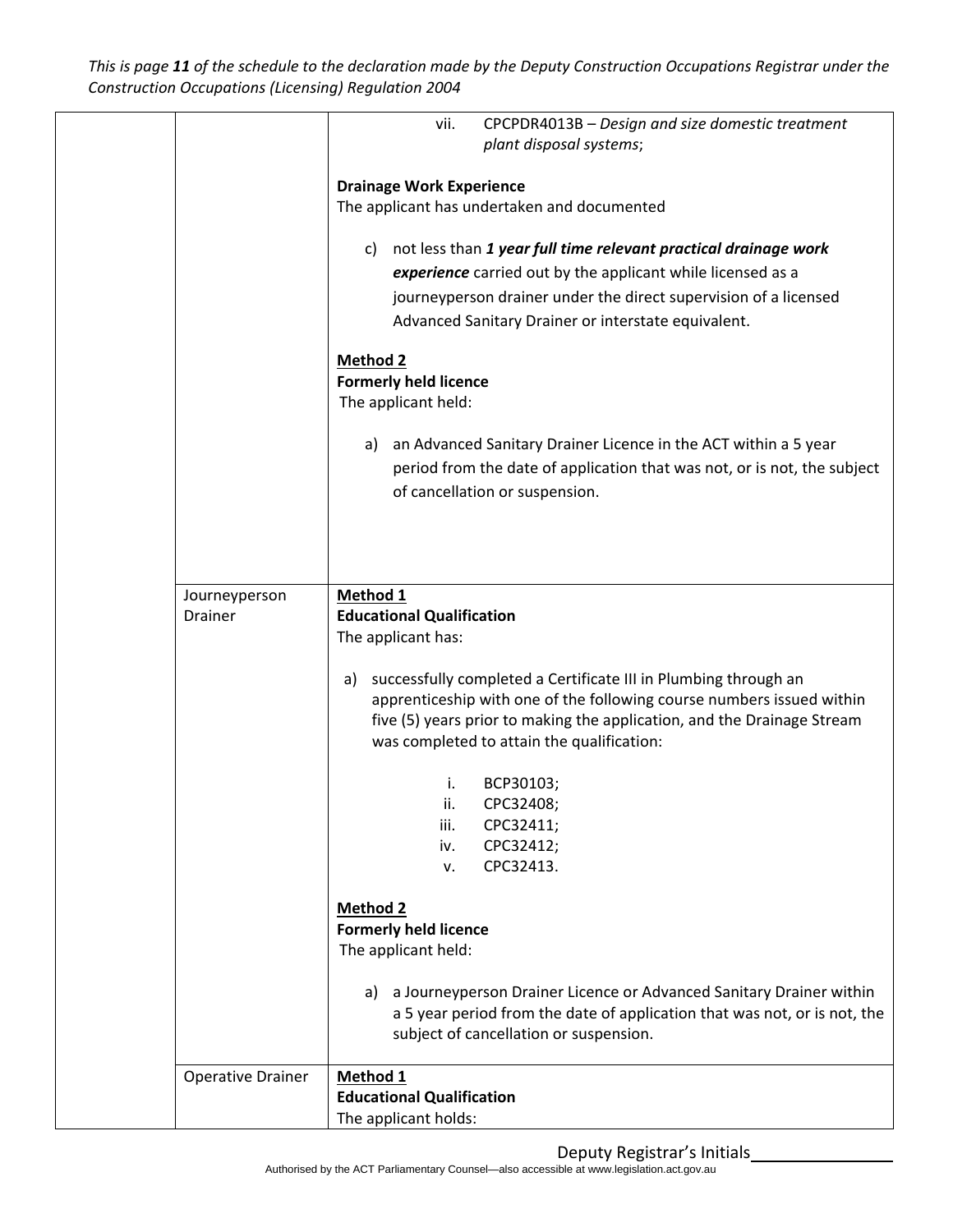This is page 12 of the schedule to the declaration made by the Deputy Construction Occupations Registrar under the *Construction Occupations (Licensing) Regulation 2004*

| a Certificate II in Draining with one of the following course numbers<br>a)<br>issued within five (5) years prior to making the application:<br>CPC20708;<br>i.<br>ii.<br>CPC20711;                                                                                                           |
|-----------------------------------------------------------------------------------------------------------------------------------------------------------------------------------------------------------------------------------------------------------------------------------------------|
| iii.<br>CPC20712.                                                                                                                                                                                                                                                                             |
| <b>Method 2</b><br><b>Formerly held licence</b><br>The applicant held:<br>an Operative Drainer Licence or an Advanced Sanitary Drainer licence<br>a)<br>in the ACT within a 5 year period from the date of application that was<br>not, or is not, the subject of cancellation or suspension. |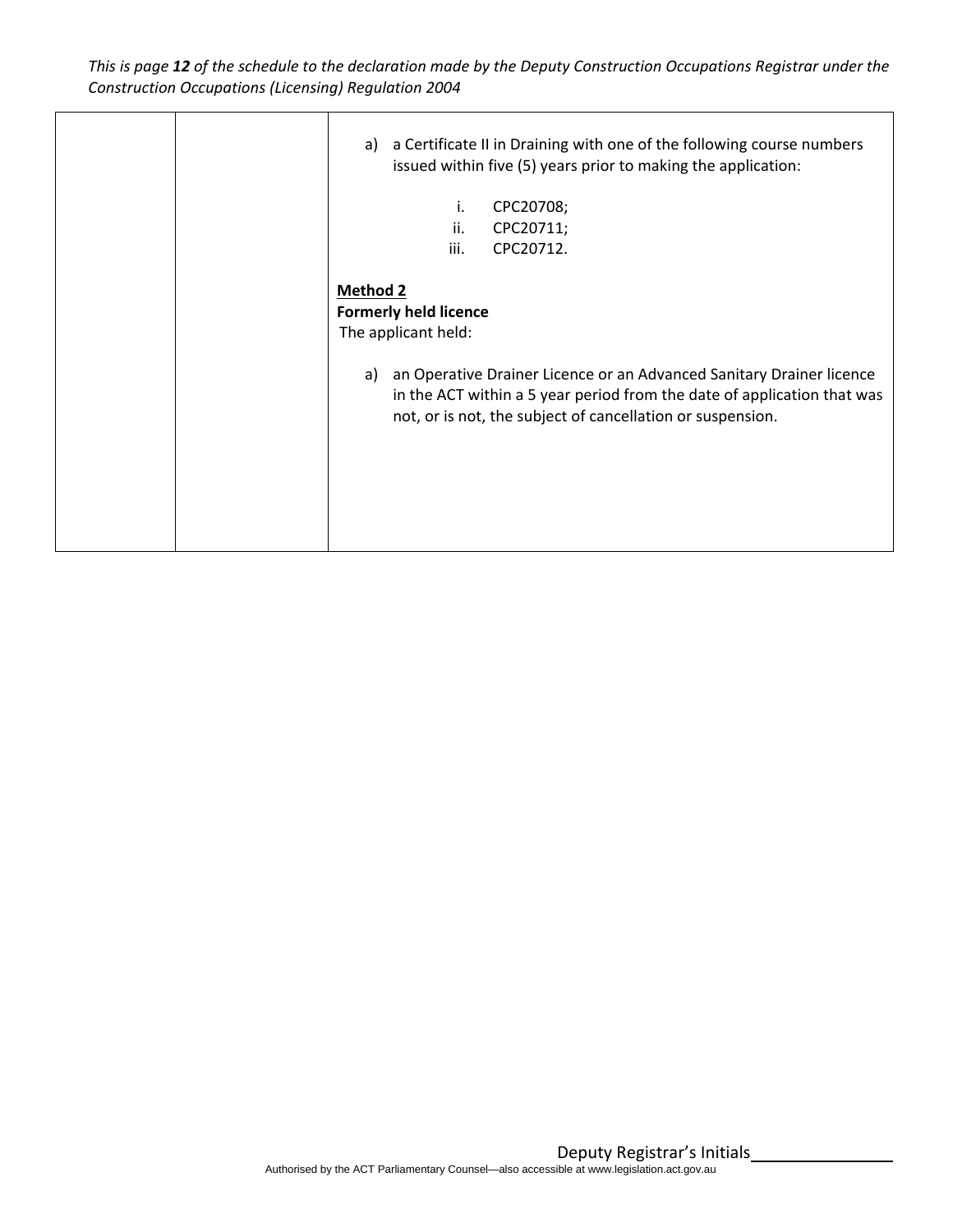This is page 13 of the schedule to the declaration made by the Deputy Construction Occupations Registrar under the *Construction Occupations (Licensing) Regulation 2004*

#### **Electrician**

The Restricted Permit Electrotechnology Systems may be used for individuals to undertake supervised work and training at a *Registered Training Organisation* to gain the qualifications required for a Restricted Licence in the class of licence relevant to their trade background.

The Unrestricted Permit Electrotechnology Systems may be used for individuals to undertake supervised work and training at a *Registered Training Organisation* to gain the qualification acceptable for obtaining an Unrestricted Licence. This training fills the gap between their initial qualification and the current Certificate III in *Electrotechnology Electrician* and is referred to as "gap training".

The "gap training" may take the form of a training package delivered by the *Registered Training Organisation* , or individual units of competency required by the *Registered Training Organisation* , so the applicant can gain the Certificate III in *Electrotechnology Electrician.* It is expected that gap training should not exceed 18 months of part time study.

If an applicant requires more than 18 months part time study to gain the required qualification, the Registrar may require that the applicant undertake a nationally recognised contract of training as an electrical apprentice to gain the required qualification for unrestricted electrician.

#### *Letters of need*

All applicants for unrestricted permits, restricted permits and restricted licences in the occupation of electrician must provide a statement from their employer, or from the applicant if self-employed, stating the principal trade to which the incidental electrical work applies, and the need for the restricted electrical permit or licence in that trade. For permits, the letters must include the name and licence number of the person who will be supervising their work.

| Electrician | Unrestricted | Method 1                                                                                                 |
|-------------|--------------|----------------------------------------------------------------------------------------------------------|
|             | Licence      | <b>Educational Qualification(s)</b>                                                                      |
|             |              | The applicant holds:                                                                                     |
|             |              |                                                                                                          |
|             |              | one of the following Certificate III in Electrotechnology Electrician<br>a)                              |
|             |              | qualifications as described on the national training register and                                        |
|             |              | issued within five (5) years prior to making the application:                                            |
|             |              | <b>UEE30811</b><br>i.                                                                                    |
|             |              | <b>UEE30807</b><br>ii.                                                                                   |
|             |              | UEE30806<br>iii.                                                                                         |
|             |              | UTE31199<br>iv.                                                                                          |
|             |              |                                                                                                          |
|             |              | The applicant holds:                                                                                     |
|             |              |                                                                                                          |
|             |              | one of the following units of competency not obtained through<br>b)                                      |
|             |              | recognition of prior learning (RPL):                                                                     |
|             |              | i. UEENEEG105A - Verify compliance and functionality of low<br>voltage general electrical installations; |
|             |              | ii. UEENEEG005B - Verify compliance and functionality of general                                         |
|             |              | electrical installations;                                                                                |
|             |              | iii. UEENEEG005A - Verify compliance and functionality of general                                        |
|             |              |                                                                                                          |
|             |              | electrical installations;                                                                                |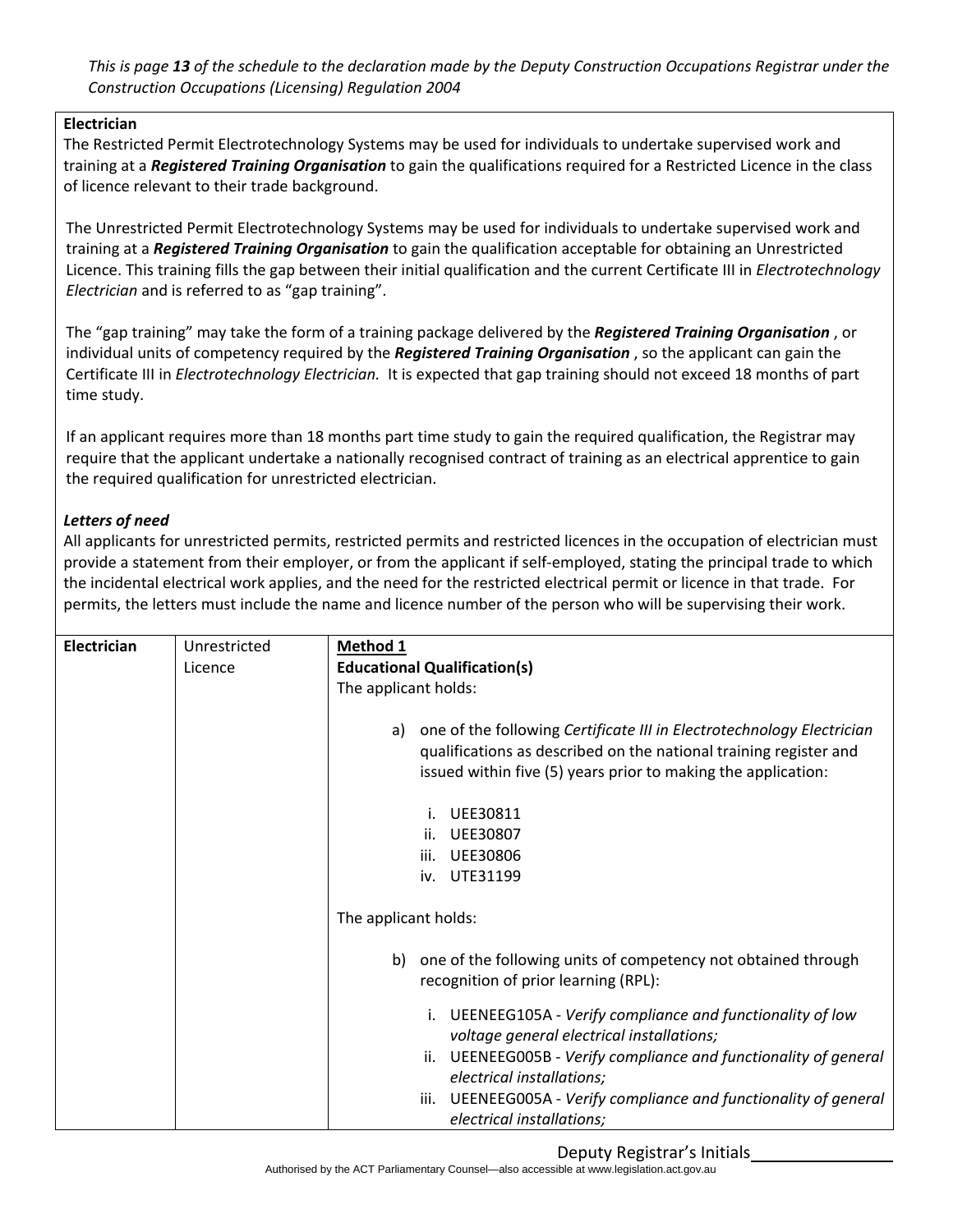This is page 14 of the schedule to the declaration made by the Deputy Construction Occupations Registrar under the *Construction Occupations (Licensing) Regulation 2004*

|                   | <b>Method 2</b><br>a)                                                     | <b>Formerly held licence</b><br>The applicant held:<br>an Unrestricted Licence in the ACT within a 5 year period from the<br>date of application that was not, or is not, the subject of cancellation<br>or suspension.                                                                                                                                                                                                                                                                                                                                                                                           |
|-------------------|---------------------------------------------------------------------------|-------------------------------------------------------------------------------------------------------------------------------------------------------------------------------------------------------------------------------------------------------------------------------------------------------------------------------------------------------------------------------------------------------------------------------------------------------------------------------------------------------------------------------------------------------------------------------------------------------------------|
| Permit<br>Systems | Unrestricted<br>Method 1<br>Electrotechnology<br>a)<br>b)<br>$\mathsf{c}$ | <b>Educational Qualification</b><br>The applicant holds:<br>a Certificate III in Electrotechnology Electrician issued more<br>than five (5) years prior to application; or<br>a Trade Certificate for Electrical Mechanic/Fitter issued by a<br>Registered Training Organisation, or,<br>a qualification in an electrical or related field that requires no<br>more than 18 months of part time study or equivalent full<br>time study to complete the additional units of competency<br>required for the applicant to achieve a qualification<br>acceptable for obtaining an Unrestricted Electrician's Licence. |
|                   | <b>Enrolment</b><br>The applicant is:<br>d)                               | enrolled at a Registered Training Organisation to obtain a<br>Certificate III in Electrotechnology Electrician acceptable for<br>obtaining an Unrestricted Electrician's Licence. The units of<br>competency required to achieve a Certificate III in<br>Electrotechnology Electrician should be listed by the RTO.                                                                                                                                                                                                                                                                                               |
|                   | Letter of need<br>The applicant has:<br>Method <sub>4</sub>               | e) a letter of need as defined at the beginning of this section.<br><b>Formerly held licence</b><br>The applicant held:<br>a) an Unrestricted Permit Electrotechnology Systems or an<br>Unrestricted Electrical Licence in the ACT within a 5 year period<br>from the date of application that was not, or is not, the subject of<br>cancellation or suspension.                                                                                                                                                                                                                                                  |
|                   | Letter of need                                                            |                                                                                                                                                                                                                                                                                                                                                                                                                                                                                                                                                                                                                   |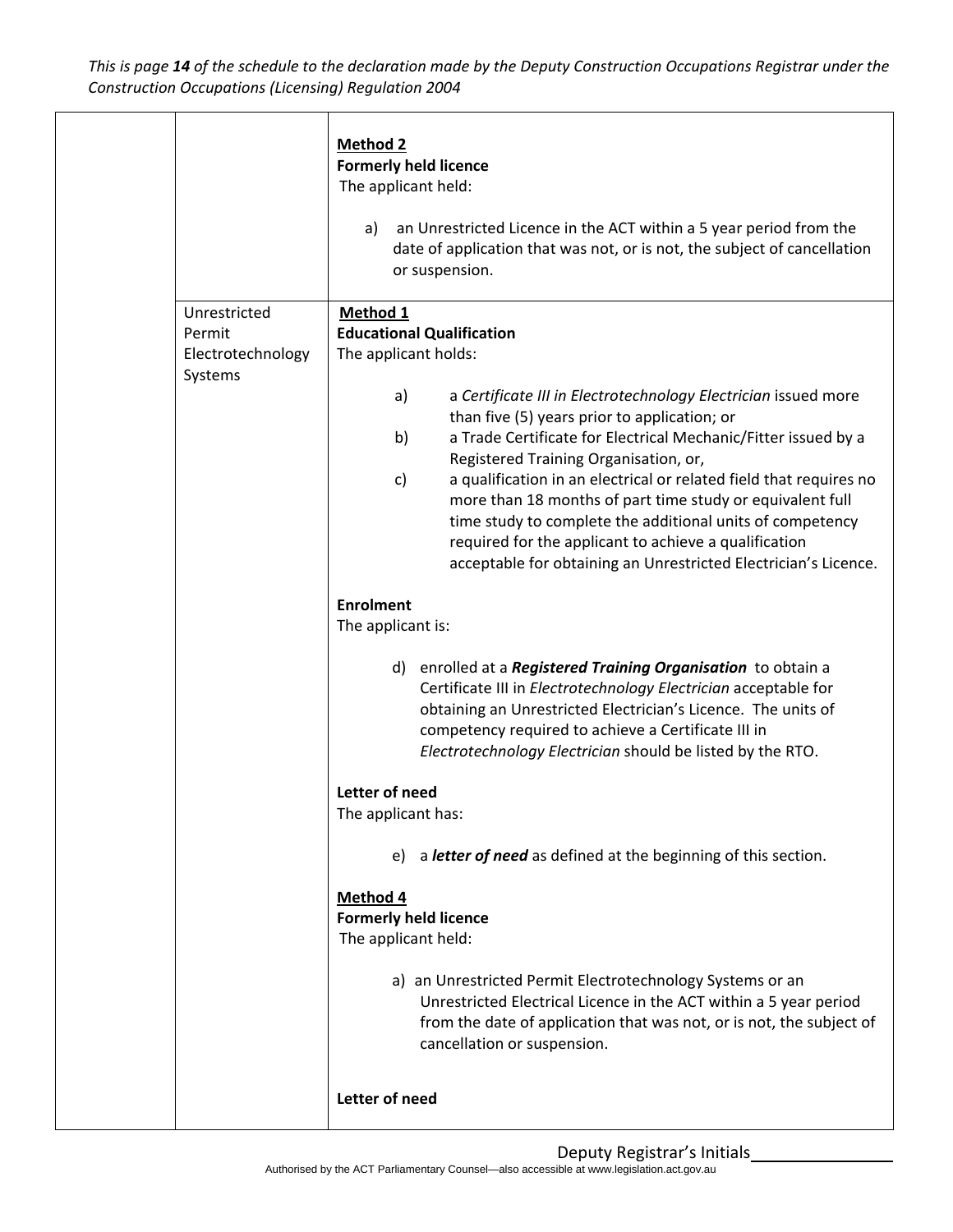This is page 15 of the schedule to the declaration made by the Deputy Construction Occupations Registrar under the *Construction Occupations (Licensing) Regulation 2004*

|                                                                                                          | b) a letter of need as defined at the beginning of this section.                                                                                                                                                                                                                        |
|----------------------------------------------------------------------------------------------------------|-----------------------------------------------------------------------------------------------------------------------------------------------------------------------------------------------------------------------------------------------------------------------------------------|
| <b>Restricted Licence</b><br>Electrotechnology<br>Assembly and<br><b>Servicing Electrical</b><br>Fitting | Method 1<br><b>Educational Qualification</b><br>The applicant holds:<br>a Certificate III in <i>Electrical Fitting</i> UEE33011 issued within five (5)<br>a)<br>years prior to application.                                                                                             |
|                                                                                                          | <b>Method 2</b><br><b>Educational Qualification</b><br>The applicant holds:                                                                                                                                                                                                             |
|                                                                                                          | one of the following qualifications:<br>a)<br>i. a qualification as per method 1 above that was issued more<br>than five (5) years prior to application;<br>ii. a Certificate III in Electrotechnology Assembly and Servicing<br>(UTE30104, UTE30199); or,                              |
|                                                                                                          | iii. a trade certificate in electrical fitting.<br>and<br>b)<br>successfully completed one of the following units of                                                                                                                                                                    |
|                                                                                                          | competency in disconnect/reconnect issued within five (5)<br>years prior to application:<br>i. UEENEEP010A - Disconnect/reconnect appliances connected<br>to low voltage installation wiring;                                                                                           |
|                                                                                                          | UEENEEP012A - Disconnect/reconnect composite appliances<br>ii.<br>connected to low voltage installation wiring;<br>iii. UEENEEP014A - Disconnect/reconnect water heaters<br>connected to low voltage installation wiring;<br>iv. UEENEEP015A - Disconnect/reconnect motors connected to |
|                                                                                                          | low voltage installation wiring;<br>v. UEENEEP001A - Disconnect/reconnect fixed wired electrical<br>equipment connected to a Low Voltage supply; or,<br>vi. UEENEEP001B - Disconnect/reconnect fixed wired electrical<br>equipment connected to a Low Voltage supply.                   |
|                                                                                                          | and<br>successfully completed one of the following units of competency<br>C)<br>within five (5) years prior to application:                                                                                                                                                             |
|                                                                                                          | i. UEENEEP016A - Locate and Rectify Faults in Low Voltage<br>Appliances;<br>ii. UEENEEP017A - Locate and rectify faults in low voltage                                                                                                                                                  |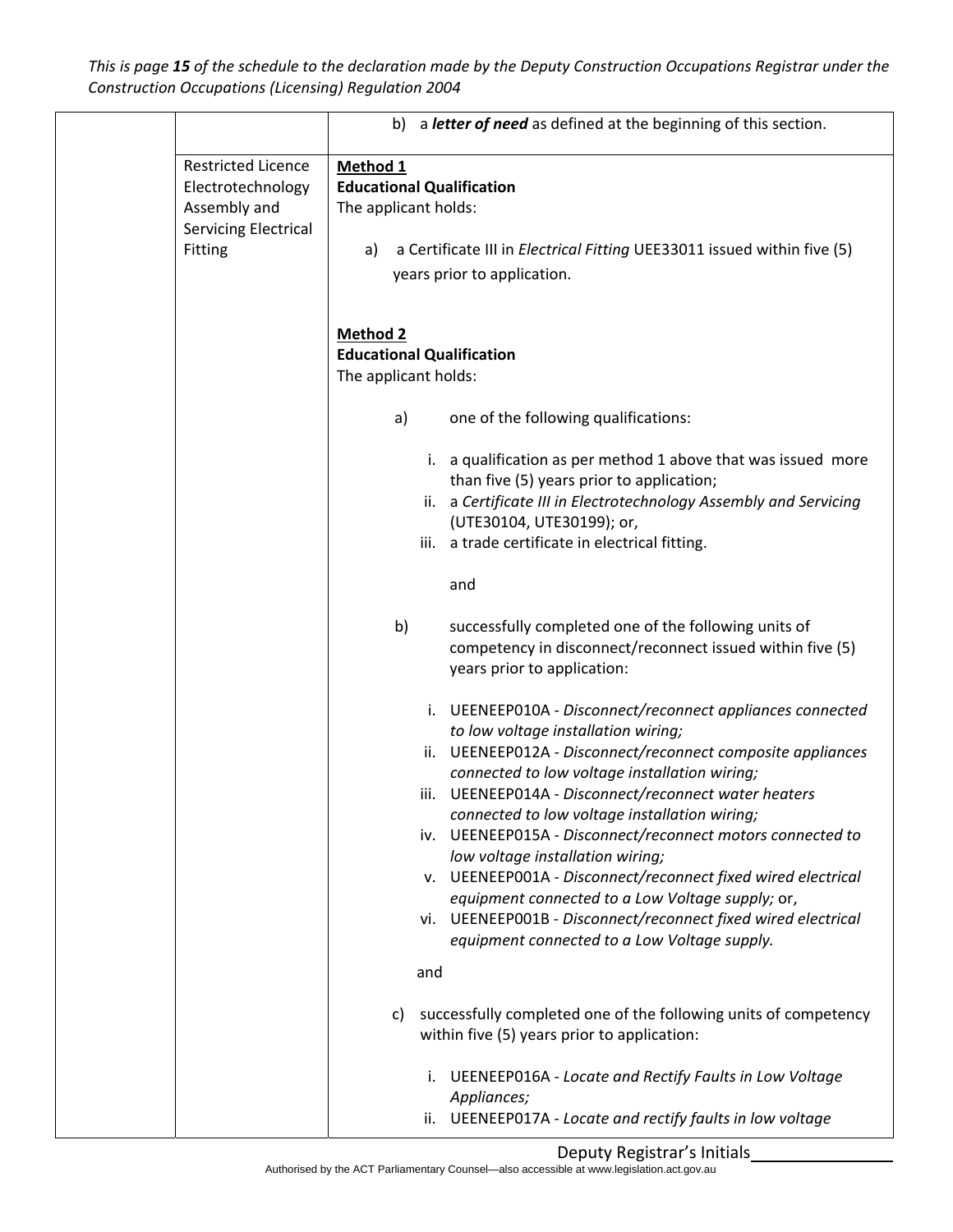This is page 16 of the schedule to the declaration made by the Deputy Construction Occupations Registrar under the *Construction Occupations (Licensing) Regulation 2004*

|                           | composite appliances using set procedures;                                                                               |
|---------------------------|--------------------------------------------------------------------------------------------------------------------------|
|                           | iii. UEENEEP018A - Locate and rectify faults in low voltage control                                                      |
|                           | devices using set procedures;<br>iv. UEENEEP019A - Locate and rectify faults in low voltage water                        |
|                           | heaters using set procedures;                                                                                            |
|                           | v. UEENEEP020A - Locate and rectify faults in low voltage motors                                                         |
|                           | using set procedures;                                                                                                    |
|                           | vi. UEENEEP007B - Locate and rectify faults in electrical low                                                            |
|                           | voltage equipment following prescribed procedures; or,<br>vii. UEENEEP007A - Locate and rectify faults in electrical low |
|                           | voltage equipment following prescribed procedures.                                                                       |
|                           |                                                                                                                          |
|                           | Letter of need                                                                                                           |
|                           | The applicant has:                                                                                                       |
|                           | a letter of need as defined at the beginning of this section.<br>d)                                                      |
|                           |                                                                                                                          |
|                           | <b>Method 3</b><br><b>Formerly held licence</b>                                                                          |
|                           | The applicant held:                                                                                                      |
|                           |                                                                                                                          |
|                           | a Restricted Licence Electrotechnology Assembly and Servicing<br>a)                                                      |
|                           | Electrical Fitting or an Unrestricted Electrical Licence in the ACT within                                               |
|                           | a 5 year period from the date of application that was not, or is not, the                                                |
| <b>Restricted Licence</b> | subject of cancellation or suspension.<br>Method 1                                                                       |
| Electrotechnology         | The applicant holds:                                                                                                     |
| Systems                   |                                                                                                                          |
| <b>Mechanical Fitting</b> | one of the following qualifications:<br>a)                                                                               |
|                           |                                                                                                                          |
|                           | i. a trade certificate in the mechanical (services) trades;<br>ii. a Certificate III in Data and Voice Communications,   |
|                           | (UEE30411, UEE30407, UEE30406, UEE30699);                                                                                |
|                           | a Certificate III in Electronics and Communications,<br>iii.                                                             |
|                           | (UEE30911, UEE30910, UEE30906, UEE30907); or,                                                                            |
|                           | an equivalent certificate of competency.<br>iv.                                                                          |
|                           | and                                                                                                                      |
|                           | one of the following units of competency in disconnect/reconnect<br>b)                                                   |
|                           | issued within five (5) years prior to application:                                                                       |
|                           | i. UEENEEP010A - Disconnect/reconnect appliances connected                                                               |
|                           | to low voltage installation wiring;                                                                                      |
|                           | ii. UEENEEP012A - Disconnect/reconnect composite appliances                                                              |
|                           | connected to low voltage installation wiring;                                                                            |
|                           | UEENEEP014A - Disconnect/reconnect water heaters<br>iii.<br>connected to low voltage installation wiring;                |
|                           | iv. UEENEEP015A - Disconnect/reconnect motors connected to                                                               |
|                           |                                                                                                                          |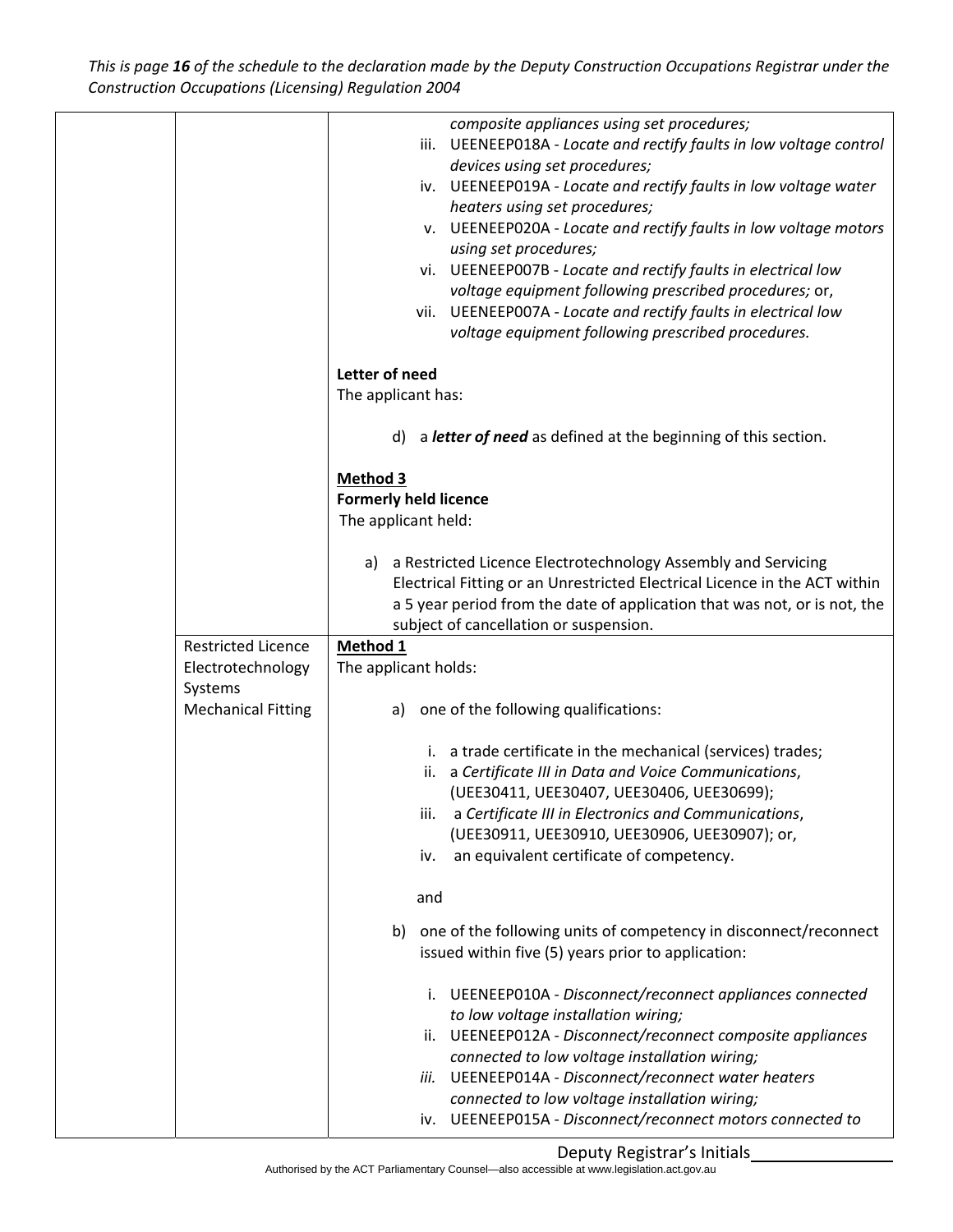This is page 17 of the schedule to the declaration made by the Deputy Construction Occupations Registrar under the *Construction Occupations (Licensing) Regulation 2004*

|                           | low voltage installation wiring;                                           |
|---------------------------|----------------------------------------------------------------------------|
|                           | v. UEENEEP001A - Disconnect/reconnect fixed wired electrical               |
|                           | equipment connected to a Low Voltage supply; or,                           |
|                           | vi. UEENEEP001B - Disconnect/reconnect fixed wired electrical              |
|                           | equipment connected to a Low Voltage supply.                               |
|                           |                                                                            |
|                           | and                                                                        |
|                           |                                                                            |
|                           |                                                                            |
|                           | has successfully completed one of the following units of<br>C)             |
|                           | competency within five (5) years prior to application:                     |
|                           |                                                                            |
|                           | i. UEENEEP016A - Locate and Rectify Faults in Low Voltage                  |
|                           | Appliances;                                                                |
|                           | ii. UEENEEP017A - Locate and rectify faults in low voltage                 |
|                           | composite appliances using set procedures;                                 |
|                           | iii. UEENEEP018A - Locate and rectify faults in low voltage control        |
|                           | devices using set procedures;                                              |
|                           | iv. UEENEEP019A - Locate and rectify faults in low voltage water           |
|                           | heaters using set procedures;                                              |
|                           | v. UEENEEP020A - Locate and rectify faults in low voltage motors           |
|                           | using set procedures;                                                      |
|                           | vi. UEENEEP007B - Locate and rectify faults in electrical low              |
|                           | voltage equipment following prescribed procedures; or                      |
|                           | vii. UEENEEP007A - Locate and rectify faults in electrical low             |
|                           | voltage equipment following prescribed procedures.                         |
|                           |                                                                            |
|                           | and                                                                        |
|                           |                                                                            |
|                           | Letter of need                                                             |
|                           | The applicant has:                                                         |
|                           | a letter of need as defined at the beginning of this section.<br>d)        |
|                           |                                                                            |
|                           |                                                                            |
|                           | <u>Method 2</u>                                                            |
|                           | <b>Formerly held licence</b><br>The applicant held:                        |
|                           |                                                                            |
|                           |                                                                            |
|                           | a Restricted Licence Electrotechnology Systems Mechanical Fitting or<br>a) |
|                           | an Unrestricted Electrical Licence in the ACT within a 5 year period       |
|                           | from the date of application that was not, or is not, the subject of       |
|                           | cancellation or suspension.                                                |
|                           |                                                                            |
|                           | Note: This occupation class is not applicable to Automotive Mechanics.     |
| <b>Restricted Licence</b> | Method 1                                                                   |
| Electrotechnology         | <b>Existing licence</b>                                                    |
| <b>Systems Plumbing</b>   | The applicants holds:                                                      |
| and Gasfitting            |                                                                            |
|                           | a) a licence issued under the Construction Occupations (Licensing) Act     |
|                           |                                                                            |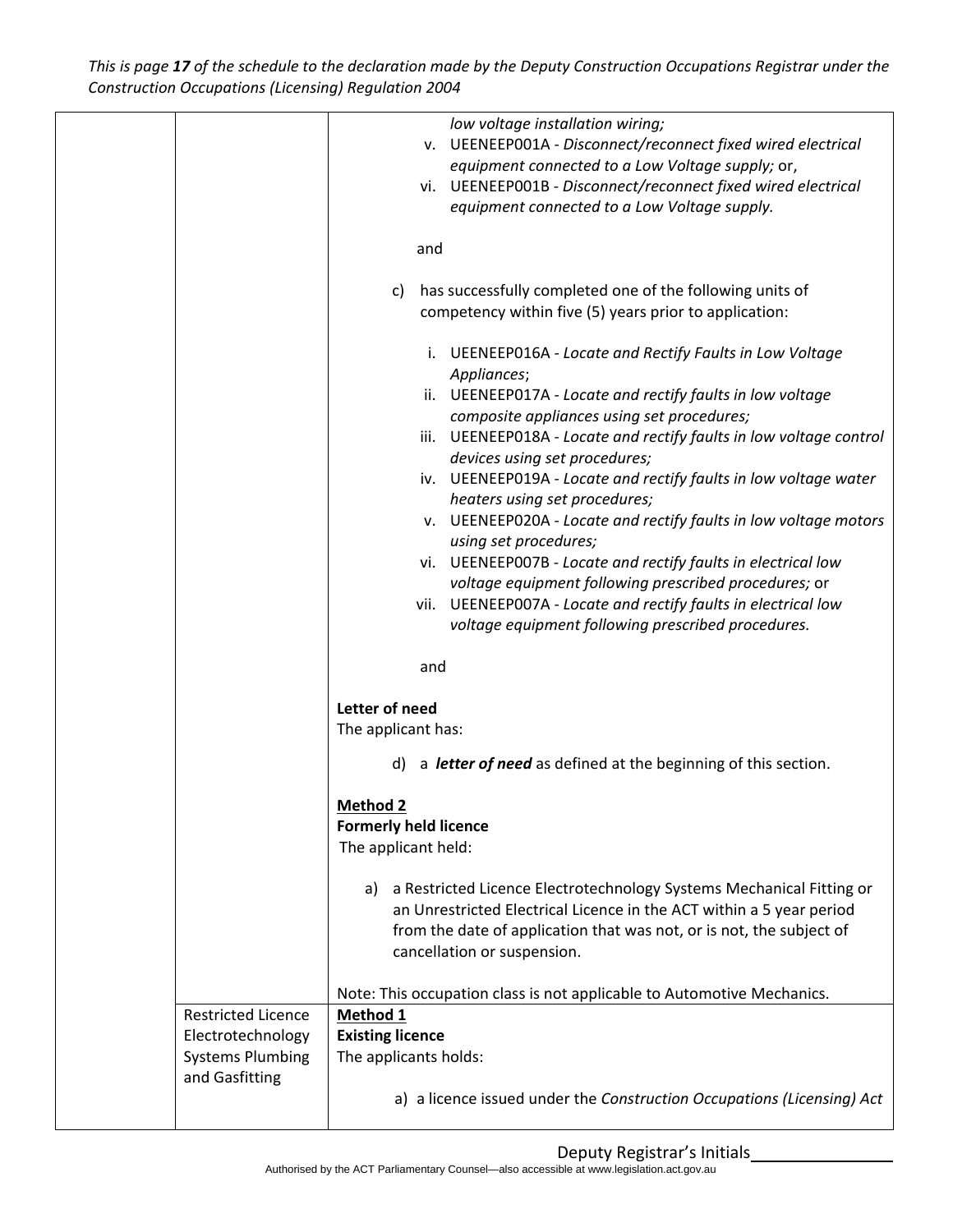This is page 18 of the schedule to the declaration made by the Deputy Construction Occupations Registrar under the *Construction Occupations (Licensing) Regulation 2004*

|  |                                   | 2004 in one of the following occupation classes:                                                         |
|--|-----------------------------------|----------------------------------------------------------------------------------------------------------|
|  |                                   |                                                                                                          |
|  | i.                                | <b>Advanced Sanitary Drainer;</b>                                                                        |
|  | ii.                               | Journeyperson Drainer;                                                                                   |
|  | iii.                              | <b>Advanced Gasfitter;</b>                                                                               |
|  | iv.                               | General Gasfitter;                                                                                       |
|  | v.                                | Journeyperson Gasfitter;                                                                                 |
|  | vi.                               | Sanitary Plumber;                                                                                        |
|  | vii.                              | Water Supply Plumber; or,                                                                                |
|  | viii.                             | Journeyperson Plumber;                                                                                   |
|  |                                   |                                                                                                          |
|  | <b>Educational Qualifications</b> |                                                                                                          |
|  | The applicant holds:              |                                                                                                          |
|  | b)                                | one of the following units of competency in disconnect/reconnect                                         |
|  |                                   | issued within five (5) years prior to application:                                                       |
|  |                                   | i. UEENEEP010A - Disconnect/reconnect appliances connected                                               |
|  |                                   | to low voltage installation wiring;                                                                      |
|  |                                   | ii. UEENEEP012A - Disconnect/reconnect composite appliances                                              |
|  |                                   | connected to low voltage installation wiring;                                                            |
|  |                                   | iii. UEENEEP014A - Disconnect/reconnect water heaters                                                    |
|  |                                   | connected to low voltage installation wiring;                                                            |
|  |                                   | iv. UEENEEP015A - Disconnect/reconnect motors connected to                                               |
|  |                                   | low voltage installation wiring;                                                                         |
|  |                                   | v. UEENEEP001A - Disconnect/reconnect fixed wired electrical                                             |
|  |                                   | equipment connected to a Low Voltage supply; or,                                                         |
|  |                                   | vi. UEENEEP001B - Disconnect/reconnect fixed wired electrical                                            |
|  |                                   | equipment connected to a Low Voltage supply.                                                             |
|  | and                               |                                                                                                          |
|  |                                   | one of the following units of competency within five (5) years prior                                     |
|  | C)                                |                                                                                                          |
|  |                                   | to application:                                                                                          |
|  |                                   | i. UEENEEP016A - Locate and Rectify Faults in Low Voltage                                                |
|  |                                   | Appliances;                                                                                              |
|  |                                   | ii. UEENEEP017A - Locate and rectify faults in low voltage<br>composite appliances using set procedures; |
|  |                                   | iii. UEENEEP018A - Locate and rectify faults in low voltage control                                      |
|  |                                   | devices using set procedures;                                                                            |
|  |                                   | iv. UEENEEP019A - Locate and rectify faults in low voltage water                                         |
|  |                                   | heaters using set procedures;<br>v. UEENEEP020A - Locate and rectify faults in low voltage motors        |
|  |                                   | using set procedures;                                                                                    |
|  |                                   | vi. UEENEEP007B - Locate and rectify faults in electrical low                                            |
|  |                                   | voltage equipment following prescribed procedures; or                                                    |
|  |                                   | vii. UEENEEP007A - Locate and rectify faults in electrical low                                           |
|  |                                   | voltage equipment following prescribed procedures.                                                       |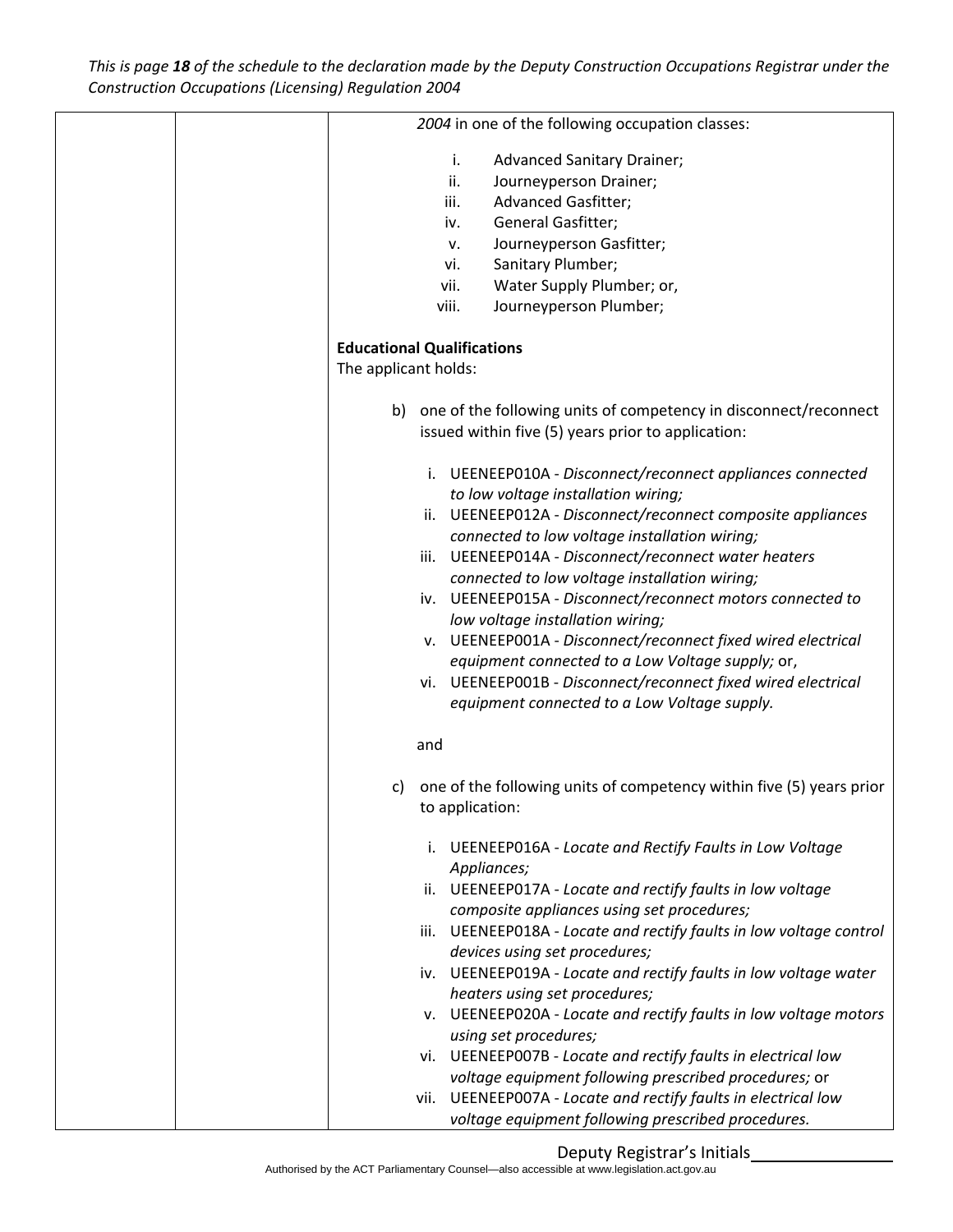This is page 19 of the schedule to the declaration made by the Deputy Construction Occupations Registrar under the *Construction Occupations (Licensing) Regulation 2004*

|                                                                                                    | Letter of need<br>The applicant has:<br>a letter of need as defined at the beginning of this section.<br>d)<br><b>Method 2</b><br><b>Formerly held licence</b><br>The applicant held:<br>a Restricted Licence Electrotechnology Systems Plumbing and or an<br>a)<br>unrestricted electrical licence in the ACT within a 5 year period from<br>the date of application that was not, or is not, the subject of<br>cancellation or suspension.                                                                                                                                                                                                                                                                                                                                                                                                                                                                                                                                                                                                                                                                                                                                                                                                                                                                                                                                              |
|----------------------------------------------------------------------------------------------------|-------------------------------------------------------------------------------------------------------------------------------------------------------------------------------------------------------------------------------------------------------------------------------------------------------------------------------------------------------------------------------------------------------------------------------------------------------------------------------------------------------------------------------------------------------------------------------------------------------------------------------------------------------------------------------------------------------------------------------------------------------------------------------------------------------------------------------------------------------------------------------------------------------------------------------------------------------------------------------------------------------------------------------------------------------------------------------------------------------------------------------------------------------------------------------------------------------------------------------------------------------------------------------------------------------------------------------------------------------------------------------------------|
| <b>Restricted Licence</b><br>Electrotechnology<br>Systems<br>Refrigeration and<br>Air Conditioning | Method 1<br><b>Educational Qualification</b><br>The applicant holds:<br>a Certificate III in Refrigeration and Air Conditioning with a course<br>a)<br>number of UEE32211, UEE31307 or UEE31306 as described on the<br>national training register issued within five (5) years prior to<br>application.<br><b>Method 2</b><br><b>Educational Qualification(s)</b><br>The applicant holds:<br>a) a Certificate III in Air-conditioning and Refrigeration (UTE30999) or<br>a trade qualification in refrigeration and/or air conditioning issued<br>more than five (5) years prior to application.<br>and<br>one of the following units of competency in disconnect/reconnect<br>b)<br>issued within five (5) years prior to making the application:<br><b>UEENEEP010A - Disconnect/reconnect appliances</b><br>i.<br>connected to low voltage installation wiring;<br>UEENEEP012A - Disconnect/reconnect composite<br>ii.<br>appliances connected to low voltage installation wiring;<br>UEENEEP014A - Disconnect/reconnect water heaters<br>iii.<br>connected to low voltage installation wiring;<br>UEENEEP015A - Disconnect/reconnect motors<br>iv.<br>connected to low voltage installation wiring;<br>UEENEEP001A - Disconnect/reconnect fixed wired<br>v.<br>electrical equipment connected to a Low Voltage supply;<br>or,<br>UEENEEP001B - Disconnect/reconnect fixed wired<br>vi. |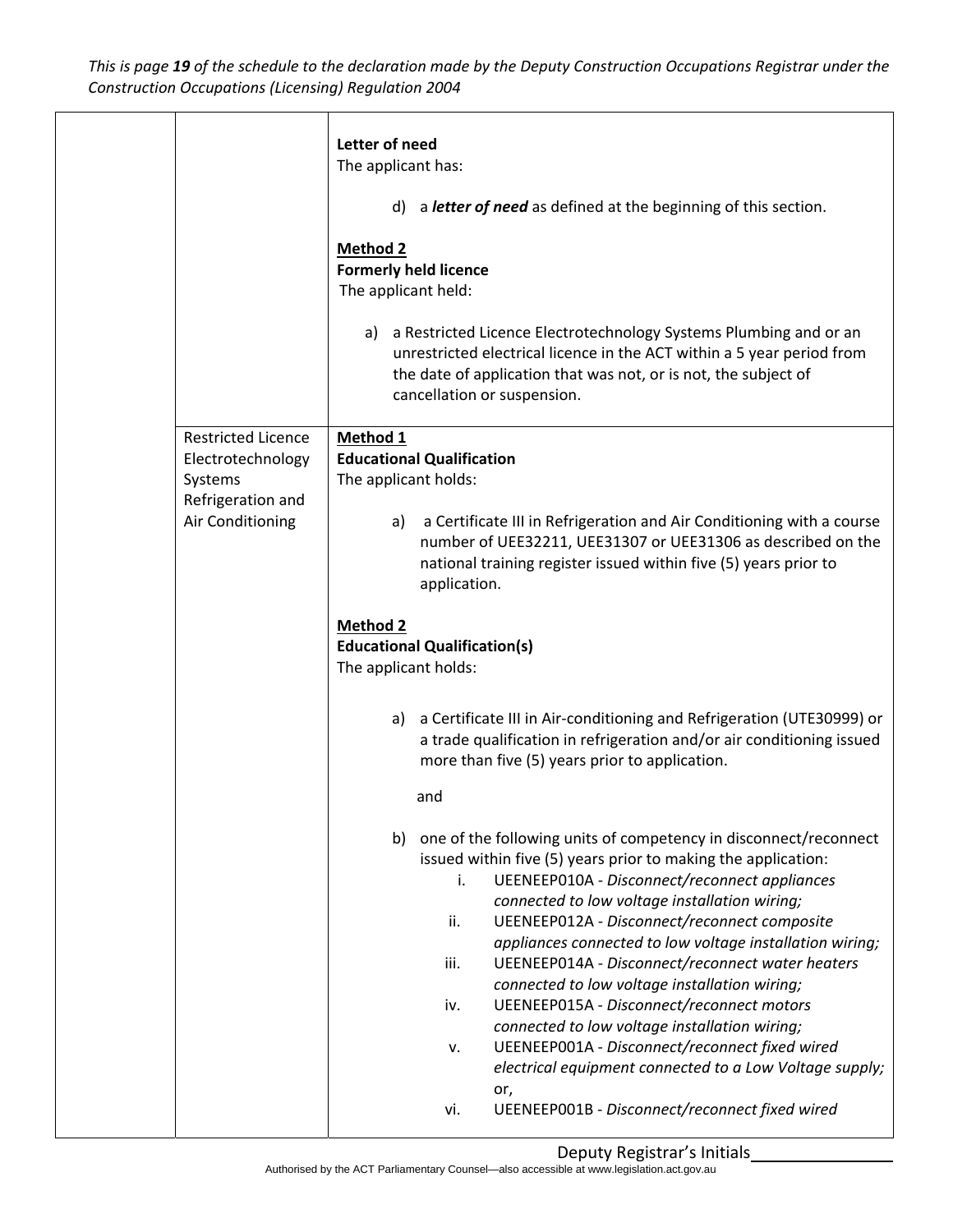This is page 20 of the schedule to the declaration made by the Deputy Construction Occupations Registrar under the *Construction Occupations (Licensing) Regulation 2004*

|                                                                                           | electrical equipment connected to a Low Voltage supply;                                                                                                                                                                                                                                                                                                                                           |
|-------------------------------------------------------------------------------------------|---------------------------------------------------------------------------------------------------------------------------------------------------------------------------------------------------------------------------------------------------------------------------------------------------------------------------------------------------------------------------------------------------|
|                                                                                           | and                                                                                                                                                                                                                                                                                                                                                                                               |
|                                                                                           |                                                                                                                                                                                                                                                                                                                                                                                                   |
|                                                                                           | one of the following units of competency within five (5) years prior<br>C)<br>to application:                                                                                                                                                                                                                                                                                                     |
|                                                                                           | i. UEENEEP016A - Locate and Rectify Faults in Low Voltage<br>Appliances;<br>ii. UEENEEP017A - Locate and rectify faults in low voltage<br>composite appliances using set procedures;<br>iii. UEENEEP018A - Locate and rectify faults in low voltage<br>control devices using set procedures;<br>iv. UEENEEP019A - Locate and rectify faults in low voltage<br>water heaters using set procedures; |
|                                                                                           | v. UEENEEP020A - Locate and rectify faults in low voltage                                                                                                                                                                                                                                                                                                                                         |
|                                                                                           | motors using set procedures;<br>vi. UEENEEP007B - Locate and rectify faults in electrical low<br>voltage equipment following prescribed procedures; or<br>vii. UEENEEP007A - Locate and rectify faults in electrical low<br>voltage equipment following prescribed procedures.                                                                                                                    |
|                                                                                           |                                                                                                                                                                                                                                                                                                                                                                                                   |
|                                                                                           | Letter of need<br>The applicant has:                                                                                                                                                                                                                                                                                                                                                              |
|                                                                                           | a letter of need as defined at the beginning of this section.<br>d)                                                                                                                                                                                                                                                                                                                               |
|                                                                                           | Method 3<br><b>Formerly held licence</b><br>The applicant held:                                                                                                                                                                                                                                                                                                                                   |
|                                                                                           | a Restricted Licence Electrotechnology Systems Refrigeration and<br>a)<br>Air Conditioning or an unrestricted electrical licence in the ACT<br>within a 5 year period from the date of application that was not,<br>or is not, the subject of cancellation or suspension.                                                                                                                         |
| <b>Restricted Licence</b><br>Electrotechnology<br>Systems Type B<br><b>Gas Appliances</b> | Method <sub>1</sub><br><b>Existing licence(s)</b><br>The applicant holds:                                                                                                                                                                                                                                                                                                                         |
|                                                                                           | a licence issued under the Construction Occupations (Licensing)<br>a)<br>Act 2004 in one of the following occupation classes:                                                                                                                                                                                                                                                                     |
|                                                                                           | i.<br>Unrestricted Type B<br>Restricted Type B - Level 2<br>ii.                                                                                                                                                                                                                                                                                                                                   |
|                                                                                           | and                                                                                                                                                                                                                                                                                                                                                                                               |
|                                                                                           | hold a restricted electrical licence in another licence class (i.e.<br>b)<br>electrical fitting, mechanical fitting, plumbing, gasfitting,                                                                                                                                                                                                                                                        |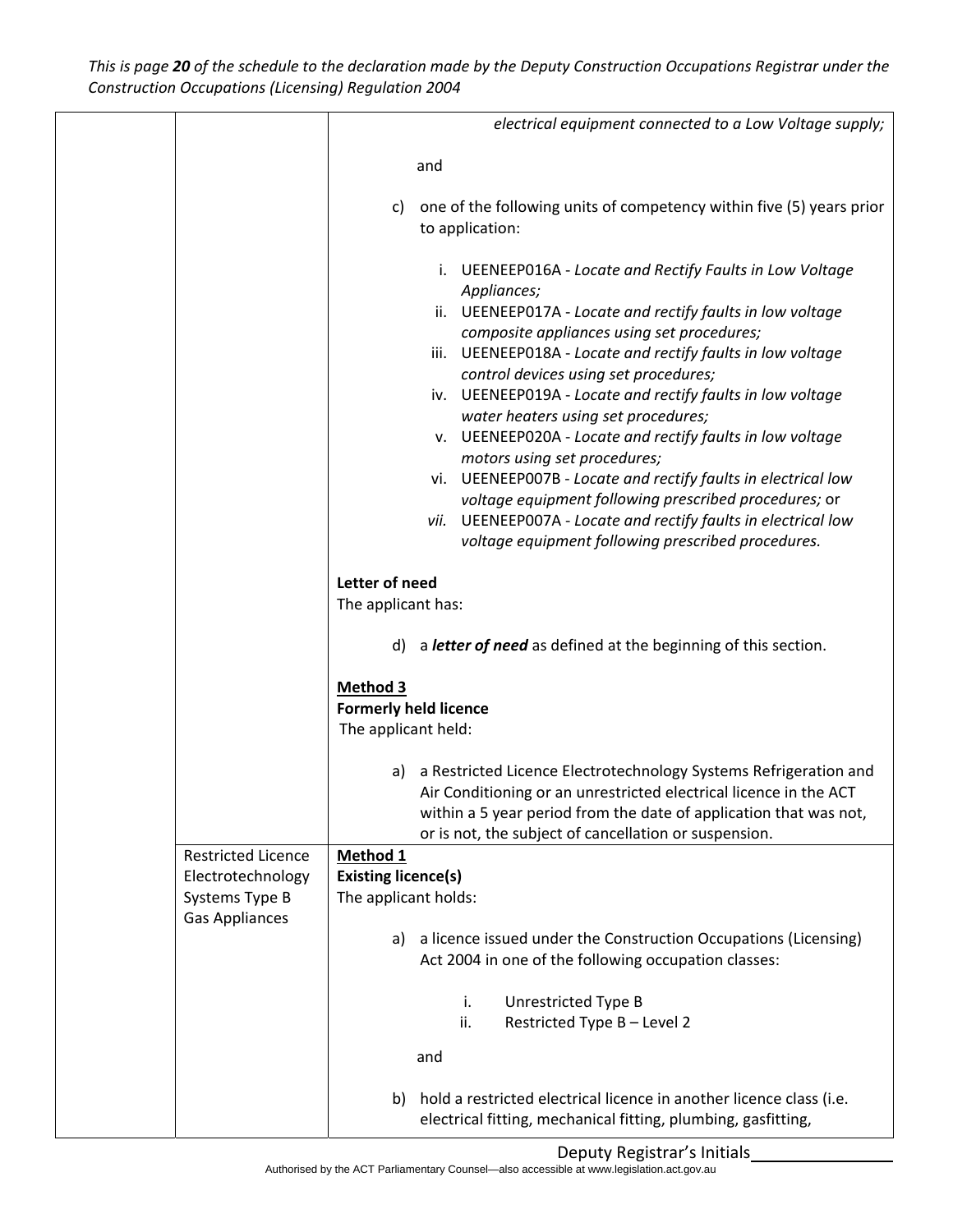This is page 21 of the schedule to the declaration made by the Deputy Construction Occupations Registrar under the *Construction Occupations (Licensing) Regulation 2004*

|                 | refrigeration and air conditioning) issued under the Construction       |
|-----------------|-------------------------------------------------------------------------|
|                 | Occupations (Licensing) Act 2004.                                       |
|                 |                                                                         |
|                 | <b>Educational Qualification</b>                                        |
|                 |                                                                         |
|                 | The applicant holds:                                                    |
|                 | c) one of the following units of competency;                            |
|                 | iii.<br><b>UEENEEP016A - Locate and Rectify Faults in Low</b>           |
|                 | Voltage Appliances;                                                     |
|                 |                                                                         |
|                 | UEENEEP017A - Locate and rectify faults in low<br>iv.                   |
|                 | voltage composite appliances using set procedures;                      |
|                 | UEENEEP018A - Locate and rectify faults in low<br>v.                    |
|                 | voltage control devices using set procedures;                           |
|                 | vi.<br>UEENEEP019A - Locate and rectify faults in low                   |
|                 | voltage water heaters using set procedures;                             |
|                 | UEENEEP020A - Locate and rectify faults in low<br>vii.                  |
|                 | voltage motors using set procedures;                                    |
|                 | UEENEEP007B - Locate and rectify faults in electrical<br>viii.          |
|                 | low voltage equipment following prescribed                              |
|                 | procedures; or                                                          |
|                 | UEENEEP007A - Locate and rectify faults in electrical<br>ix.            |
|                 | low voltage equipment following prescribed                              |
|                 | procedures.                                                             |
|                 |                                                                         |
| Letter of need  |                                                                         |
|                 | The applicant has:                                                      |
|                 |                                                                         |
|                 | a letter of need as defined at the beginning of this section.<br>d)     |
|                 |                                                                         |
| <b>Method 2</b> |                                                                         |
|                 | <b>Existing licence(s)</b>                                              |
|                 | The applicant holds:                                                    |
|                 |                                                                         |
|                 | licence issued under the Construction Occupations (Licensing) Act<br>a) |
|                 | 2004 in one of the following occupation classes:                        |
|                 |                                                                         |
|                 | i.<br>Unrestricted Type B                                               |
|                 | ii.<br>Restricted Type B - Level 2                                      |
|                 |                                                                         |
|                 | <b>Educational Qualification(s)</b>                                     |
|                 | The applicant holds:                                                    |
|                 |                                                                         |
|                 | b) one of the following units of competency in disconnect/reconnect     |
|                 | issued within five (5) years prior to application:                      |
|                 |                                                                         |
|                 | <b>UEENEEP010A - Disconnect/reconnect appliances</b><br>i.              |
|                 | connected to low voltage installation wiring;                           |
|                 | UEENEEP012A - Disconnect/reconnect composite<br>ii.                     |
|                 | appliances connected to low voltage installation                        |
|                 |                                                                         |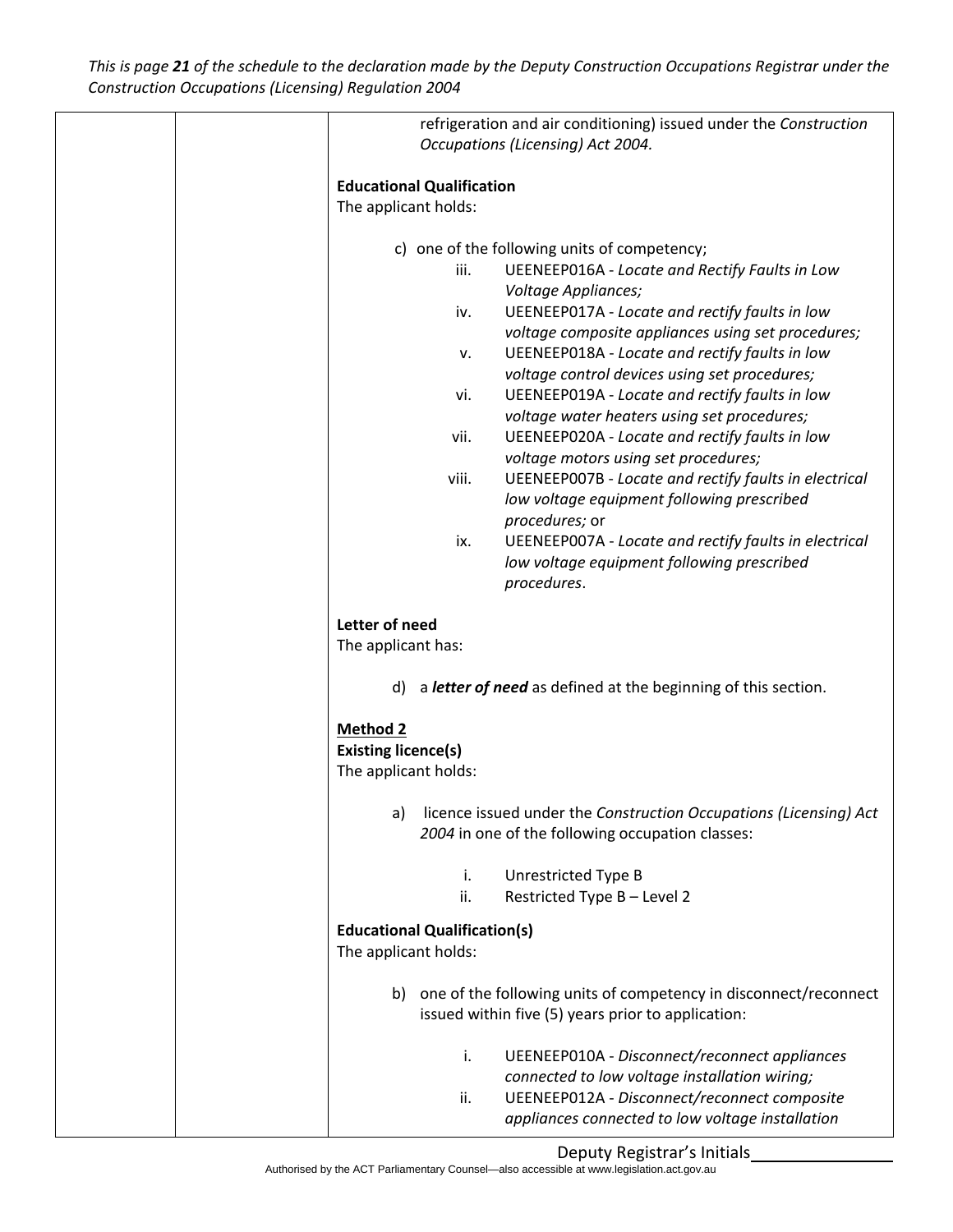This is page 22 of the schedule to the declaration made by the Deputy Construction Occupations Registrar under the *Construction Occupations (Licensing) Regulation 2004*

| wiring;                                                              |
|----------------------------------------------------------------------|
| iii.<br>UEENEEP014A - Disconnect/reconnect water heaters             |
| connected to low voltage installation wiring;                        |
| UEENEEP015A - Disconnect/reconnect motors<br>iv.                     |
| connected to low voltage installation wiring;                        |
| UEENEEP001A - Disconnect/reconnect fixed wired<br>v.                 |
| electrical equipment connected to a Low Voltage                      |
| supply; or,                                                          |
| UEENEEP001B - Disconnect/reconnect fixed wired<br>vi.                |
| electrical equipment connected to a Low Voltage                      |
| supply.                                                              |
|                                                                      |
| and                                                                  |
|                                                                      |
| one of the following units of competency within five (5) years<br>c) |
| prior to application:                                                |
|                                                                      |
| i.<br><b>UEENEEP016A - Locate and Rectify Faults in Low</b>          |
| Voltage Appliances;                                                  |
| ii.<br>UEENEEP017A - Locate and rectify faults in low                |
| voltage composite appliances using set procedures;                   |
| iii.<br>UEENEEP018A - Locate and rectify faults in low               |
| voltage control devices using set procedures;                        |
| UEENEEP019A - Locate and rectify faults in low                       |
| iv.                                                                  |
| voltage water heaters using set procedures;                          |
| UEENEEP020A - Locate and rectify faults in low<br>v.                 |
| voltage motors using set procedures;                                 |
| UEENEEP007B - Locate and rectify faults in electrical<br>vi.         |
| low voltage equipment following prescribed                           |
| procedures; or                                                       |
| UEENEEP007A - Locate and rectify faults in electrical<br>vii.        |
| low voltage equipment following prescribed                           |
| procedures.                                                          |
|                                                                      |
| and                                                                  |
|                                                                      |
| Letter of need                                                       |
| The applicant has:                                                   |
|                                                                      |
| d) a letter of need as defined at the beginning of this section.     |
|                                                                      |
| <b>Method 3</b>                                                      |
| <b>Formerly held licence</b>                                         |
| The applicant held:                                                  |
|                                                                      |
| a) a Restricted Licence Electrotechnology Systems Type B Gas         |
| Appliances or an unrestricted electrical licence in the ACT within a |
| 5 year period from the date of application that was not, or is not,  |
| the subject of cancellation or suspension.                           |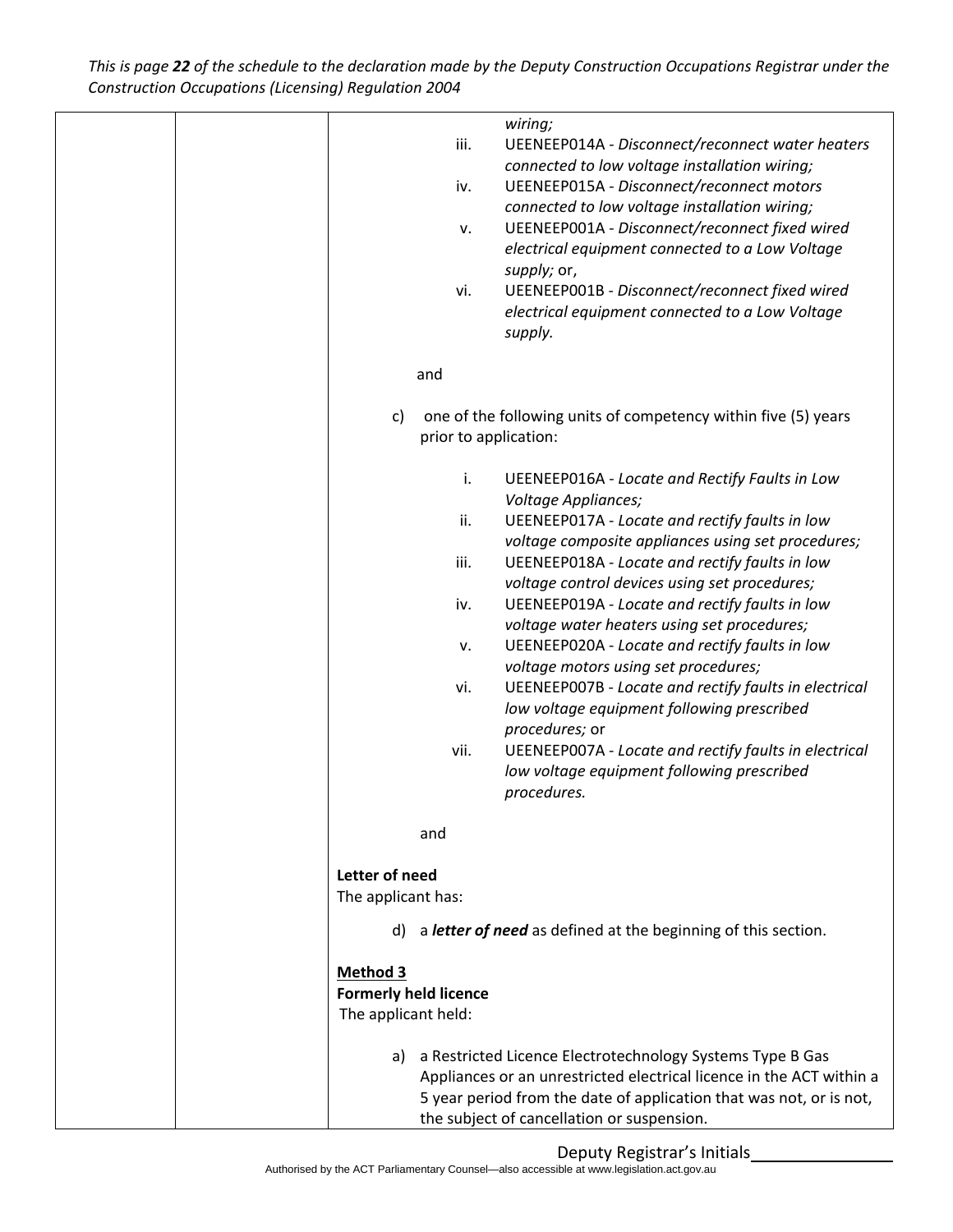This is page 23 of the schedule to the declaration made by the Deputy Construction Occupations Registrar under the *Construction Occupations (Licensing) Regulation 2004*

| <b>Restricted Permit</b>  | Method 1                                                                                                                                                                                          |
|---------------------------|---------------------------------------------------------------------------------------------------------------------------------------------------------------------------------------------------|
| Electrotechnology         | <b>Educational Qualifications</b>                                                                                                                                                                 |
| <b>Systems Assembly</b>   | The applicant holds:                                                                                                                                                                              |
| and Servicing             |                                                                                                                                                                                                   |
| <b>Electrical Fitting</b> | one of the following qualifications:<br>a)                                                                                                                                                        |
|                           | a Certificate III in Electrical Fitting (UEE33011) issued<br>i.                                                                                                                                   |
|                           | more than five (5) years prior to application; or                                                                                                                                                 |
|                           | a Certificate III in Electrotechnology Assembly and<br>ii.                                                                                                                                        |
|                           | Servicing (UTE30104, UTE30199); or                                                                                                                                                                |
|                           | iii.<br>a trade certificate in electrical fitting.                                                                                                                                                |
|                           | <b>Enrolment</b>                                                                                                                                                                                  |
|                           | The applicant is:                                                                                                                                                                                 |
|                           | b) currently enrolled at a <b>Registered Training Organisation</b> in the                                                                                                                         |
|                           | additional units of competency required for a restricted licence in<br>this class.                                                                                                                |
|                           | <b>Method 2</b>                                                                                                                                                                                   |
|                           | <b>Formerly held licence</b>                                                                                                                                                                      |
|                           | The applicant held:                                                                                                                                                                               |
|                           | Restricted Permit Electrotechnology Systems Assembly and Servicing<br>a)                                                                                                                          |
|                           | Electrical Fitting or an unrestricted electrical licence in the ACT within<br>a 5 year period from the date of application that was not, or is not, the<br>subject of cancellation or suspension; |
|                           | Letter of need                                                                                                                                                                                    |
|                           | The applicant has:                                                                                                                                                                                |
|                           | b) a letter of need as defined at the beginning of this section.                                                                                                                                  |
| <b>Restricted Permit</b>  | Method 1                                                                                                                                                                                          |
| Electrotechnology         | <b>Educational Qualifications</b>                                                                                                                                                                 |
| Systems                   | The applicant holds:                                                                                                                                                                              |
| <b>Mechanical Fitting</b> |                                                                                                                                                                                                   |
|                           | a trade certificate in the mechanical (services) trades; or a<br>a)<br>Certificate III in Data and Voice Communications (UEE30411,<br>UEE30407, UEE30406, UEE30699) or a Certificate III in       |
|                           | Electronics and Communications, (UEE30911, UEE30910,<br>UEE30906, UEE30907), or an equivalent certificate of<br>competency;                                                                       |
|                           | <b>Enrolment</b>                                                                                                                                                                                  |
|                           | The applicant is:                                                                                                                                                                                 |
|                           |                                                                                                                                                                                                   |
|                           | currently enrolled at a Registered Training Organisation in the<br>C)<br>additional units of competency required for a restricted licence in                                                      |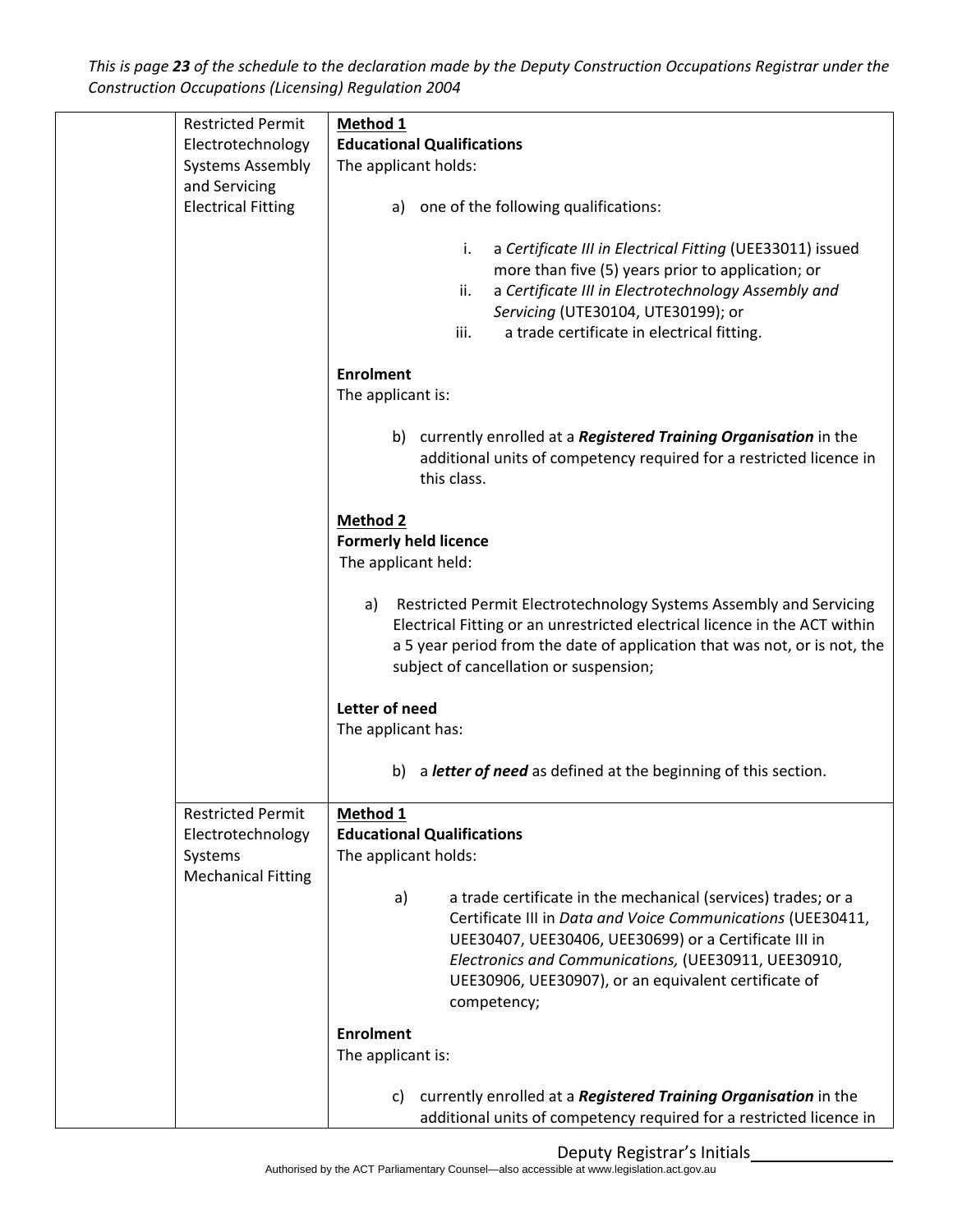This is page 24 of the schedule to the declaration made by the Deputy Construction Occupations Registrar under the *Construction Occupations (Licensing) Regulation 2004*

|                          | this class.                                                               |
|--------------------------|---------------------------------------------------------------------------|
|                          | <b>Method 2</b>                                                           |
|                          | <b>Formerly held licence</b>                                              |
|                          | The applicant held:                                                       |
|                          |                                                                           |
|                          | a) a Restricted Permit Electrotechnology Systems Mechanical Fitting       |
|                          | or an unrestricted electrical licence in the ACT within a 5 year          |
|                          | period from the date of application that was not, or is not, the          |
|                          | subject of cancellation or suspension.                                    |
|                          |                                                                           |
|                          | Letter of need                                                            |
|                          | The applicant has:                                                        |
|                          |                                                                           |
|                          | a letter of need as defined at the beginning of this section.<br>b)       |
|                          |                                                                           |
|                          |                                                                           |
| <b>Restricted Permit</b> | Method 1                                                                  |
| Electrotechnology        | <b>Existing licence</b>                                                   |
|                          |                                                                           |
| <b>Systems Plumbing</b>  | The applicant holds:                                                      |
| and Gasfitting           |                                                                           |
|                          | a licence issued under the Construction Occupations<br>a)                 |
|                          | (Licensing) Act 2004 in one of the following occupation                   |
|                          | classes:                                                                  |
|                          |                                                                           |
|                          | <b>Advanced Sanitary Drainer;</b><br>i.                                   |
|                          | ii.<br>Journeyperson Drainer;                                             |
|                          | Advanced Gasfitter;<br>iii.                                               |
|                          | General Gasfitter;<br>iv.                                                 |
|                          | Journeyperson Gasfitter;<br>v.                                            |
|                          | Sanitary Plumber;<br>vi.                                                  |
|                          | Water Supply Plumber;<br>vii.                                             |
|                          | Journeyperson Plumber;<br>viii.                                           |
|                          | An apprentice (under contract of training) to obtain<br>ix.               |
|                          | the qualifications required for i through viii above.                     |
|                          |                                                                           |
|                          | <b>Enrolment</b>                                                          |
|                          | The applicant is:                                                         |
|                          |                                                                           |
|                          | a) currently enrolled at a <b>Registered Training Organisation</b> in the |
|                          | additional units of competency required for a restricted licence in       |
|                          | this class.                                                               |
|                          |                                                                           |
|                          | <b>Method 2</b>                                                           |
|                          | <b>Formerly held licence</b>                                              |
|                          | The applicant held:                                                       |
|                          |                                                                           |
|                          | a) a Restricted Permit Electrotechnology Systems Plumbing and             |
|                          | Gasfitting or an unrestricted electrical licence in the ACT within a      |
|                          | 5 year period from the date of application that was not, or is not,       |
|                          |                                                                           |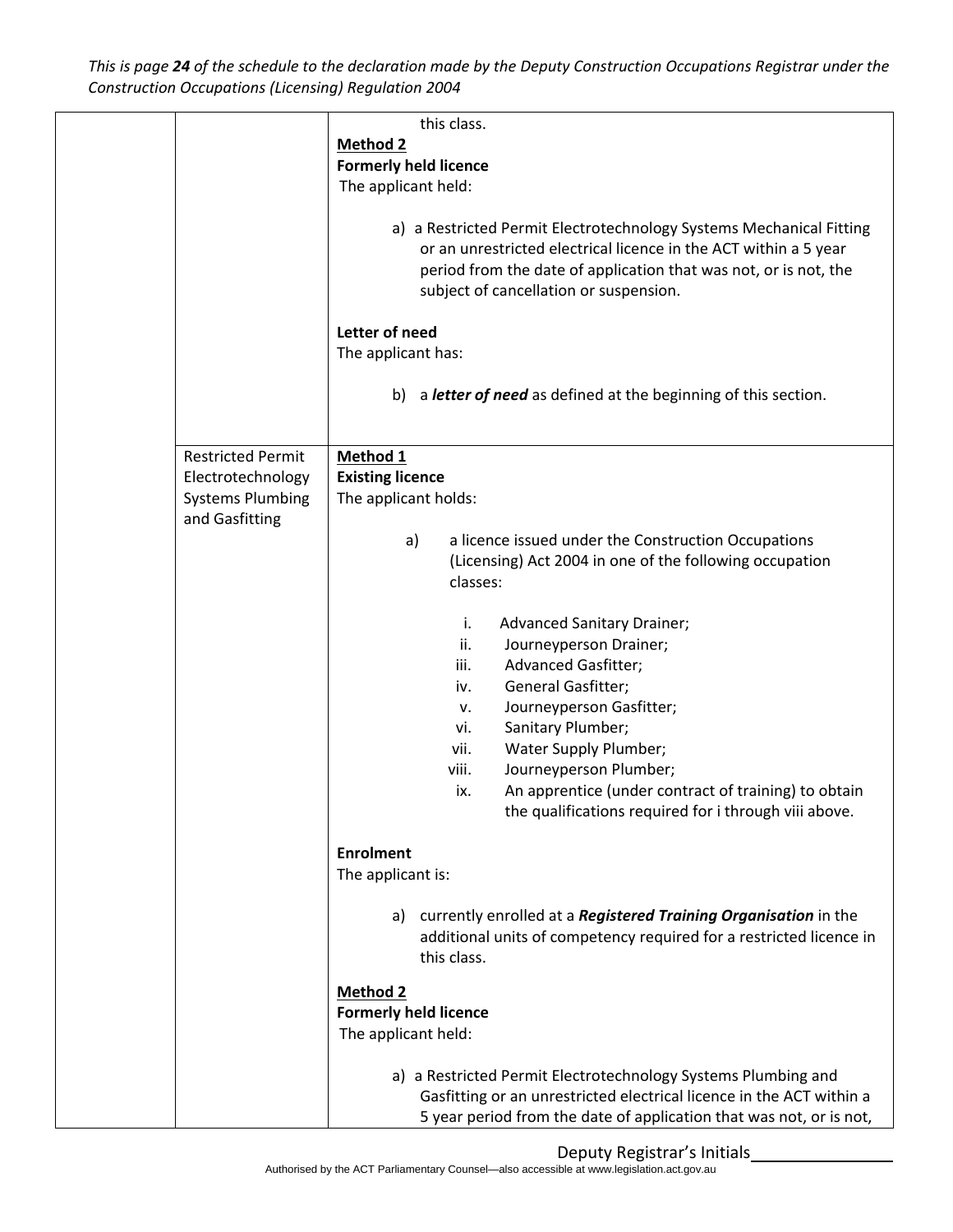This is page 25 of the schedule to the declaration made by the Deputy Construction Occupations Registrar under the *Construction Occupations (Licensing) Regulation 2004*

|                                                                                                   | the subject of cancellation or suspension.                                                                                                                                                                                                                                                                                                                              |
|---------------------------------------------------------------------------------------------------|-------------------------------------------------------------------------------------------------------------------------------------------------------------------------------------------------------------------------------------------------------------------------------------------------------------------------------------------------------------------------|
|                                                                                                   | Letter of need<br>The applicant has:<br>b) a letter of need as defined at the beginning of this section.                                                                                                                                                                                                                                                                |
|                                                                                                   |                                                                                                                                                                                                                                                                                                                                                                         |
| <b>Restricted Permit</b><br>Electrotechnology<br>Systems<br>Refrigeration and<br>Air Conditioning | Method 1<br><b>Educational Qualifications</b><br>The applicant holds:<br>a) a trade qualification in refrigeration and/or air conditioning; or a<br>Certificate III in Air-conditioning and Refrigeration UTE30999; or a<br>Certificate III in Air-conditioning and Refrigeration UEE32211,<br>UEE31307 or UEE31306 issued over five (5) years prior to<br>application. |
|                                                                                                   | <b>Enrolment</b><br>The applicant is:                                                                                                                                                                                                                                                                                                                                   |
|                                                                                                   | b) currently enrolled at a Registered Training Organisation in the<br>additional units of competency required for a restricted licence in<br>this class.                                                                                                                                                                                                                |
|                                                                                                   | <b>Method 2</b><br><b>Formerly held licence</b><br>The applicant held:                                                                                                                                                                                                                                                                                                  |
|                                                                                                   | a) a Restricted Permit Electrotechnology Systems Refrigeration and<br>Air Conditioning or an unrestricted electrical licence in the ACT<br>within a 5 year period from the date of application that was not,<br>or is not, the subject of cancellation or suspension.                                                                                                   |
|                                                                                                   | Letter of need<br>The applicant has:                                                                                                                                                                                                                                                                                                                                    |
|                                                                                                   | b) a letter of need as defined at the beginning of this section.                                                                                                                                                                                                                                                                                                        |
| <b>Restricted Permit</b><br>Electrotechnology<br>Systems Type B<br><b>Gas Appliances</b>          | Method 1<br><b>Existing licence</b><br>The applicant holds:<br>a) a licence issued under the Construction Occupations (Licensing) Act<br>2004 in one of the following occupation classes:                                                                                                                                                                               |
|                                                                                                   | Unrestricted Type B<br>i.<br>Restricted Type B - Level 2<br>ii.<br>Restricted Type B - Level 1<br>iii.                                                                                                                                                                                                                                                                  |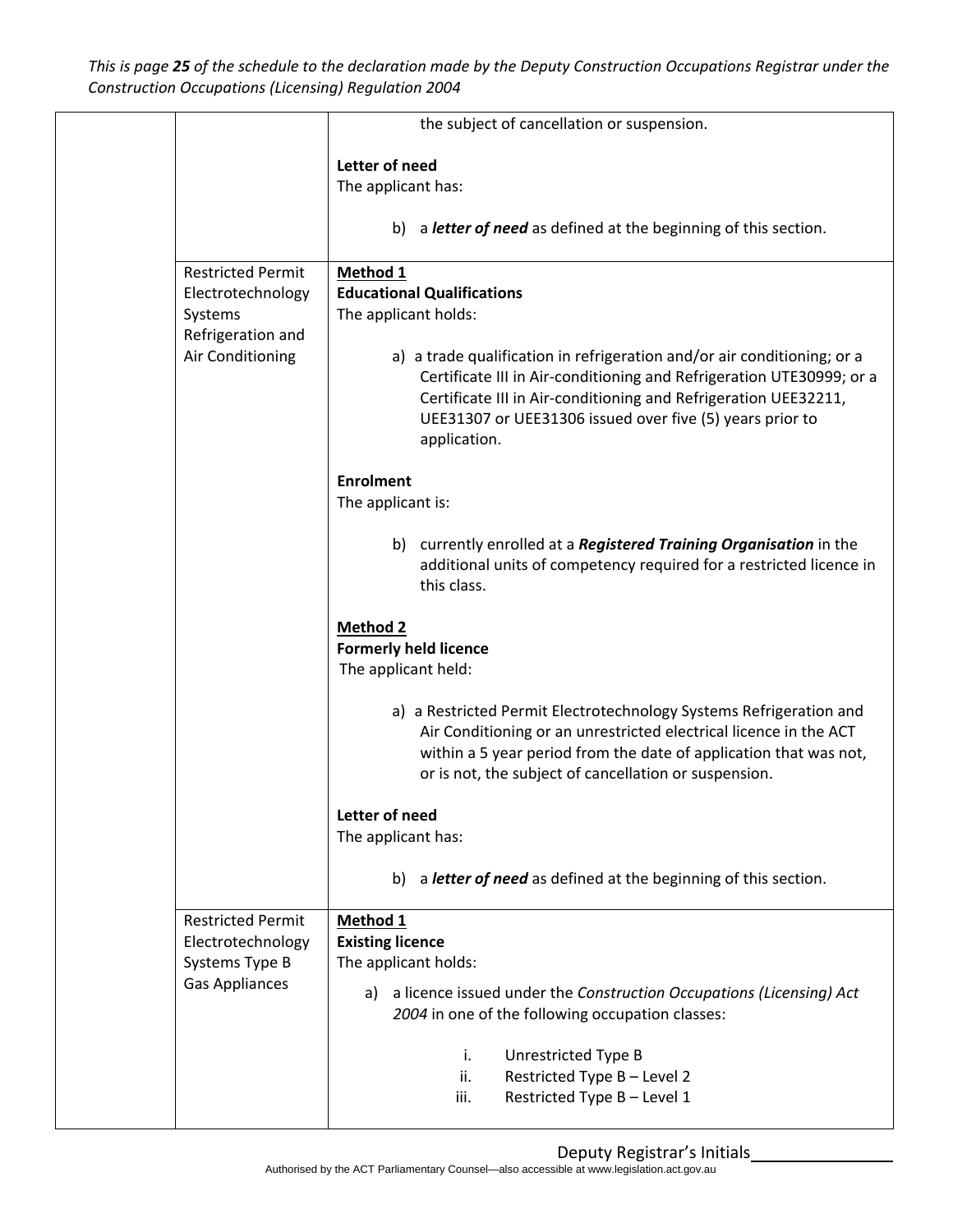This is page 26 of the schedule to the declaration made by the Deputy Construction Occupations Registrar under the *Construction Occupations (Licensing) Regulation 2004*

|           |          | <b>Enrolment</b>                                                                                                                                                                                                                                                                                                                                                                                                                                                                                                                                                                                                                                                                                           |  |
|-----------|----------|------------------------------------------------------------------------------------------------------------------------------------------------------------------------------------------------------------------------------------------------------------------------------------------------------------------------------------------------------------------------------------------------------------------------------------------------------------------------------------------------------------------------------------------------------------------------------------------------------------------------------------------------------------------------------------------------------------|--|
|           |          | The applicant is:                                                                                                                                                                                                                                                                                                                                                                                                                                                                                                                                                                                                                                                                                          |  |
|           |          | a) currently enrolled at a Registered Training Organisation in the<br>additional units of competency required for a restricted licence in<br>this class.                                                                                                                                                                                                                                                                                                                                                                                                                                                                                                                                                   |  |
|           |          | <b>Method 2</b><br><b>Formerly held licence</b><br>The applicant held:<br>a) Held a Restricted Permit Electrotechnology Systems Type B Gas<br>Appliances or an unrestricted electrical licence in the ACT within a<br>5 year period from the date of application that was not, or is not,<br>the subject of cancellation or suspension.<br>Letter of need<br>The applicant has:                                                                                                                                                                                                                                                                                                                            |  |
|           |          | b) a letter of need as defined at the beginning of this section.                                                                                                                                                                                                                                                                                                                                                                                                                                                                                                                                                                                                                                           |  |
|           |          |                                                                                                                                                                                                                                                                                                                                                                                                                                                                                                                                                                                                                                                                                                            |  |
| Gasfitter | Advanced | Method 1<br><b>Existing licence</b><br>The applicant holds:<br>a General Gasfitter licence issued under the Construction<br>a)<br><b>Occupations (Licensing) Act 2004</b><br><b>Gasfitting Work Experience</b><br>The applicant has undertaken and documented:<br>experience in natural gas work for pressures above 21 kPa<br>b)<br>(totalling no less than 20 installations) under the direct<br>supervision of a licensed Advanced Gasfitter.<br><b>Method 2</b><br><b>Formerly held licence</b><br>The applicant held:<br>an Advanced Gasfitter Licence in the ACT within a 5 year period from<br>a)<br>the date of application that was not, or is not, the subject of<br>cancellation or suspension. |  |
|           | General  | Method 1<br><b>Existing licence</b><br>The applicants hold:                                                                                                                                                                                                                                                                                                                                                                                                                                                                                                                                                                                                                                                |  |
|           |          | (or have previously held within 12 months prior to application) a<br>a)<br>Journeyperson Gasfitter licence or an interstate equivalent if that                                                                                                                                                                                                                                                                                                                                                                                                                                                                                                                                                             |  |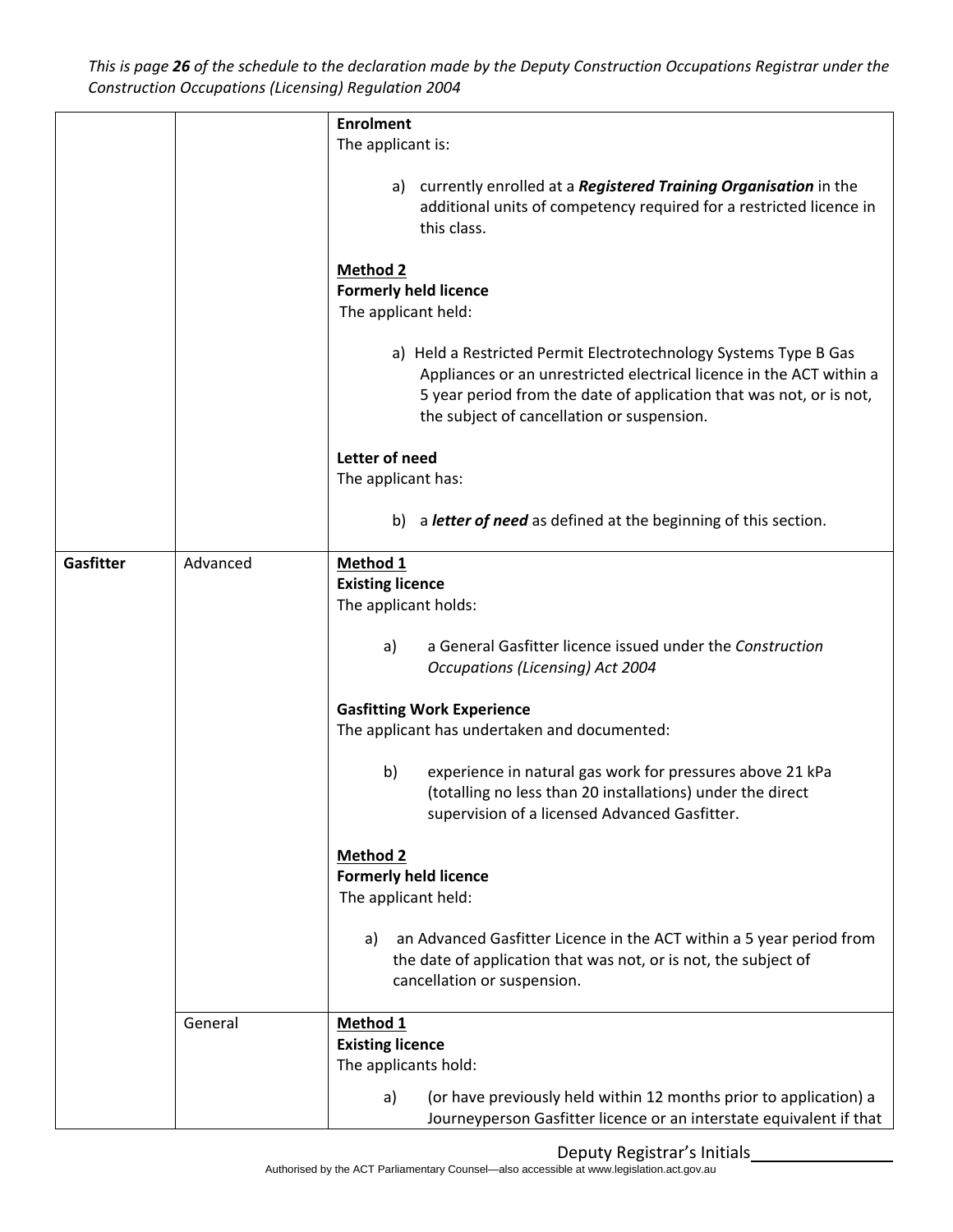This is page 27 of the schedule to the declaration made by the Deputy Construction Occupations Registrar under the *Construction Occupations (Licensing) Regulation 2004*

|                            | licence was not, or is not, subject to a suspension or cancellation;                                                                                                                                                                                                                                                                                             |  |
|----------------------------|------------------------------------------------------------------------------------------------------------------------------------------------------------------------------------------------------------------------------------------------------------------------------------------------------------------------------------------------------------------|--|
|                            | <b>Educational Qualification</b><br>The applicant holds:                                                                                                                                                                                                                                                                                                         |  |
|                            | b)<br>the following units of competency from the Certificate IV in<br>Plumbing and Services within five (5) years prior to making the<br>application:                                                                                                                                                                                                            |  |
|                            | i.<br>BSBSMB401A - Establish legal and risk management<br>requirements of small business;<br>CPCCBC4012B - Read and interpret plans and<br>ii.<br>specifications;<br>CPCPCM4011A - Carry out work-based risk control<br>iii.<br>processes;<br>CPCPCM4012A - Estimate and cost work;<br>iv.<br>CPCPGS4011C - Design and size consumer gas<br>ν.<br>installations; |  |
|                            | <b>Gasfitting Work Experience</b><br>The applicant has undertake and documented:                                                                                                                                                                                                                                                                                 |  |
|                            | not less than one year full time relevant practical gasfitting<br>c)<br>work experience carried out by the applicant while licensed as a<br>Journeyperson Gasfitter or interstate equivalent under the direct<br>supervision of a licensed General Gasfitter, Advanced Gasfitter or<br>interstate equivalent.                                                    |  |
|                            | <b>Method 2</b><br><b>Formerly held licence</b><br>The applicant held:                                                                                                                                                                                                                                                                                           |  |
|                            | a General Gasfitter Licence or Advanced Gasfitter Licence in the ACT<br>a)<br>within a 5 year period from the date of application that was not, or is<br>not, the subject of cancellation or suspension.                                                                                                                                                         |  |
| Journeyperson<br>Gasfitter | Method 1<br><b>Educational Qualification</b><br>The applicant holds:                                                                                                                                                                                                                                                                                             |  |
|                            | a Certificate III in Plumbing through an apprenticeship with one of the<br>a)<br>following course numbers issued within five (5) years prior to making<br>the application, and the Gas Services Stream and Roofing Stream were<br>completed to attain the qualification:<br>CPC32408;<br>i)<br>CPC32411;<br>ii)<br>iii) CPC32412;<br>iv) CPC32413;               |  |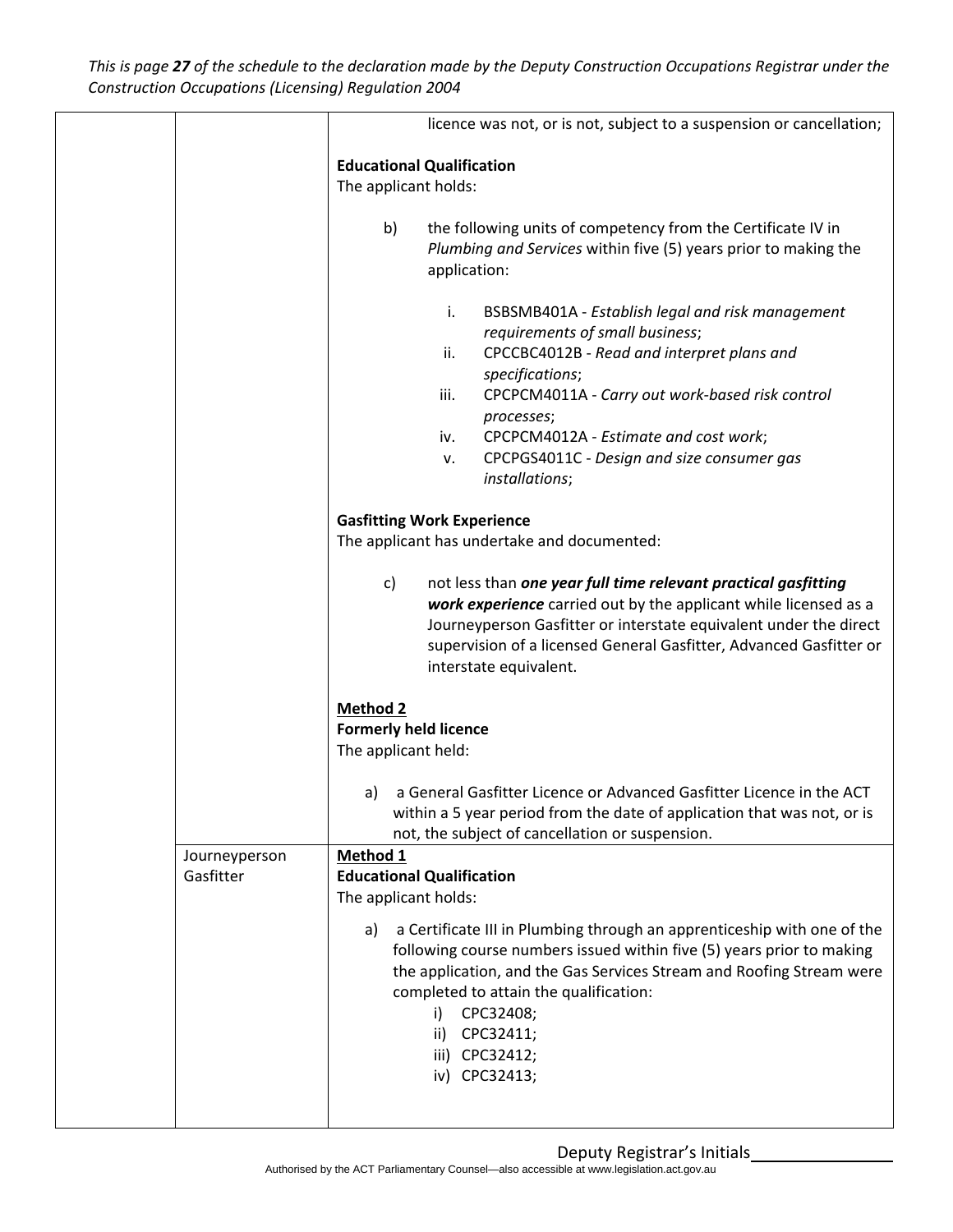This is page 28 of the schedule to the declaration made by the Deputy Construction Occupations Registrar under the *Construction Occupations (Licensing) Regulation 2004*

|                                        | <b>Method 2</b>                                                                                                                                                                                                                                                                                                                         |
|----------------------------------------|-----------------------------------------------------------------------------------------------------------------------------------------------------------------------------------------------------------------------------------------------------------------------------------------------------------------------------------------|
|                                        | <b>Formerly held licence</b><br>The applicant held:                                                                                                                                                                                                                                                                                     |
|                                        |                                                                                                                                                                                                                                                                                                                                         |
|                                        | a Journeyperson Gasfitter Licence or General Gasfitter or Advanced<br>a)<br>Gasfitter licence in the ACT within a 5 year period from the date of<br>application that was not, or is not, the subject of cancellation or                                                                                                                 |
|                                        | suspension.                                                                                                                                                                                                                                                                                                                             |
| <b>LPG Gasfitter</b><br>(vapour phase) | Method 1<br><b>Existing licence</b>                                                                                                                                                                                                                                                                                                     |
|                                        | The applicant holds:                                                                                                                                                                                                                                                                                                                    |
|                                        | (or have previously held within 12 months prior to application) a<br>a)<br>Journeyperson Gasfitter licence or an interstate equivalent if that<br>licence was not, or is not, subject to a suspension or cancellation;                                                                                                                  |
|                                        | <b>Educational Qualification</b><br>The applicant has:                                                                                                                                                                                                                                                                                  |
|                                        | b)<br>successfully completed the following units of competency from<br>the Certificate IV qualification in Plumbing and Services CPC40912<br>issued within five (5) years prior to the application:                                                                                                                                     |
|                                        | i.<br>CPCPGS4011B - Design and size consumer gas installations;<br>ii.<br>CPCCBC4012B - Read and interpret plans and<br>specifications;                                                                                                                                                                                                 |
|                                        | <b>Gasfitting Work Experience</b>                                                                                                                                                                                                                                                                                                       |
|                                        | The applicant has:                                                                                                                                                                                                                                                                                                                      |
|                                        | not less than 1 year full time relevant practical gasfitting work<br>c)<br>experience in LP gasfitting (vapour phase) carried out by the<br>applicant while licensed as a Journeyperson Gasfitter under the<br>direct supervision of a licensed LPG Gasfitter (vapour phase), LPG<br>Gasfitter (liquid phase) or interstate equivalent. |
|                                        | <b>Method 2</b><br><b>Formerly held licence</b>                                                                                                                                                                                                                                                                                         |
|                                        | The applicant held:                                                                                                                                                                                                                                                                                                                     |
|                                        | a LPG Gasfitter (vapour phase) Licence in the ACT within a 5 year<br>a)<br>period from the date of application that was not, or is not, the<br>subject of cancellation or suspension.                                                                                                                                                   |
| <b>LPG Gasfitter</b>                   | Method 1                                                                                                                                                                                                                                                                                                                                |
| (liquid phase)                         | <b>Existing licence</b><br>The applicant holds:                                                                                                                                                                                                                                                                                         |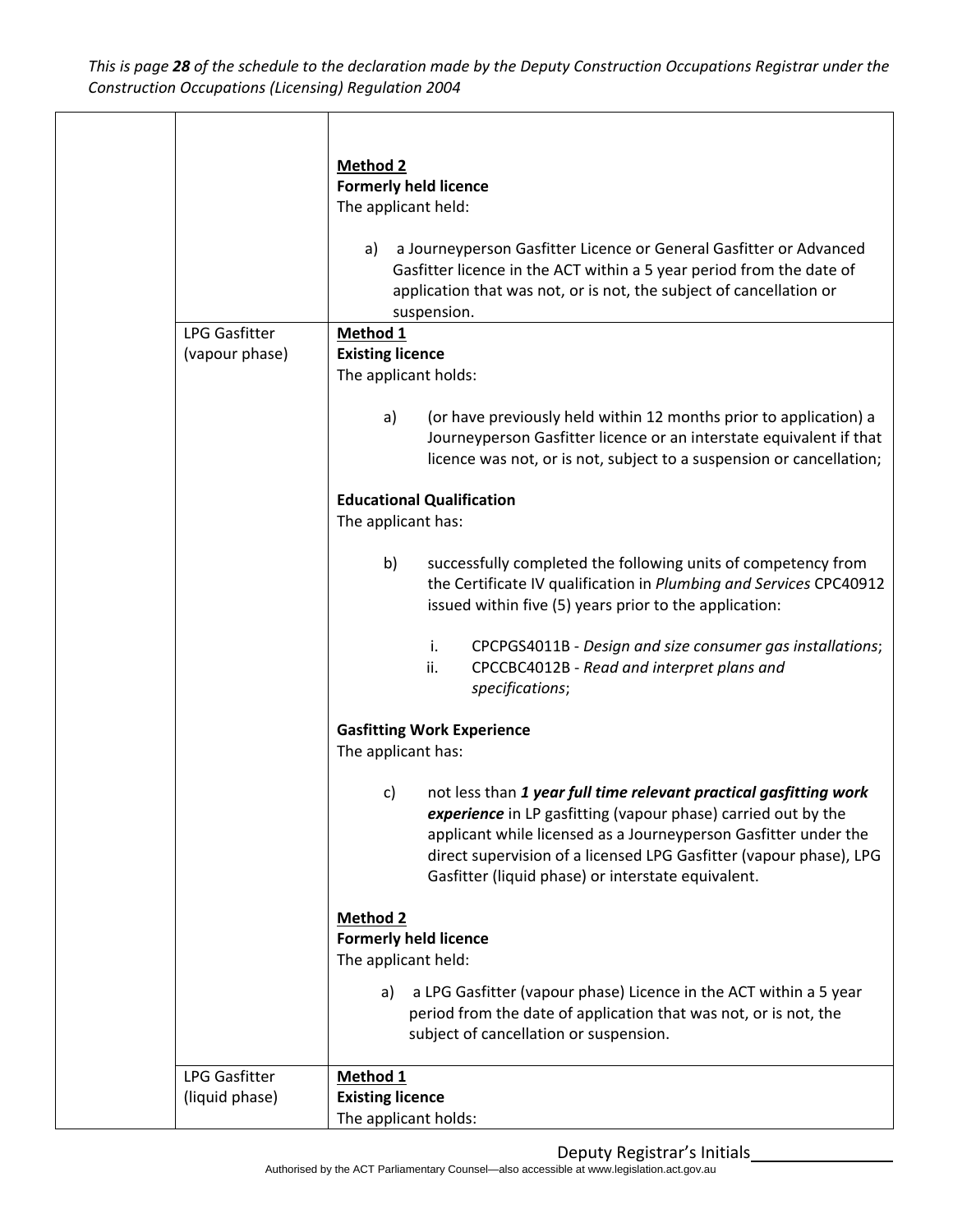This is page 29 of the schedule to the declaration made by the Deputy Construction Occupations Registrar under the *Construction Occupations (Licensing) Regulation 2004*

|                                | an LPG Gasfitter (vapour phase) licence or an interstate<br>a)<br>equivalent if that licence was not, or is not, subject to a<br>suspension or cancellation;                                                                                                                                   |
|--------------------------------|------------------------------------------------------------------------------------------------------------------------------------------------------------------------------------------------------------------------------------------------------------------------------------------------|
|                                | <b>Educational qualification</b><br>The applicant holds:                                                                                                                                                                                                                                       |
|                                | b)<br>the unit of competency Install LPG storage of aggregate storage<br>capacity exceeding 500 litres and less than 8KL with code<br>BCPGS3005A; CPCPGS3005A; CPCPGS3035A or CPCPGS3060A<br>issued within five (5) years prior to making the application;                                     |
|                                | <b>Gasfitting Work Experience</b><br>The applicant has undertaken and documented:                                                                                                                                                                                                              |
|                                |                                                                                                                                                                                                                                                                                                |
|                                | not less than 1 year full time relevant practical gasfitting work<br>c)<br>experience (liquid phase) carried out by the applicant while<br>licensed as an LPG Gasfitter (vapour phase) under the direct<br>supervision of a licensed LPG Gasfitter (liquid phase) or interstate<br>equivalent. |
|                                | Method 2<br><b>Formerly held licence</b>                                                                                                                                                                                                                                                       |
|                                | The applicant held:<br>a LPG Gasfitter (liquid phase) Licence in the ACT within a 5 year<br>a)<br>period from the date of application that was not, or is not, the<br>subject of cancellation or suspension.                                                                                   |
| Restricted<br>Automotive - LPG | Method 1<br><b>Educational Qualification(s)</b>                                                                                                                                                                                                                                                |
|                                | The applicant holds:                                                                                                                                                                                                                                                                           |
|                                | a Certificate III in one of the following trades issued within five (5)<br>a)<br>years prior to making the application:                                                                                                                                                                        |
|                                | Light Vehicle Mechanical; or<br>i.<br>Heavy Vehicle Mechanical; or<br>ii.<br>Auto Electrical.<br>iii.<br>and                                                                                                                                                                                   |
|                                | the following units of competency from the Certificate III in<br>b)<br>Automotive Alternative Fuel Technology AUR32012 issued within<br>five (5) years prior to making the application:                                                                                                        |
|                                | AURTTL3007 - Service LPG Fuel Systems;<br>i.<br>AURTTL3008 - Diagnose and Repair LPG Fuel Systems;<br>ii.<br>and                                                                                                                                                                               |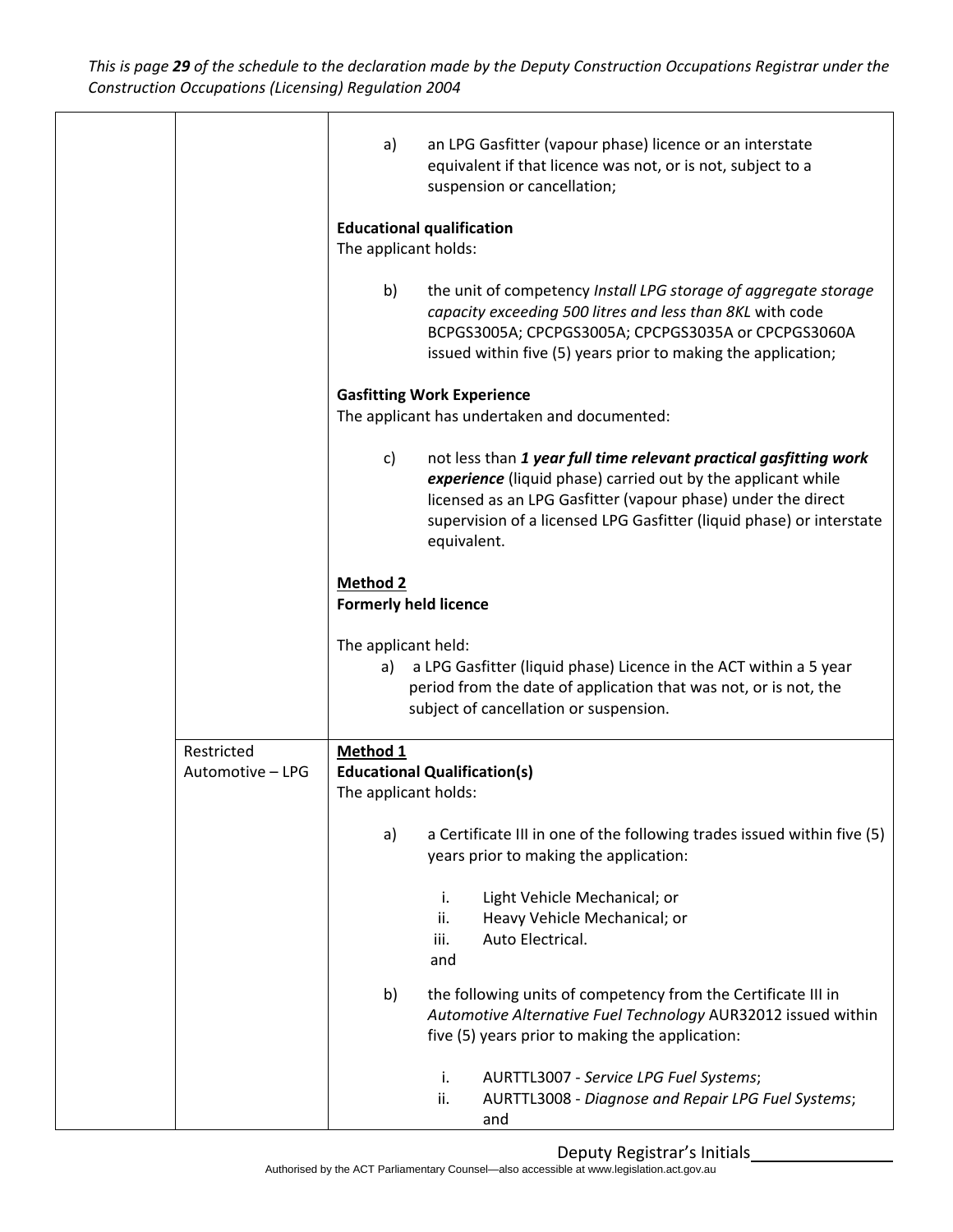This is page 30 of the schedule to the declaration made by the Deputy Construction Occupations Registrar under the *Construction Occupations (Licensing) Regulation 2004*

|                  | iii.<br>AURTTL3009 - Install LPG Fuel Systems.                                                                                                                                          |
|------------------|-----------------------------------------------------------------------------------------------------------------------------------------------------------------------------------------|
|                  | Method <sub>2</sub>                                                                                                                                                                     |
|                  | <b>Formerly held licence</b>                                                                                                                                                            |
|                  | The applicant held:                                                                                                                                                                     |
|                  | a Restricted Automotive LPG Licence in the ACT within a 5 year period<br>a)<br>from the date of application that was not, or is not, the subject of<br>cancellation or suspension.      |
| Restricted       | Method <sub>1</sub>                                                                                                                                                                     |
| Automotive - NGV | <b>Educational Qualification(s)</b>                                                                                                                                                     |
|                  | The applicant holds:                                                                                                                                                                    |
|                  | a Certificate III in one of the following trades issued within five (5)<br>a)<br>years prior to making the application:                                                                 |
|                  | Light Vehicle Mechanical;<br>i.                                                                                                                                                         |
|                  | ii.<br>Heavy Vehicle Mechanical;                                                                                                                                                        |
|                  | iii.<br>Auto Electrical;                                                                                                                                                                |
|                  | and                                                                                                                                                                                     |
|                  | b)<br>the following units of competency from the Certificate III in<br>Automotive Alternative Fuel Technology AUR32012 issued within<br>five (5) years prior to making the application: |
|                  | AURTTL3001 - Service CNG Fuel Systems;<br>i.<br>ii.<br>AURTTL3002 - Diagnose and Repair CNG Fuel Systems;<br>iii.<br>AURTTL3003 - Install CNG Fuel Systems.                             |
|                  | <b>Method 2</b><br><b>Formerly held licence</b>                                                                                                                                         |
|                  | The applicant held:                                                                                                                                                                     |
|                  | a Restricted Automotive NGV Licence in the ACT within a 5 year<br>a)<br>period from the date of application that was not, or is not, the<br>subject of cancellation or suspension.      |
| Restricted       | Method 1                                                                                                                                                                                |
| Automotive - LPG | <b>Educational Qualifications</b>                                                                                                                                                       |
| forklifts        | The applicant holds:                                                                                                                                                                    |
|                  | a)<br>Certificate III in Forklift Technology issued within five (5) years                                                                                                               |
|                  | prior to making the application; and<br>the following units of competency from the Certificate III in<br>b)                                                                             |
|                  | Automotive Alternative Fuel Technology AUR32012 issued within                                                                                                                           |
|                  | five (5) years prior to making the application:                                                                                                                                         |
|                  | AURTTL3007 - Service LPG Fuel Systems;<br>i.<br>AURTTL3008 - Diagnose and Repair LPG Fuel Systems;<br>ii.                                                                               |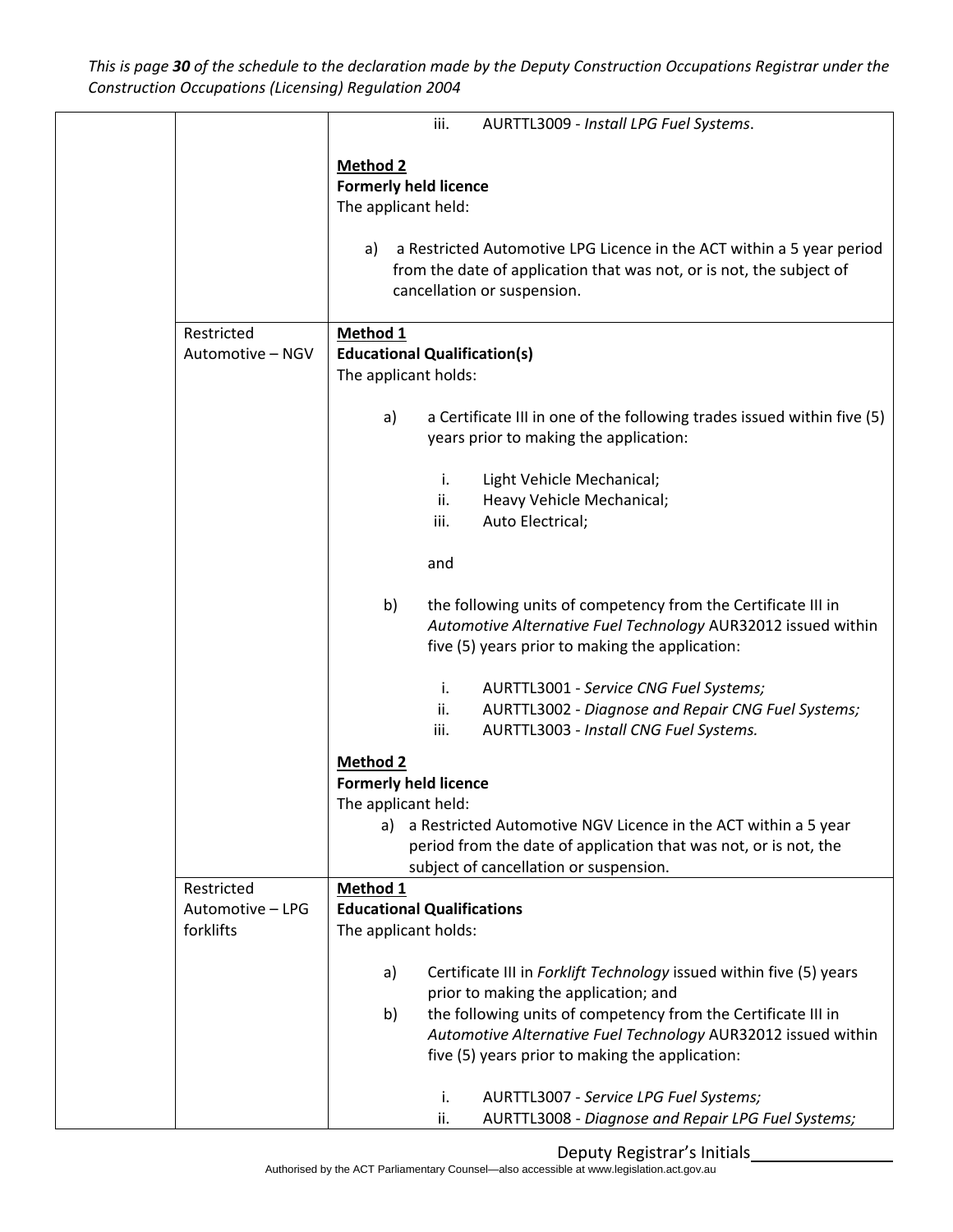This is page 31 of the schedule to the declaration made by the Deputy Construction Occupations Registrar under the *Construction Occupations (Licensing) Regulation 2004*

|                                |                                                                                                 | iii.<br>AURTTL3009 - Install LPG Fuel Systems.                                                                                                                                                                                                                                                                                 |  |  |
|--------------------------------|-------------------------------------------------------------------------------------------------|--------------------------------------------------------------------------------------------------------------------------------------------------------------------------------------------------------------------------------------------------------------------------------------------------------------------------------|--|--|
|                                |                                                                                                 | Method 2<br><b>Formerly held licence</b><br>The applicant held:                                                                                                                                                                                                                                                                |  |  |
|                                |                                                                                                 | a Restricted Automotive LPG Forklifts Licence in the ACT within a<br>a)<br>5 year period from the date of application that was not, or is not,<br>the subject of cancellation or suspension.                                                                                                                                   |  |  |
|                                | Restricted<br>Automotive - NGV<br>forklifts                                                     | Method 1<br><b>Educational Qualification(s)</b><br>The applicant holds:                                                                                                                                                                                                                                                        |  |  |
|                                |                                                                                                 | Certificate III in Forklift Technology issued within five (5) years<br>a)<br>prior to making the application; and<br>the following units of competency from the Certificate III in<br>b)<br>Automotive Alternative Fuel Technology AUR32012 issued within<br>five (5) years prior to making the application:                   |  |  |
|                                |                                                                                                 | AURTTL3001 - Service CNG Fuel Systems;<br>i.<br>AURTTL3002 - Diagnose and Repair CNG Fuel Systems;<br>ii.<br>iii.<br>AURTTL3003 - Install CNG Fuel Systems.                                                                                                                                                                    |  |  |
|                                |                                                                                                 | <b>Method 2</b><br><b>Formerly held licence</b><br>The applicant held:                                                                                                                                                                                                                                                         |  |  |
|                                |                                                                                                 | Restricted Automotive NGV Forklifts Licence in the ACT within a<br>a)<br>5 year period from the date of application that was not, or is not,<br>the subject of cancellation or suspension.                                                                                                                                     |  |  |
|                                | S31B Endorsement<br>Construction<br><b>Occupations</b><br>(Licensing)<br><b>Regulation 2004</b> | To be eligible for an endorsement on an advanced gasfitter or general gasfitter<br>licence to perform type B flue work applicants must have evidence of the<br>successful completion of Install Type B Appliance Flue with a course code of<br>CPCPGS3050A, issued by a Registered Training Organisation.                      |  |  |
| <b>Gas Appliance</b><br>Worker | Unrestricted<br>Type A                                                                          | Method 1<br><b>Educational qualification</b><br>The applicant holds:                                                                                                                                                                                                                                                           |  |  |
|                                |                                                                                                 | one of the following units of competency in Service Type A Gas<br>a)<br>Appliances issued within five (5) years prior to making the<br>application:<br>i.<br>CPCPGS4022A - Service Type A gas appliances; or<br>CPCPGS4012A - Service Type A gas appliances; or<br>ii.<br>iii.<br>CPCPGS4002A - Service Type A gas appliances. |  |  |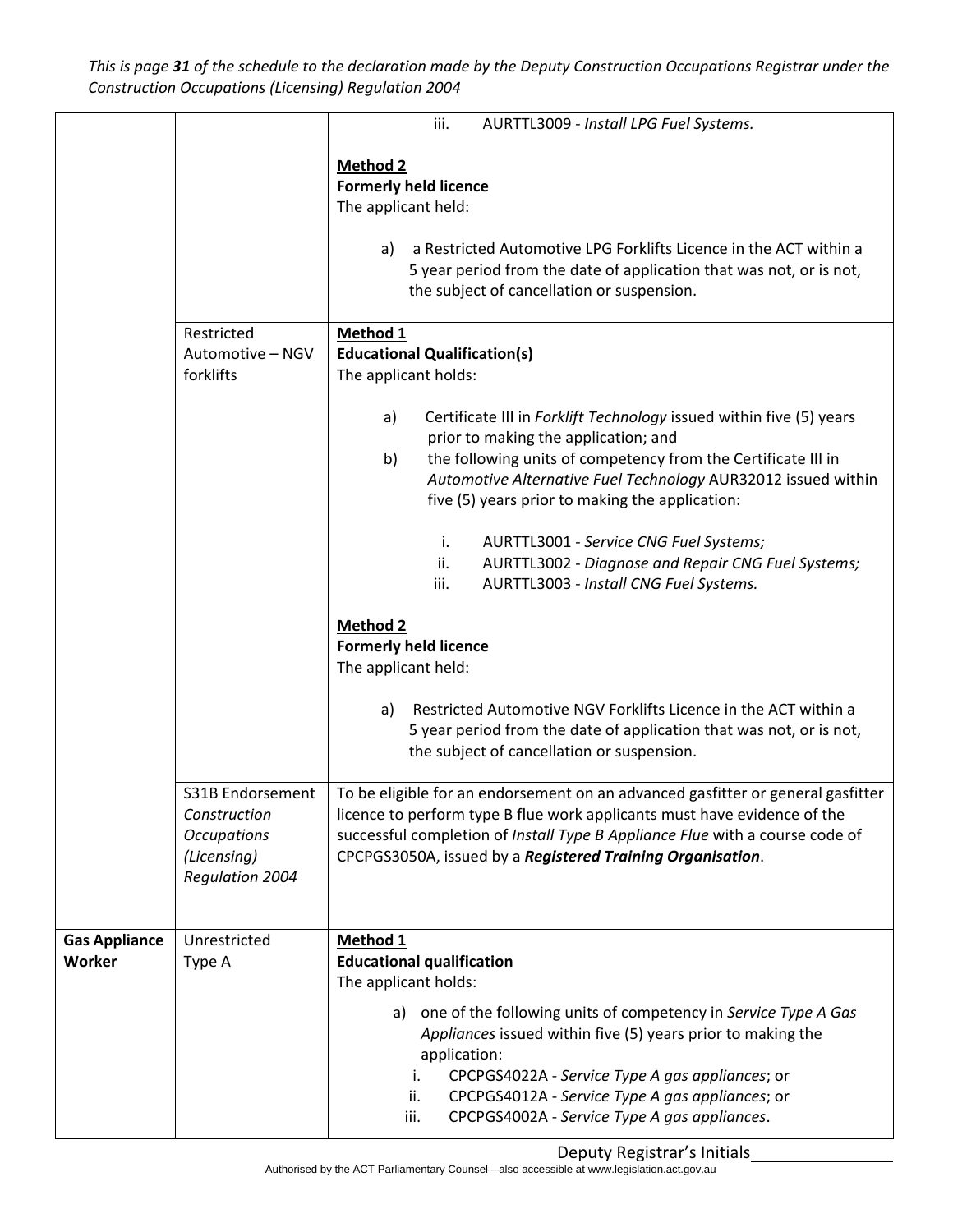|  | <b>Existing licence</b><br>The applicant holds:                                                                                                                         |
|--|-------------------------------------------------------------------------------------------------------------------------------------------------------------------------|
|  | b) a licence issued under the Construction Occupations (Licensing)<br>Act 2004 in one of the following occupation classes:<br>Advanced Gasfitter or<br>i.               |
|  | General Gasfitter.<br>ii.                                                                                                                                               |
|  | <b>Method 2</b><br><b>Educational Qualification(s)</b><br>The applicant holds:                                                                                          |
|  | one of the following units of competency in Service Type A Gas<br>a)<br>Appliances issued within five (5) years prior to making the<br>application:                     |
|  | CPCPGS4022A - Service Type A gas appliances; or<br>i.<br>CPCPGS4012A - Service Type A gas appliances; or<br>ii.<br>iii.<br>CPCPGS4002A - Service Type A gas appliances. |
|  | and                                                                                                                                                                     |
|  | b) have successfully completed the following units of competency<br>issued within (5) years prior to making the application:                                            |
|  | i.<br>CPCPCM2041A - Work effectively in the plumbing and<br>services sector                                                                                             |
|  | CPCPCM2043A - Carry out WHS requirements<br>ii.                                                                                                                         |
|  | iii.<br>HLTAID002 - Provide basic emergency life support<br>CPCPGS3051A - Purging consumer piping<br>iv.                                                                |
|  | CPCPGS3052A - Maintain Type A gas appliances<br>v.                                                                                                                      |
|  | CPCPGS3053A - Disconnect and reconnect Type A appliances<br>vi.<br>CPCPGS3054A – Calculate and install natural ventilation for<br>vii.                                  |
|  | Type A appliances                                                                                                                                                       |
|  | CPCPCM4011A - Carry out work based risk control processes<br>viii.                                                                                                      |
|  | <b>Gas Appliance Work Experience</b>                                                                                                                                    |
|  | The applicant has undertake and can demonstrate:<br>not less than 2 years full time relevant gas appliance work                                                         |
|  | C)<br>experience on gas appliances relevant to an Unrestricted Type A                                                                                                   |
|  | Gas Appliance licence carried out by the applicant while licensed                                                                                                       |
|  | as a Restricted Type A Gas Appliance Worker under the direct<br>supervision of a licensed Unrestricted Type A Gas Appliance                                             |
|  | worker or interstate equivalent.                                                                                                                                        |
|  | <b>Method 3</b>                                                                                                                                                         |
|  | <b>Formerly held licence</b>                                                                                                                                            |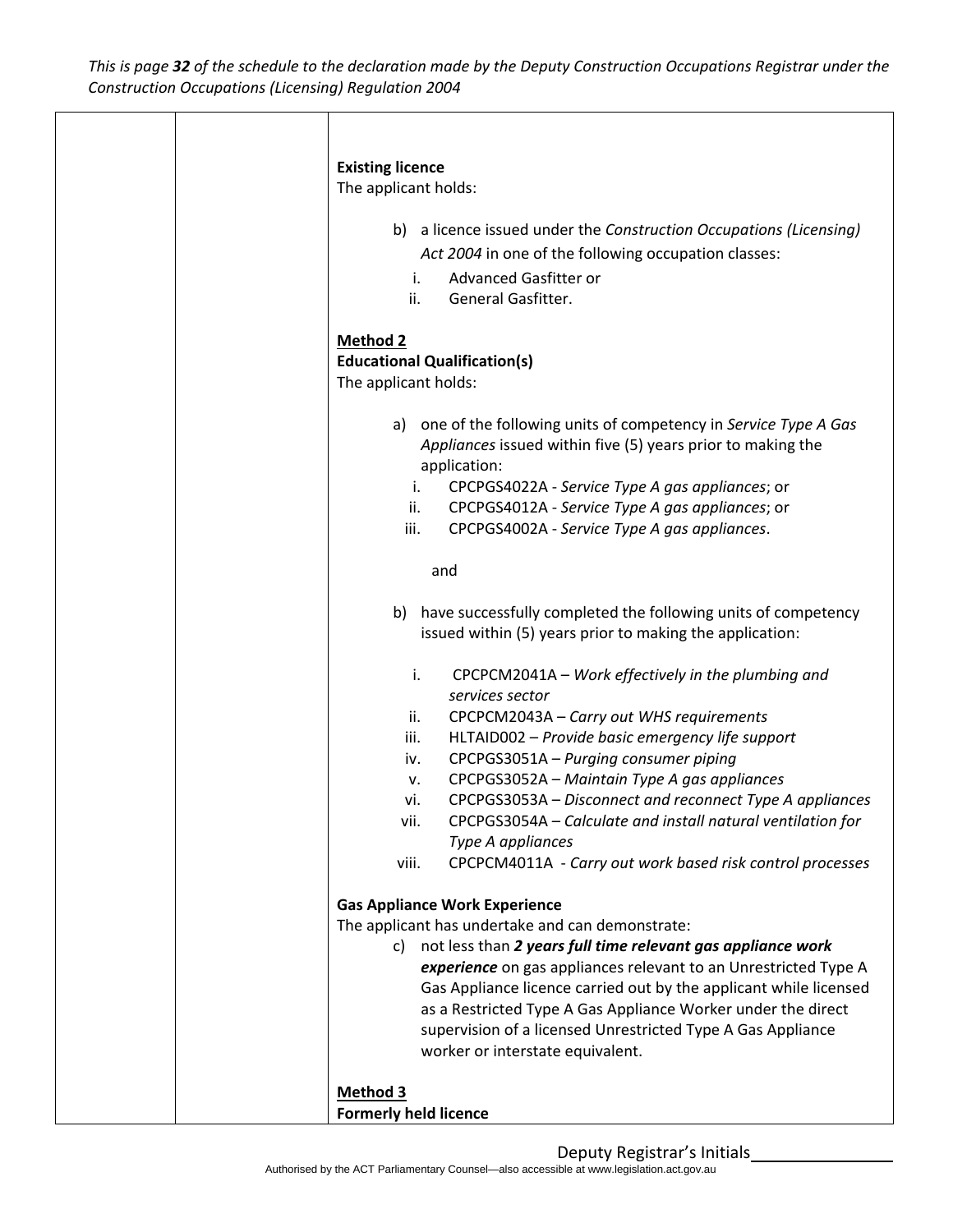This is page 33 of the schedule to the declaration made by the Deputy Construction Occupations Registrar under the *Construction Occupations (Licensing) Regulation 2004*

|              | The applicant held:                                                                                                                                                                                                                                                                  |  |
|--------------|--------------------------------------------------------------------------------------------------------------------------------------------------------------------------------------------------------------------------------------------------------------------------------------|--|
|              | a) a licence as an Unrestricted Type A Gas Appliance Worker within five<br>years prior to making the application if that licence was not, or is not,<br>subject to a suspension of cancellation.                                                                                     |  |
| Restricted   | Method 1                                                                                                                                                                                                                                                                             |  |
| Type A       | <b>Enrolment</b>                                                                                                                                                                                                                                                                     |  |
|              | The applicant is:                                                                                                                                                                                                                                                                    |  |
|              | a) enrolled into the course Service Type A Gas Appliances a unit code<br>of CPCPGS4022A.                                                                                                                                                                                             |  |
|              | <b>Supervisor statement</b><br>The applicant has:                                                                                                                                                                                                                                    |  |
|              | b) has a letter from their employer/supervisor, whoever holds a<br>Unrestricted Type A Gas Appliance licence, advising that they will<br>be responsible for supervising the applicant should they be<br>successful in gaining the Restricted Type A Gas Appliance Worker<br>licence. |  |
|              | <b>Method 2</b><br><b>Formerly held licence</b><br>The applicant held:                                                                                                                                                                                                               |  |
|              | a) a licence as a Restricted Type A Gas Appliance Worker in the ACT<br>within a 5 year period from the date of application that was not, or is<br>not, the subject of cancellation or suspension.                                                                                    |  |
| Unrestricted | Method 1                                                                                                                                                                                                                                                                             |  |
| Type B       | <b>Educational Qualification</b>                                                                                                                                                                                                                                                     |  |
|              | The applicant holds:                                                                                                                                                                                                                                                                 |  |
|              | one of the following units of competency in Design Industrial Gas<br>a)<br>Systems issued within five (5) years prior to making the<br>application:<br>CPCPPS5001B - Design Industrial Gas Systems, or<br>i.<br>ii.<br>CPCPPS5001A - Design Industrial Gas Systems.                  |  |
|              | and                                                                                                                                                                                                                                                                                  |  |
|              | have successfully completed one of the following units of<br>b)<br>competency in Install Type B Gas Appliance Flues issued within<br>five (5) years prior to making the application:                                                                                                 |  |
|              | i.<br>CPCPGS3050A - Install Type B Gas Appliance Flues,<br>ii.<br>CPCPGS3020A - Install Type B Gas Appliance Flues; or<br>CPCPGS3010A - Install Type B Gas Appliance Flues<br>iii.                                                                                                   |  |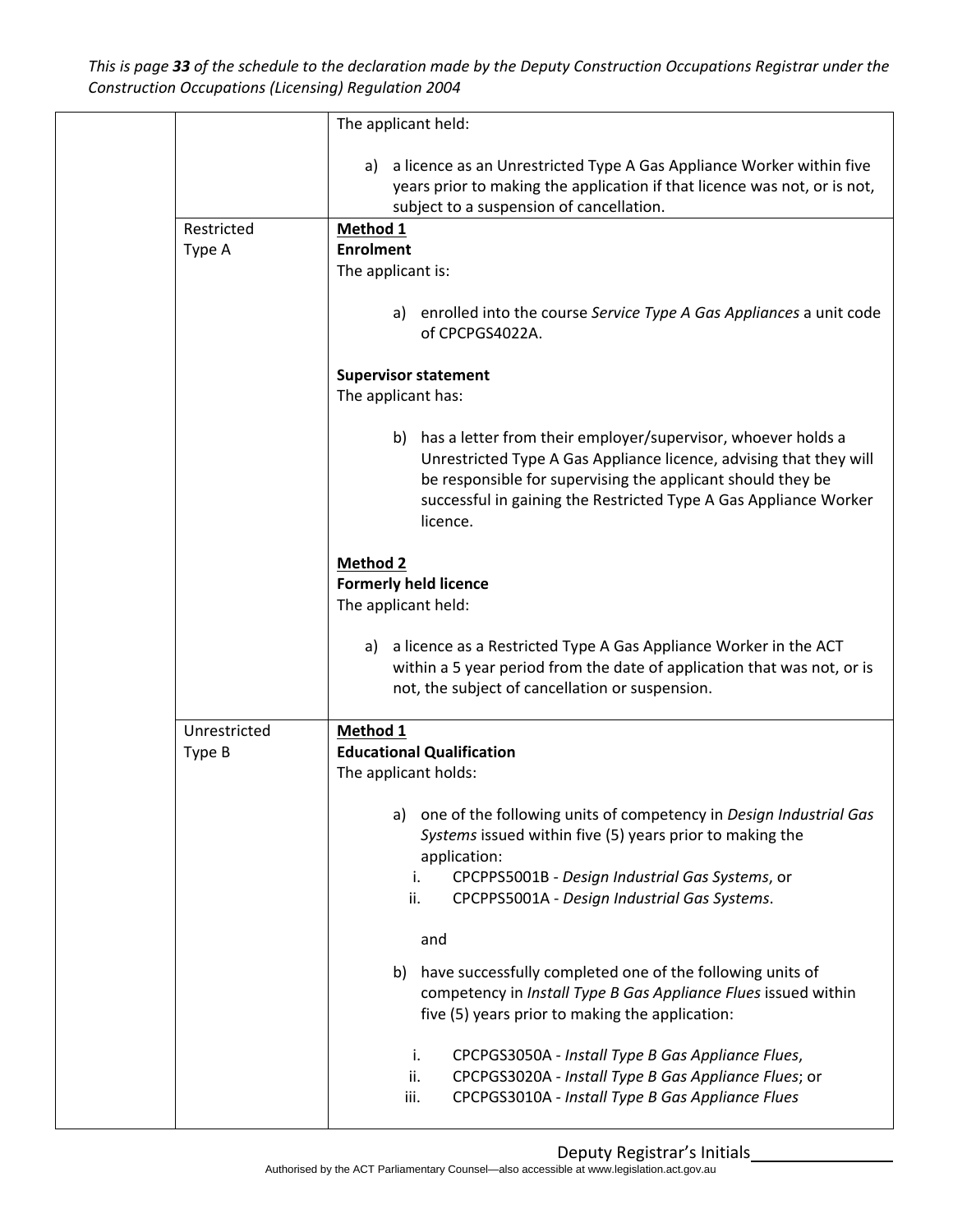This is page 34 of the schedule to the declaration made by the Deputy Construction Occupations Registrar under the *Construction Occupations (Licensing) Regulation 2004*

|                                     | <b>Existing licence</b><br>The applicant holds:                                                                                                                                                                                                                                                                                                                               |  |
|-------------------------------------|-------------------------------------------------------------------------------------------------------------------------------------------------------------------------------------------------------------------------------------------------------------------------------------------------------------------------------------------------------------------------------|--|
|                                     | (or have previously held within 12 months prior to application) a<br>C)<br>Restricted Type B Level 2 or an interstate equivalent if that licence<br>was not, or is not, subject to a suspension or cancellation.                                                                                                                                                              |  |
|                                     | Gas appliance work experience<br>The applicant has undertaken and can demonstrate:                                                                                                                                                                                                                                                                                            |  |
|                                     | not less than 1 year full time relevant gas appliance work<br>d)<br>experience undertaken whilst the applicant was licensed as a<br>Restricted Type B - Level 2 on gas appliances relevant to an<br>Unrestricted Type B Gas Appliance licence under the direct<br>supervision of a licensed Unrestricted Type B Gas Appliance<br>worker or interstate equivalent.             |  |
|                                     | <b>Method 2</b><br><b>Formerly held licence</b><br>The applicant held:                                                                                                                                                                                                                                                                                                        |  |
|                                     | a licence as an Unrestricted Type B Gas Appliance Worker in the<br>a)<br>ACT within a 5 year period from the date of application that was<br>not, or is not, the subject of cancellation or suspension.                                                                                                                                                                       |  |
| <b>Restricted Type</b><br>B-Level 2 | Method 1<br><b>Educational Qualification(s)</b><br>The applicant holds:                                                                                                                                                                                                                                                                                                       |  |
|                                     | one of the following units of competency in Design Industrial Gas<br>a)<br>Systems issued within five (5) years prior to making the<br>application:                                                                                                                                                                                                                           |  |
|                                     | CPCPGS4023B - Install, Commission and Service Type B<br>i.<br>Appliances; or<br>CPCPGS4023A - Install, Commission and Service Type B<br>ii.<br>Appliances; or<br>CPCPGS40003A - Install, Commission and Service Type B<br>iii.<br>Appliances.                                                                                                                                 |  |
|                                     | and                                                                                                                                                                                                                                                                                                                                                                           |  |
|                                     | b)<br>have successfully completed one of the following units of<br>competency in Install Type B Gas Appliance Flues issued within<br>five (5) years prior to making the application:<br>CPCPGS3050A - Install Type B Gas Appliance Flues, or<br>i.<br>CPCPGS3020A - Install Type B Gas Appliance Flues; or<br>ii.<br>CPCPGS3010A - Install Type B Gas Appliance Flues<br>iii. |  |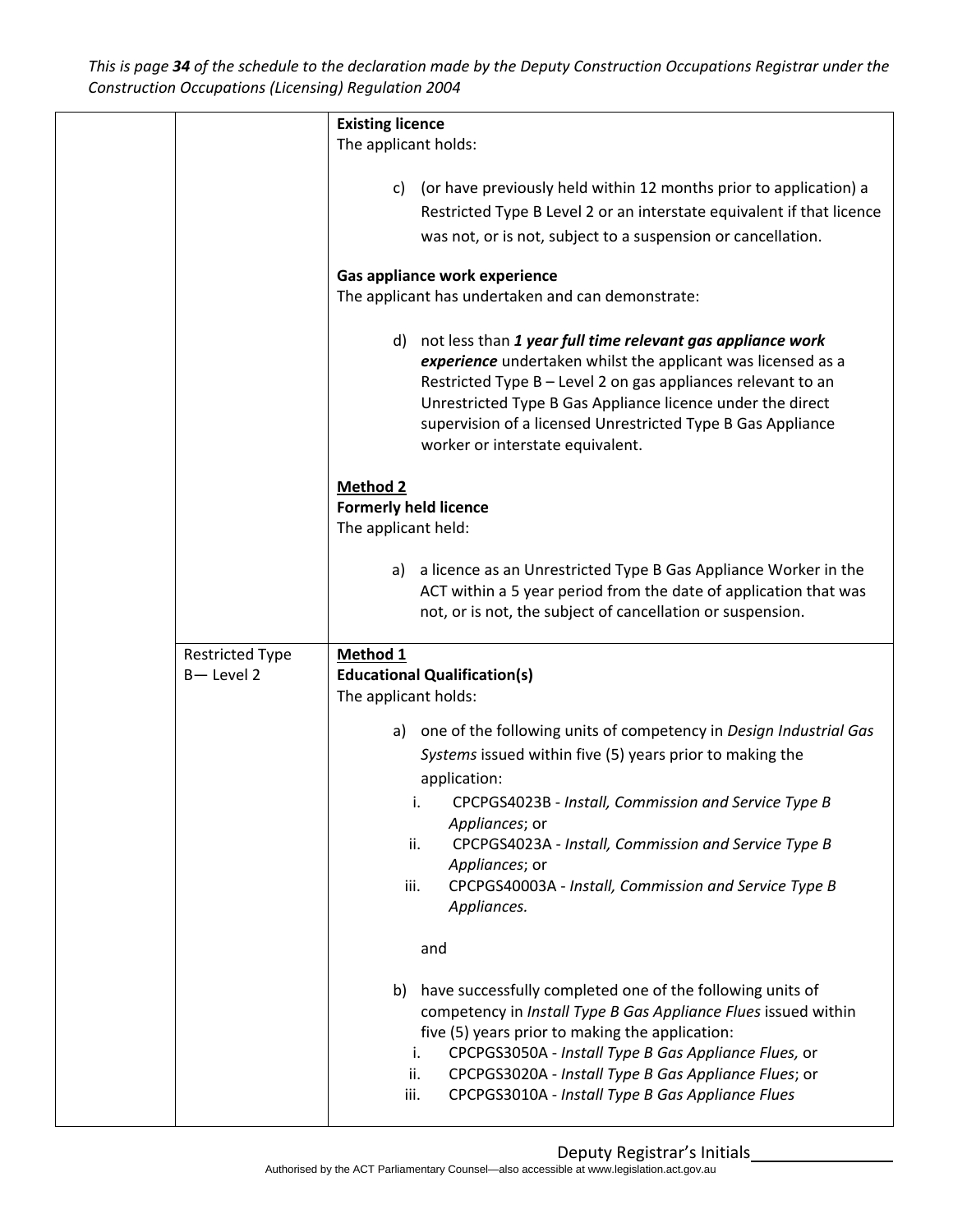This is page 35 of the schedule to the declaration made by the Deputy Construction Occupations Registrar under the *Construction Occupations (Licensing) Regulation 2004*

|                                         | Gas appliance work experience<br>The applicant has undertaken and can demonstrate:<br>not less than 1 year full time relevant gas appliance work<br>C)<br>experience undertaken whilst the applicant was licensed as a<br>Restricted Type B - Level 1 on gas appliances relevant to a<br>Restricted Type B - Level 2 Gas Appliance licence under the direct<br>supervision of an individual who has a Restricted Type B - Level 2<br>Gas Appliance Worker licence or an Unrestricted Type B Gas<br>Appliance Worker licence.                                                                                                                                                                                                     |
|-----------------------------------------|----------------------------------------------------------------------------------------------------------------------------------------------------------------------------------------------------------------------------------------------------------------------------------------------------------------------------------------------------------------------------------------------------------------------------------------------------------------------------------------------------------------------------------------------------------------------------------------------------------------------------------------------------------------------------------------------------------------------------------|
|                                         | <b>Method 2</b><br><b>Formerly held licence</b><br>The applicant held:<br>a licence as a Restricted Type B - Level 2 Gas Appliance Worker in the<br>a)<br>ACT within a 5 year period from the date of application that was not,<br>or is not, the subject of cancellation or suspension.                                                                                                                                                                                                                                                                                                                                                                                                                                         |
| <b>Restricted Type B</b><br>$-$ Level 1 | Method 1<br><b>Enrolment</b><br>The applicant is:<br>currently enrolled at a Registered Training Organisation into the<br>a)<br>units of competency:<br>i)<br>CPCPGS4023B - Install, Commission and Service Type B<br>Appliances, and<br>ii)<br>CPCPGS3050A - Install Type B Gas Appliance Flues<br><b>Supervisor statement</b><br>The applicant has:<br>a letter from their employer/supervisor, whomever holds an<br>b)<br>Unrestricted or Restricted Type B - Level 2 Type B Gas Appliance<br>Worker licence, advising that they will be responsible for<br>supervising the applicant should the they be successful in gaining<br>the Restricted Type B - Level 1 licence.<br><b>Method 2</b><br><b>Formerly held licence</b> |
|                                         | The applicant held:<br>a licence as a Restricted Type B - Level 1 Gas Appliance Worker in the<br>a)<br>ACT within a 5 year period from the date of application that was not,<br>or is not, the subject of cancellation or suspension.                                                                                                                                                                                                                                                                                                                                                                                                                                                                                            |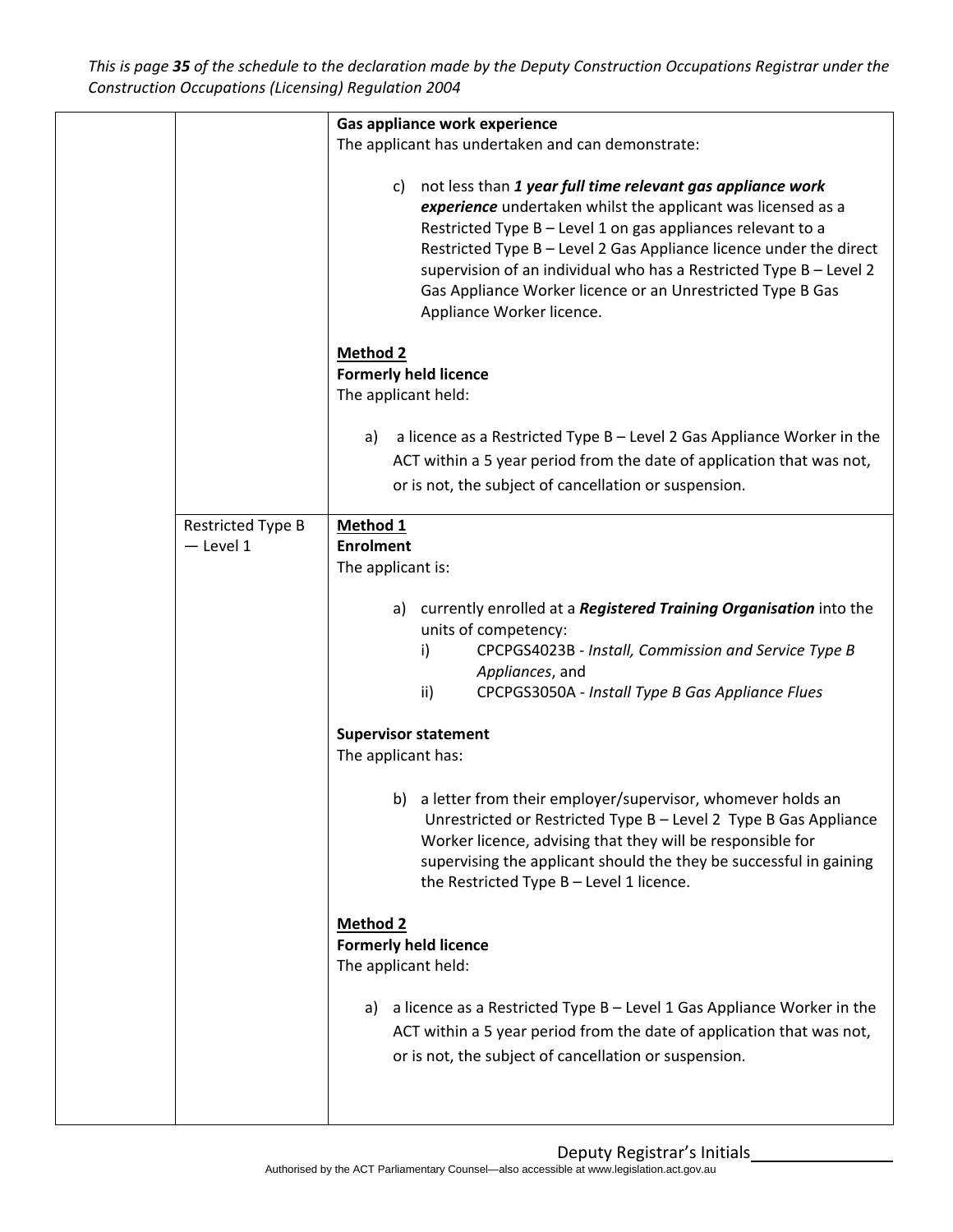This is page 36 of the schedule to the declaration made by the Deputy Construction Occupations Registrar under the *Construction Occupations (Licensing) Regulation 2004*

| Plumber | Sanitary Plumber | Method 1                                                                                                                                                                                                                                                                                                                                                                                                                                                                                                                                                                                                                                                                                                                                                                                                                                                                      |  |  |
|---------|------------------|-------------------------------------------------------------------------------------------------------------------------------------------------------------------------------------------------------------------------------------------------------------------------------------------------------------------------------------------------------------------------------------------------------------------------------------------------------------------------------------------------------------------------------------------------------------------------------------------------------------------------------------------------------------------------------------------------------------------------------------------------------------------------------------------------------------------------------------------------------------------------------|--|--|
|         |                  | <b>Existing licence</b>                                                                                                                                                                                                                                                                                                                                                                                                                                                                                                                                                                                                                                                                                                                                                                                                                                                       |  |  |
|         |                  | The applicant holds:                                                                                                                                                                                                                                                                                                                                                                                                                                                                                                                                                                                                                                                                                                                                                                                                                                                          |  |  |
|         |                  | (or have previously held within 12 months prior to application) a<br>a)<br>Journeyperson Plumber licence or an interstate equivalent<br>application if that licence was not, or is not, subject to a<br>suspension or cancellation;                                                                                                                                                                                                                                                                                                                                                                                                                                                                                                                                                                                                                                           |  |  |
|         |                  | <b>Educational Qualification</b>                                                                                                                                                                                                                                                                                                                                                                                                                                                                                                                                                                                                                                                                                                                                                                                                                                              |  |  |
|         |                  | The applicant holds:                                                                                                                                                                                                                                                                                                                                                                                                                                                                                                                                                                                                                                                                                                                                                                                                                                                          |  |  |
|         |                  | b)<br>the following units of competency from the Certificate IV in<br>Plumbing and Services within five (5) years prior to making the<br>application:                                                                                                                                                                                                                                                                                                                                                                                                                                                                                                                                                                                                                                                                                                                         |  |  |
|         |                  | i.<br>CPCPWT4011B - Design and size heated and cold water<br>services and systems; and<br>ii.<br>BSBSMB401A - Establish legal and risk management<br>requirements of small business; and<br>iii.<br>CPCCBC4012B - Read and interpret plans and<br>specifications; and<br>CPCPCM4011A - Carry out work-based risk control<br>iv.<br>processes; and<br>CPCPSN4011B - Design and size sanitary plumbing<br>v.<br>systems; and<br>CPCPCM4012A - Estimate and cost work.<br>vi.<br><b>Plumbing Work Experience</b><br>The applicant has undertaken and can demonstrate:<br>not less than 1 year full time relevant practical plumbing work<br>c)<br>experience in sanitary plumbing carried out by the applicant<br>while licensed as a Journeyperson Plumber or interstate<br>equivalent under the direct supervision of a licensed Sanitary<br>Plumber or interstate equivalent. |  |  |
|         |                  | <b>Method 2</b><br><b>Formerly held licence</b><br>The applicant held:                                                                                                                                                                                                                                                                                                                                                                                                                                                                                                                                                                                                                                                                                                                                                                                                        |  |  |
|         |                  | a) a Sanitary Plumber Licence in the ACT within a 5 year period from<br>the date of application that was not, or is not, the subject of<br>cancellation or suspension.                                                                                                                                                                                                                                                                                                                                                                                                                                                                                                                                                                                                                                                                                                        |  |  |
|         |                  |                                                                                                                                                                                                                                                                                                                                                                                                                                                                                                                                                                                                                                                                                                                                                                                                                                                                               |  |  |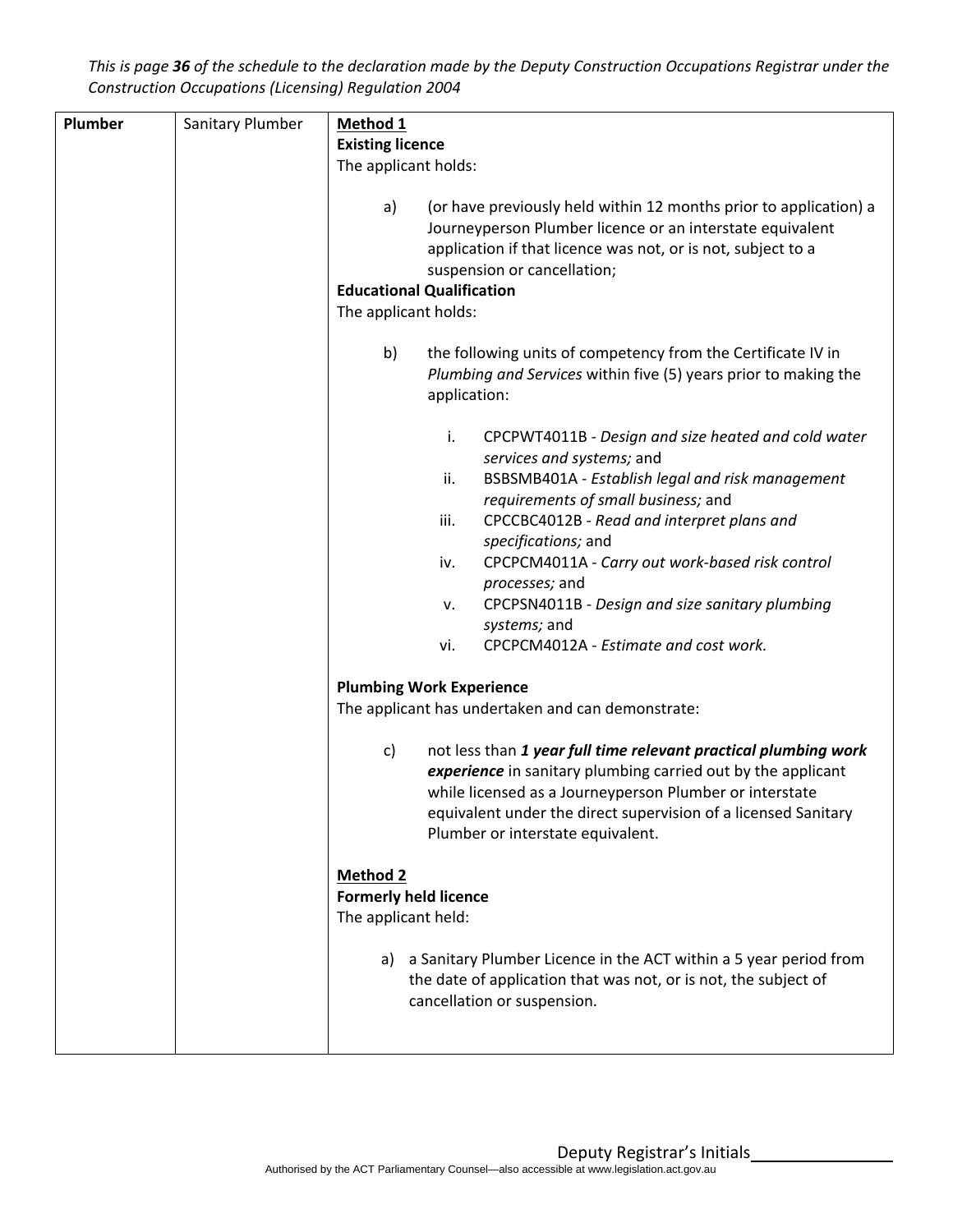This is page 37 of the schedule to the declaration made by the Deputy Construction Occupations Registrar under the *Construction Occupations (Licensing) Regulation 2004*

|  | <b>Water Supply</b><br>Plumber | Method 1<br><b>Existing licence</b>                              |                                                                                                                                                                                                                                                                                                           |
|--|--------------------------------|------------------------------------------------------------------|-----------------------------------------------------------------------------------------------------------------------------------------------------------------------------------------------------------------------------------------------------------------------------------------------------------|
|  |                                | The applicant holds:                                             |                                                                                                                                                                                                                                                                                                           |
|  |                                | a)                                                               | (or have previously held within 12 months prior to application) a<br>Journeyperson Plumber licence or an interstate equivalent<br>application if that licence was not, or is not, subject to a<br>suspension or cancellation;                                                                             |
|  |                                | The applicant holds:                                             | <b>Educational Qualification</b>                                                                                                                                                                                                                                                                          |
|  |                                | b)                                                               | the following units of competency from the Certificate IV in<br>Plumbing and Services within five (5) years prior to making the<br>application:                                                                                                                                                           |
|  |                                |                                                                  | i.<br>CPCPWT4011B - Design and size heated and cold water<br>services and systems; and<br>ii.<br>CPCCBC4012B - Read and interpret plans and<br>specifications;                                                                                                                                            |
|  |                                |                                                                  | <b>Plumbing Work Experience</b>                                                                                                                                                                                                                                                                           |
|  |                                |                                                                  | The applicant has undertaken and can demonstrate:                                                                                                                                                                                                                                                         |
|  |                                | c)                                                               | not less than 1 year full time relevant practical plumbing work<br>experience in water supply plumbing carried out by the applicant<br>while licensed as a Journeyperson Plumber or interstate<br>equivalent under the direct supervision of a licensed Water<br>Supply Plumber or interstate equivalent. |
|  |                                | Method 2<br><b>Formerly held licence</b><br>The applicants held: |                                                                                                                                                                                                                                                                                                           |
|  |                                | a)                                                               | a Water Supply Plumber Licence in the ACT within a 5 year period<br>from the date of application that was not, or is not, the subject of<br>cancellation or suspension.                                                                                                                                   |
|  |                                |                                                                  |                                                                                                                                                                                                                                                                                                           |
|  | Fire Sprinkler Fitter          | Method 1<br><b>Existing licence</b><br>The applicant holds:      |                                                                                                                                                                                                                                                                                                           |
|  |                                | a)                                                               | (or have previously held within 12 months prior to application) a<br>Journeyperson Fire Sprinkler Fitter Licence or an interstate<br>equivalent if that licence was not, or is not, subject to a<br>suspension or cancellation;                                                                           |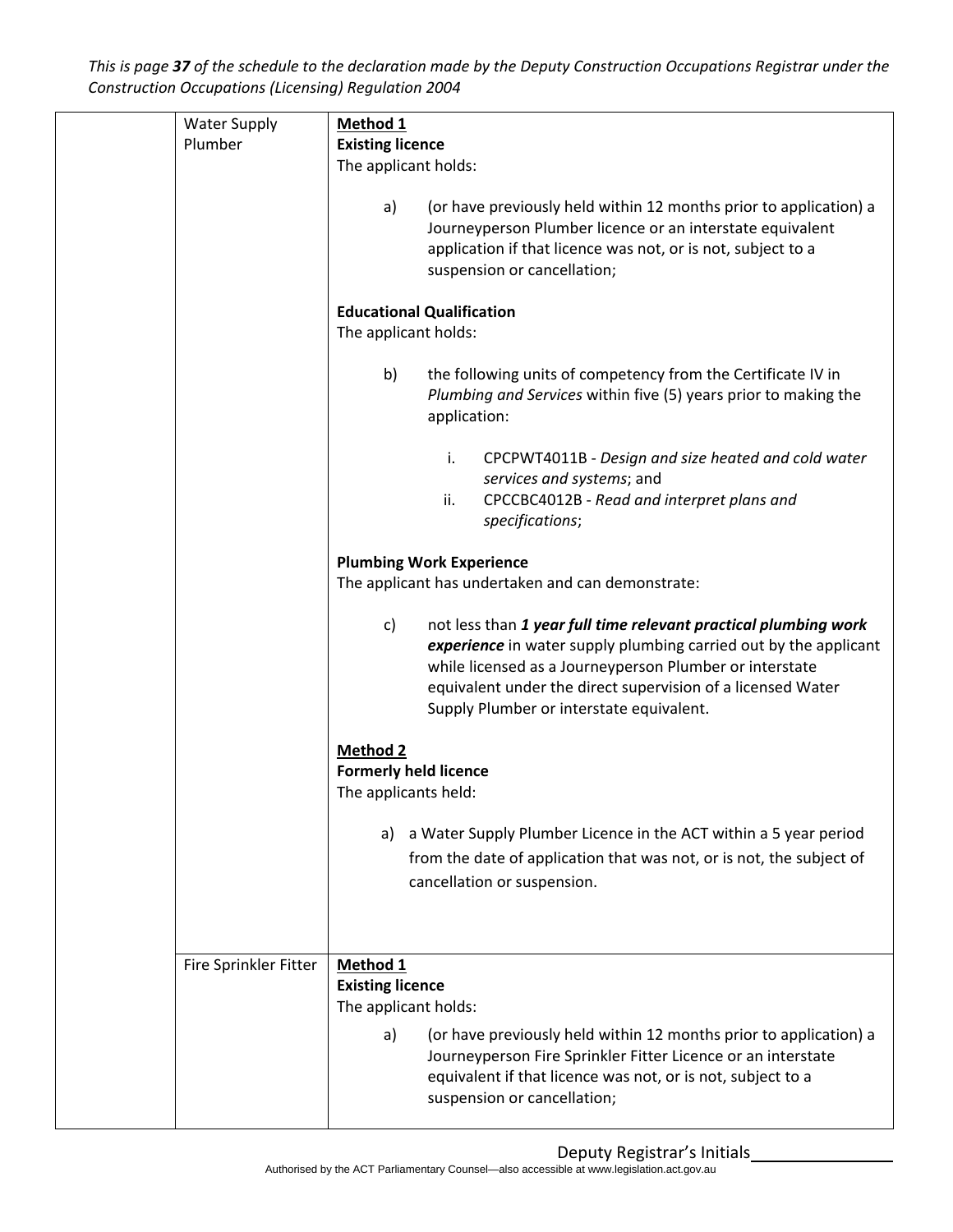This is page 38 of the schedule to the declaration made by the Deputy Construction Occupations Registrar under the *Construction Occupations (Licensing) Regulation 2004*

|                                        | <b>Educational Qualification</b>                                                                                                                                                                                                                                                                                                                                                                                    |
|----------------------------------------|---------------------------------------------------------------------------------------------------------------------------------------------------------------------------------------------------------------------------------------------------------------------------------------------------------------------------------------------------------------------------------------------------------------------|
|                                        | The applicant holds:                                                                                                                                                                                                                                                                                                                                                                                                |
|                                        | b)<br>the following units of competency from the Certificate IV in<br>Plumbing and Services CPC40912 issued within five (5) years prior<br>to making the application:                                                                                                                                                                                                                                               |
|                                        | i.<br>CPCPWT4011B - Design and size heated and cold water<br>services and systems;<br>CPCCBC4012B - Read and interpret plans and<br>ii.<br>specifications;                                                                                                                                                                                                                                                          |
|                                        | <b>Plumbing work experience</b><br>The applicant has undertaken and can demonstrate:                                                                                                                                                                                                                                                                                                                                |
|                                        | have not less than 1 year full time relevant practical plumbing<br>c)<br>work experience in fire sprinkler fitting carried out by the<br>applicant while licensed as a Journeyperson Fire Sprinkler Fitter<br>or interstate equivalent under the direct supervision of a licensed<br>Fire Sprinkler Fitter or interstate equivalent if that licence was<br>not, or is not, subject to a suspension or cancellation. |
|                                        | <b>Method 2</b><br><b>Formerly held licence</b><br>The applicant held:<br>a Fire Sprinkler Licence in the ACT within a 5 year period from the<br>a)<br>date of application that was not, or is not, the subject of<br>cancellation or suspension.                                                                                                                                                                   |
| Journeyperson Fire<br>Sprinkler Fitter | Method 1<br><b>Educational Qualification</b><br>The applicant holds:                                                                                                                                                                                                                                                                                                                                                |
|                                        | a Certificate III in Fire Protection (CPC32813) issued within five (5)<br>a)<br>years prior to making the application.                                                                                                                                                                                                                                                                                              |
|                                        | <b>Method 2</b><br><b>Formerly held licence</b><br>The applicants held:                                                                                                                                                                                                                                                                                                                                             |
|                                        | a Journeyperson Fire Sprinkler Licence in the ACT within a 5 year<br>a)<br>period from the date of application that was not, or is not, the<br>subject of cancellation or suspension.                                                                                                                                                                                                                               |
|                                        |                                                                                                                                                                                                                                                                                                                                                                                                                     |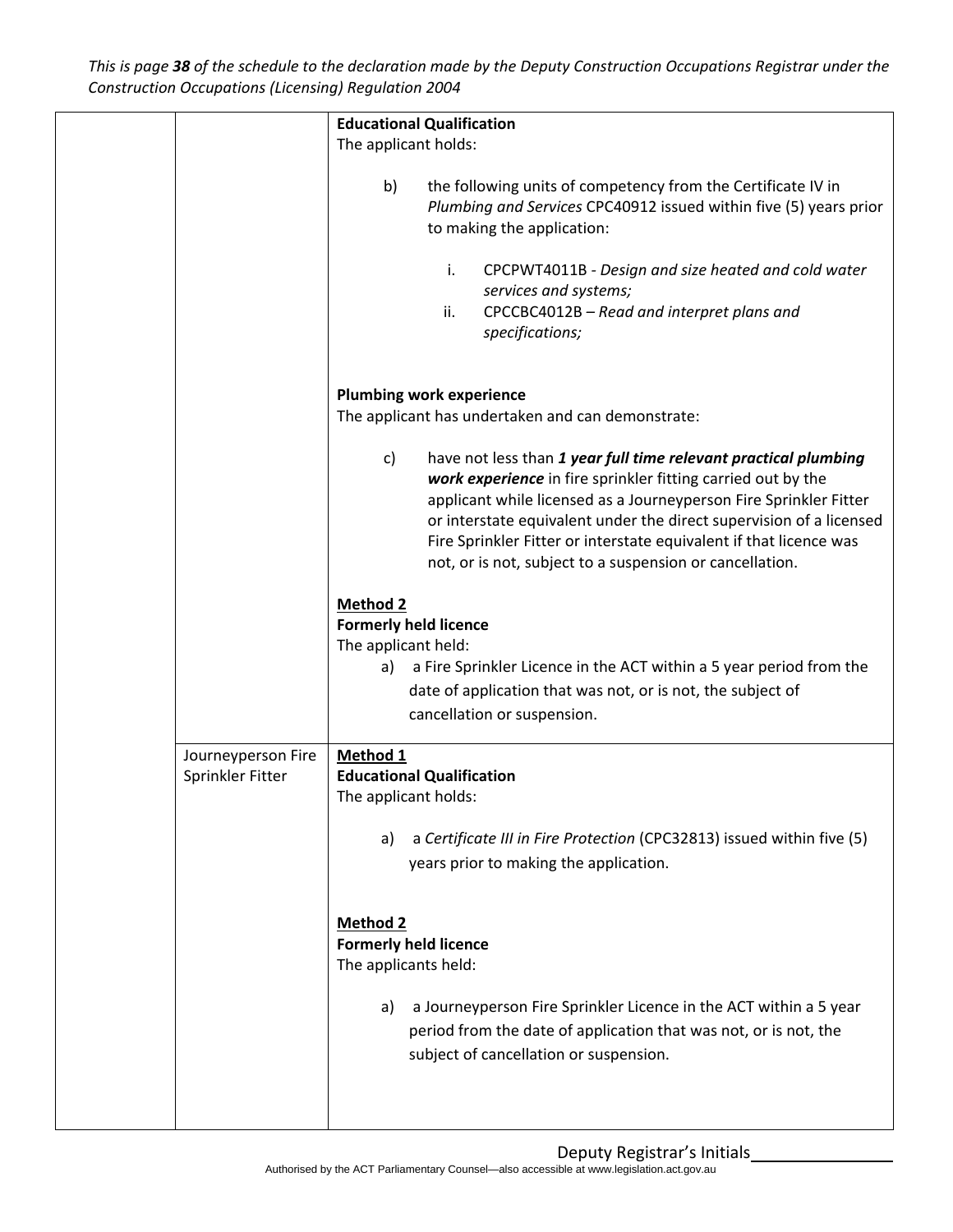This is page 39 of the schedule to the declaration made by the Deputy Construction Occupations Registrar under the *Construction Occupations (Licensing) Regulation 2004*

|                                          | Journeyperson<br>Plumber                                                                                              | Method 1<br><b>Educational Qualification</b>                                                                                                                                                                                                                                                          |
|------------------------------------------|-----------------------------------------------------------------------------------------------------------------------|-------------------------------------------------------------------------------------------------------------------------------------------------------------------------------------------------------------------------------------------------------------------------------------------------------|
|                                          |                                                                                                                       | The applicant holds:                                                                                                                                                                                                                                                                                  |
|                                          |                                                                                                                       | a Certificate III in Plumbing through an apprenticeship with one of the<br>a)<br>following course numbers issued within five (5) years prior to making<br>the application, and the Water Stream, Sanitary Stream and Roofing<br>Stream were completed to attain the qualification:<br>BCP30103;<br>i. |
|                                          |                                                                                                                       | ii.<br>CPC32408;<br>CPC32411;<br>iii.<br>CPC32412;<br>iv.                                                                                                                                                                                                                                             |
|                                          |                                                                                                                       | CPC32413;<br>v.                                                                                                                                                                                                                                                                                       |
|                                          |                                                                                                                       | <b>Method 2</b><br><b>Formerly held licence</b><br>The applicants held:                                                                                                                                                                                                                               |
|                                          |                                                                                                                       | a Journeyperson Plumber Licence or a Water Supply Plumber or<br>a)<br>Sanitary Plumber in the ACT within a 5 year period from the date of<br>application that was not, or is not, the subject of cancellation or<br>suspension.                                                                       |
|                                          | Endorsement<br>under section 31 of<br>the Construction<br><b>Occupations</b><br>(Licensing)<br><b>Regulation 2004</b> | Evidence of the successful completion of a backflow prevention testing course<br>delivered by a Registered Training Organisation.                                                                                                                                                                     |
| <b>Plumbing Plan</b><br><b>Certifier</b> | N/A                                                                                                                   | Method 1<br>Registration                                                                                                                                                                                                                                                                              |
|                                          |                                                                                                                       | The applicant holds:                                                                                                                                                                                                                                                                                  |
|                                          |                                                                                                                       | registration by the Institution of Engineers, Australia on the national<br>a)<br>professional engineers register in the area of practice of "building<br>services"                                                                                                                                    |
|                                          |                                                                                                                       | <b>Educational Qualification</b><br>The applicant holds:                                                                                                                                                                                                                                              |
|                                          |                                                                                                                       | b) statement of competency in hydraulic systems from the Institution of<br>Engineers, Australia; and<br>demonstrated knowledge of AS/NZS 3500 - Plumbing and Drainage.<br>C)                                                                                                                          |
|                                          |                                                                                                                       | <b>Method 2</b><br><b>Existing licence</b><br>The applicant holds:                                                                                                                                                                                                                                    |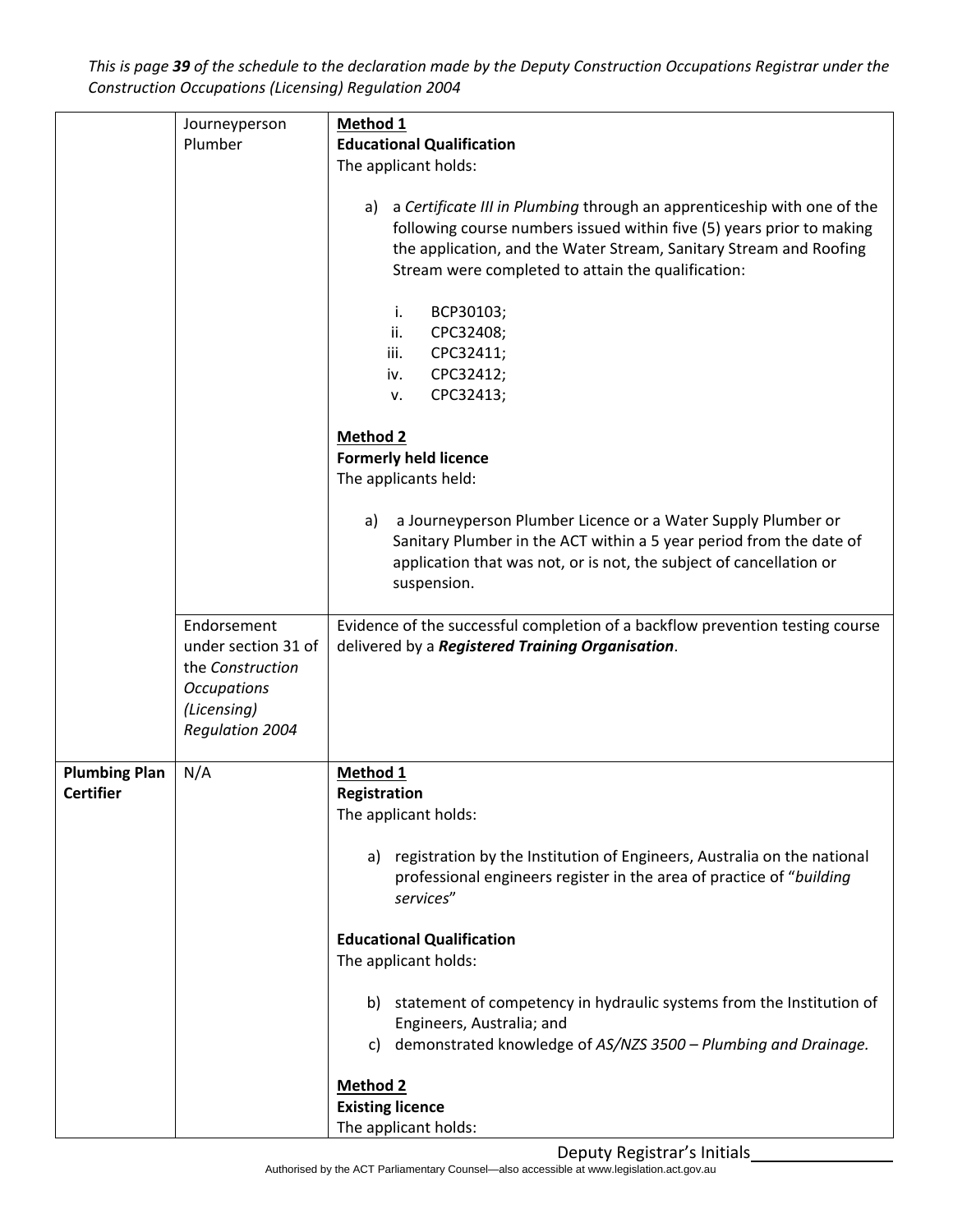This is page 40 of the schedule to the declaration made by the Deputy Construction Occupations Registrar under the *Construction Occupations (Licensing) Regulation 2004*

| <b>Works</b><br><b>Assessor</b> | Class A Works<br>Assessor $-$<br>planning and<br>development | a) a sanitary plumber's licence issued under the Construction<br>Occupations (Licensing) Act 2004; and<br>b) an advanced sanitary drainer's licence issued under the Construction<br>Occupations (Licensing) Act 2004.<br><b>Educational Qualification</b><br>The applicant holds:<br>c) a statement evidencing satisfactory completion of a backflow<br>prevention course offered by a Registered Training Organisation.<br><b>Plumbing and Drainage work experience</b><br>The applicant has undertaken and can demonstrate:<br>after the grant of the licences referred to in (a) and (b), 3 years<br>d)<br>experience as a sanitary plumber or advanced sanitary drainer.<br><b>Method 3</b><br><b>Formerly held licence</b><br>The applicant held:<br>a Plumbing plan certifier licence in the ACT within a 1 year period<br>a)<br>from the date of application that was not, or is not, the subject of<br>cancellation or suspension.<br>Method 1<br><b>Certification</b><br>The applicant holds:<br>certification as a Certified Practicing Planner by the Planning Institute<br>a) |
|---------------------------------|--------------------------------------------------------------|--------------------------------------------------------------------------------------------------------------------------------------------------------------------------------------------------------------------------------------------------------------------------------------------------------------------------------------------------------------------------------------------------------------------------------------------------------------------------------------------------------------------------------------------------------------------------------------------------------------------------------------------------------------------------------------------------------------------------------------------------------------------------------------------------------------------------------------------------------------------------------------------------------------------------------------------------------------------------------------------------------------------------------------------------------------------------------------------|
|                                 |                                                              | of Australia.<br><b>Method 2</b><br>Registration<br>The applicant holds:<br>registration by the Institution of Engineers Australia on the national<br>a)<br>professional engineers register in the area of practice of "principal<br>certifier-building (ACT)".<br>Method 3<br><b>Accreditation</b><br>The applicant holds:<br>accreditation as a building surveyor by the Australian Institute of<br>a)<br><b>Building Surveyors.</b>                                                                                                                                                                                                                                                                                                                                                                                                                                                                                                                                                                                                                                                     |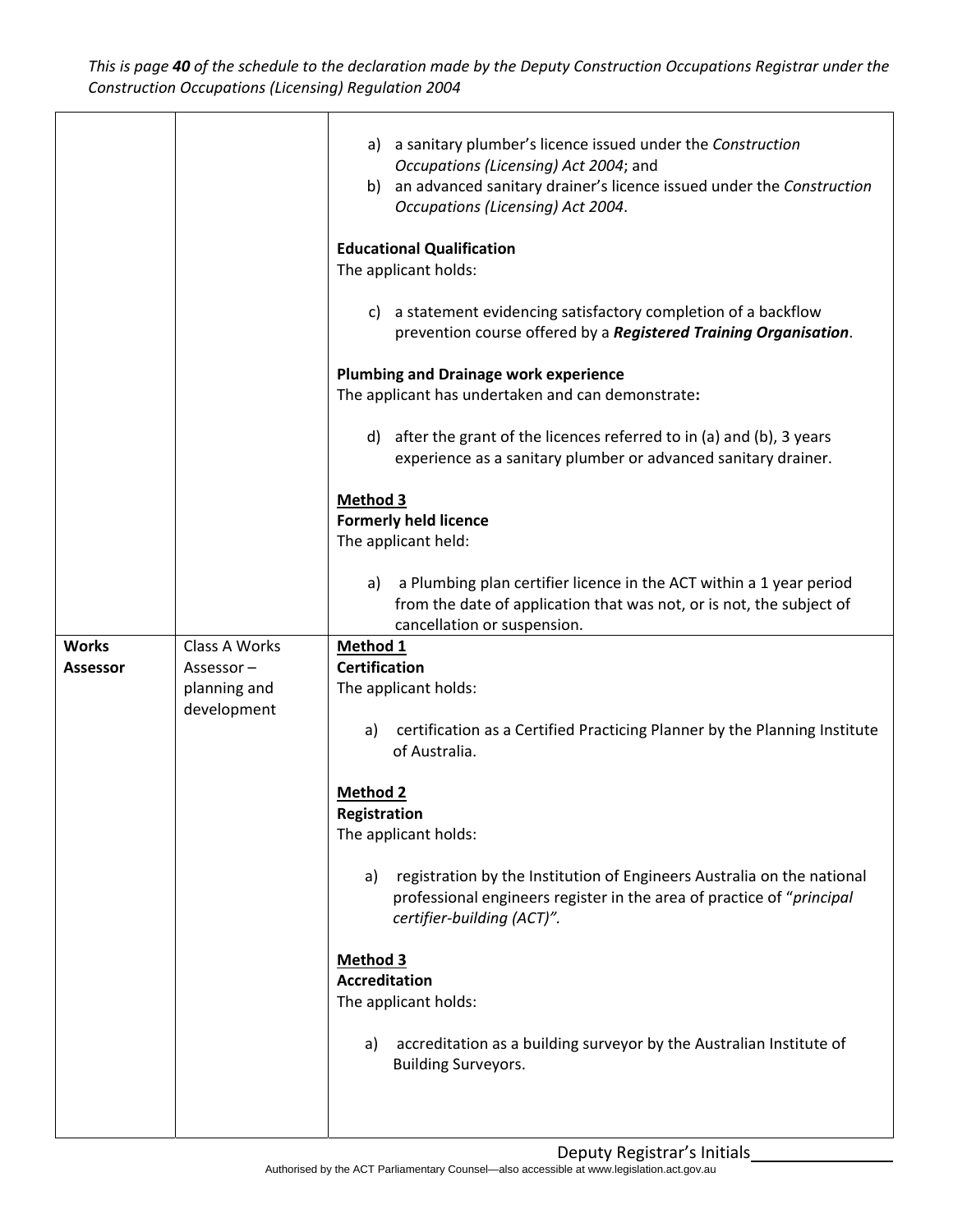This is page 41 of the schedule to the declaration made by the Deputy Construction Occupations Registrar under the *Construction Occupations (Licensing) Regulation 2004*

|                 | Method 4                                                                    |
|-----------------|-----------------------------------------------------------------------------|
|                 | <b>Formerly held licence</b>                                                |
|                 | The applicant held:                                                         |
|                 | a Class A Works Assessor - planning and development licence in the<br>a)    |
|                 | ACT within a 1 year period from the date of application that was not,       |
|                 | or is not, the subject of cancellation or suspension.                       |
|                 |                                                                             |
| Class B Works   | Method 1                                                                    |
| Assessor-       | Membership                                                                  |
| planning and    | The applicant is:                                                           |
| development     |                                                                             |
|                 | a member of the Planning Institute of Australia.<br>a)                      |
|                 |                                                                             |
|                 | Method 2                                                                    |
|                 | <b>Accreditation</b>                                                        |
|                 | The applicant holds:                                                        |
|                 |                                                                             |
|                 | accreditation as an assistant building surveyor by the Australian<br>a)     |
|                 | Institute of Building Surveyors.                                            |
|                 |                                                                             |
|                 | Method 3                                                                    |
|                 | <b>Formerly held licence</b>                                                |
|                 | The applicant held:                                                         |
|                 |                                                                             |
|                 | a Class B Works Assessor - planning and development licence in the<br>a)    |
|                 | ACT within a 1 year period from the date of application that was not,       |
|                 | or is not, the subject of cancellation or suspension.                       |
|                 |                                                                             |
| Works Assessor- | Method 1                                                                    |
| unit title      | <b>Registration(s)</b>                                                      |
|                 | The applicant holds:                                                        |
|                 |                                                                             |
|                 | registration with the National Engineering Registration Board in the<br>a)  |
|                 | engineering practice of either "civil" or "structural"; or                  |
|                 | b) registration as an Architect with an Architect Board in any Australian   |
|                 | jurisdiction; or                                                            |
|                 | registration as a Land Surveyor in any Australian jurisdiction; or<br>C)    |
|                 | d) registration as a Registered Landscape Architect with the Australian     |
|                 | Institute of Landscape Architects.                                          |
|                 |                                                                             |
|                 | <b>Method 2</b>                                                             |
|                 | Eligible for higher class                                                   |
|                 | The applicant is:                                                           |
|                 |                                                                             |
|                 | eligible for a class A Works Assessor - planning and development or B<br>a) |
|                 | Works Assessor - planning and development.                                  |
|                 |                                                                             |
|                 |                                                                             |
|                 |                                                                             |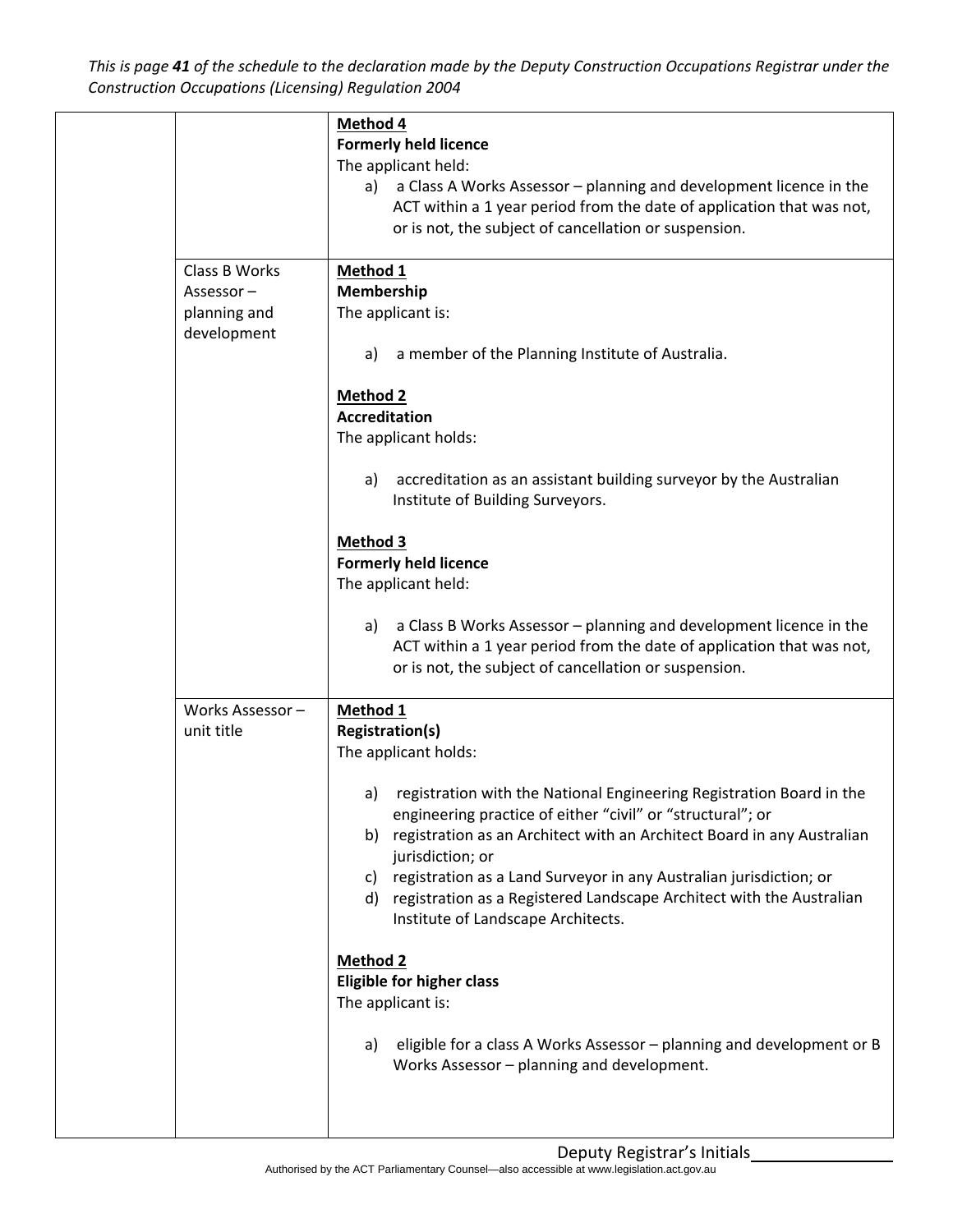This is page 42 of the schedule to the declaration made by the Deputy Construction Occupations Registrar under the *Construction Occupations (Licensing) Regulation 2004*

| <b>Method 3</b>                                                                                                                                                                                                                                                                                                          |
|--------------------------------------------------------------------------------------------------------------------------------------------------------------------------------------------------------------------------------------------------------------------------------------------------------------------------|
| <b>Formerly held licence</b>                                                                                                                                                                                                                                                                                             |
| The applicant held:                                                                                                                                                                                                                                                                                                      |
| a Works Assessor - unit title licence or a Class A Works Assessor -<br>a)<br>planning and development licence or a Class B Works Assessor -<br>planning and development licence in the ACT within a 1 year period<br>from the date of application that was not, or is not, the subject of<br>cancellation or suspension. |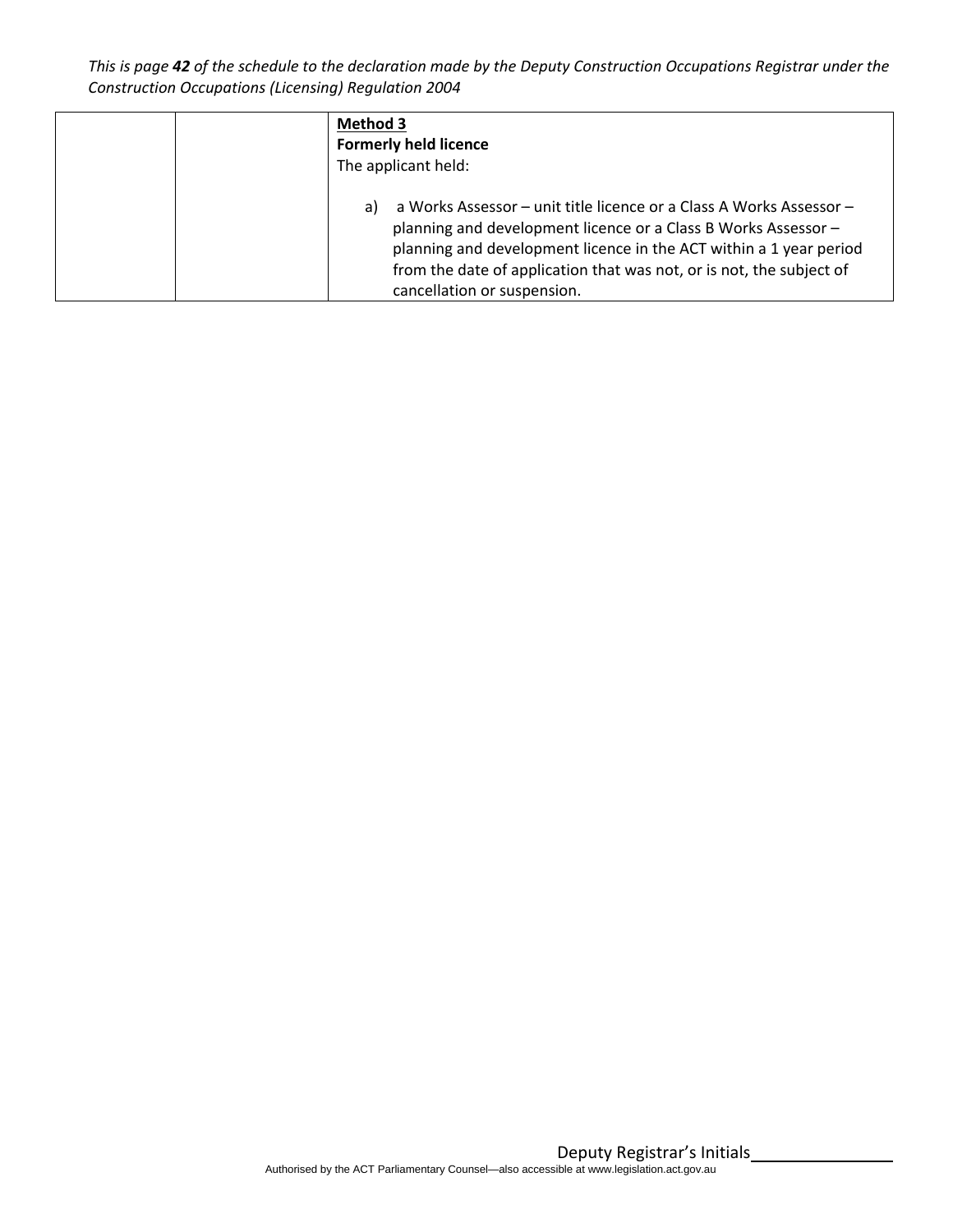# *This is page 43 of the schedule to the declaration made by the Deputy Registrar under the Construction Occupations (Licensing) Regulation 2004*

#### **Dictionary**

*1 year full time* means 1,825 hours undertaken over a period of not less than one year.

*2 years full time* means 3,650 hours undertaken over a period of not less than two years.

*3 years full time* means 5,472 hours undertaken over a period of not less than three years.

*Basic building work* as defined under section 10 of the *Building Act 2004.*

*Building Technology* means undertaking or supervising manual building work of the type identified in column 2 under schedule 3

*Building work experience* means:

- 1. The mandatory building work experience requirements identified in schedule 2 for the relevant class of licence applied for; and
- 2. *Building technology* that equates to not less than 1,825 hours of the *2 years full time* or 2,736 hours of the *3 years full time* and that is in relation to building projects that are relevant to the class of licence applied for as identified in column 1 in schedule 2.

*Building work experience* does not include:

- 1. Experience obtained while performing unlawful work, including, but not limited to, work without a building approval, when a building approval is required;
- 2. Experience that has not been *independently verified*.
- 3. Quantity surveying, designing, drafting or off‐site fabrication.
- 4. Experience obtained more than five years previous to the date of licence application.

*Commencement notice* as described under section 37 of the *Building Act 2004* or the interstate equivalent.

*Competent person* means the licensed builder that was appointed as the builder and nominee on the *commencement notice* and was responsible for supervising the building work relevant to applicant's experience. A *competent person* does not include the building surveyor, architect or engineer for the project where the building work has been undertaken.

*Independently verified* means verification by a *competent person* who was responsible for the supervision of the *building work experience* being undertaken by the applicant. The verification must attest to the extent, quality, relevance and recency of the building work undertaken. The verification must detail the experience including confirming the number of hours and the *building work experience* undertaken by the applicant.

*Registered Training Organisation* means a training provider registered by ASQA or a state regulator, to deliver vocational education and training services.

*Relevant practical drainage work experience* means drainage work, as defined under the *Water and Sewerage Act 2000*, in the scope of work relevant to the class of licence being applied for.

*Relevant practical gasfitting work experience* means gasfitting work, as defined under the *Gas Safety Act 2000*, in the scope of work relevant to the class of licence being applied for.

*Relevant practical gas appliance work experience* means gas appliance work as defined under the *Gas Safety Act 2000.*

*Relevant practical plumbing work experience* means plumbing work, as defined under the *Water and Sewerage Act 2000*, in the scope of work relevant to the class of licence being applied for.

*Sanitary plumbing work* as defined under the *Water and Sewerage Act 2000.*

*Specialist building work* as defined under section 9 of the *Building Act 2004.*

*Unconditional* means not subject to a condition imposed by the Registrar.

*Water supply plumbing work* as defined under the *Water and Sewerage Act 2000.*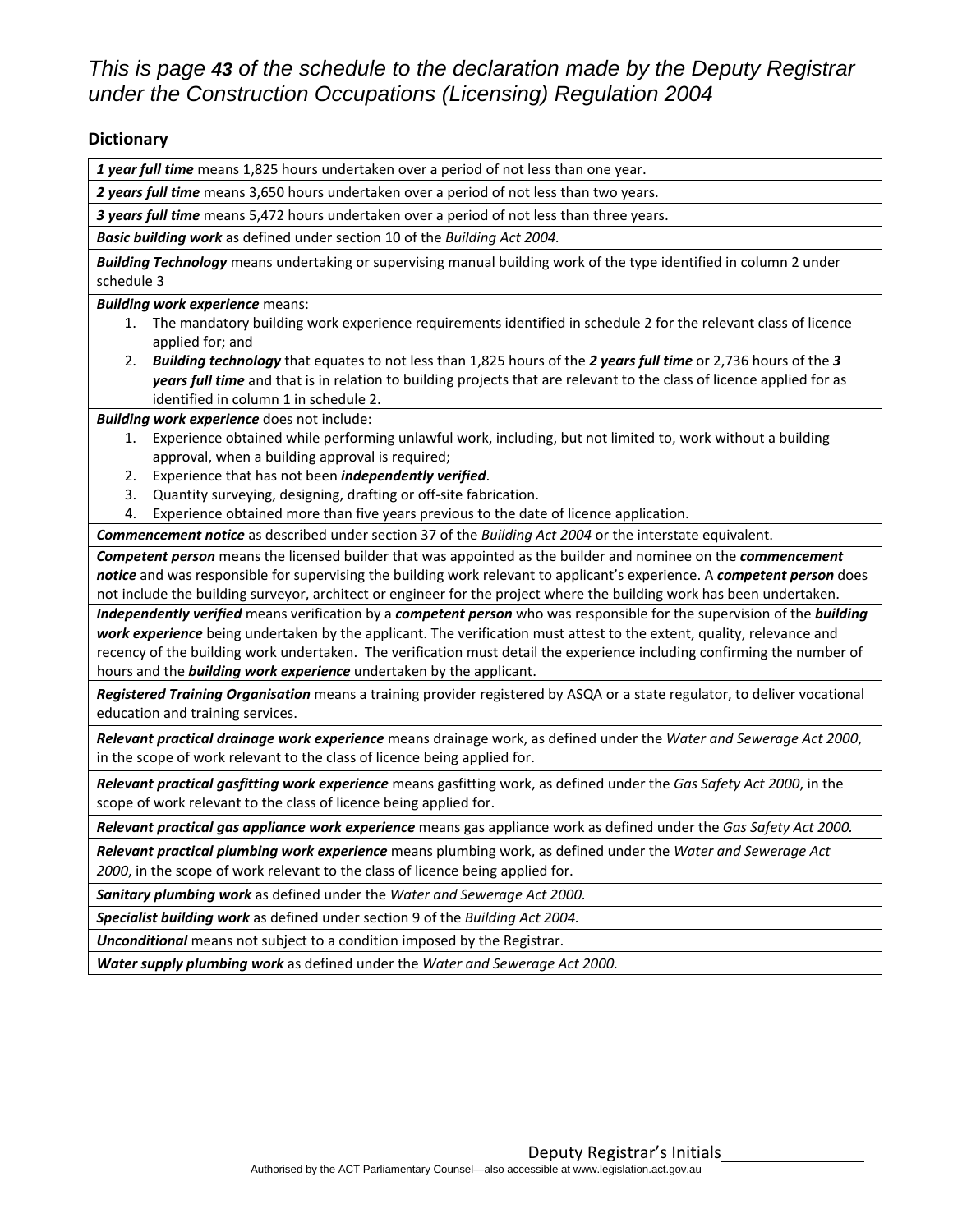This is page 44 of the schedule to the declaration made by the Deputy Construction Occupations Registrar under *the Construction Occupations (Licensing) Regulation 2004*

# **Schedule 2 – Mandatory building work experience requirements**

| Column 1 - Class of                       | <b>Column 2 Standards of competency</b>                                             |
|-------------------------------------------|-------------------------------------------------------------------------------------|
| licence                                   |                                                                                     |
| <b>Class A Builder</b>                    | 1. Apply legal requirements, building codes and standards to the construction       |
| Standards of                              | process                                                                             |
| competency to be                          | 2. Construction Management including:                                               |
| demonstrated in                           | Identify and produce estimated costs for building and construction<br>a.            |
| relation to building                      | projects                                                                            |
| projects that are<br>greater than 3       | Produce labour and material schedules for ordering<br>b.                            |
| storeys in height and                     | Plan building or construction work<br>c.                                            |
| are class 1, 2, 3, 4, 5,                  | Select and manage building and construction contractors<br>d.                       |
| 6, 7, 8, 9 and 10 and                     | Establish, maintain and review contract administration procedures and<br>e.         |
| include type A                            | frameworks                                                                          |
| construction under                        | f.<br>Manage the procurement and acquisition of resources for building or           |
| the Building Code of                      | construction projects                                                               |
| Australia, excluding                      | 3. Structural principles                                                            |
| basic building work;<br>and specialist    | <b>Building Technology</b><br>4.                                                    |
| building work.                            | Read and interpret plans and specifications<br>5.                                   |
|                                           | Develop, plan and implement an appropriate building or construction planning<br>6.  |
|                                           | process                                                                             |
|                                           | Quality assurance processes and verification of building or construction work<br>7. |
|                                           |                                                                                     |
| <b>Class B Builder</b>                    | 1. Apply legal requirements, building codes and standards to the construction       |
| Standards of                              | process                                                                             |
| Competency to be                          | 2. Construction Management including:                                               |
| demonstrated in                           | Identify and produce estimated costs for building and construction<br>a.            |
| relation to building<br>projects that are | projects                                                                            |
| greater than 2                            | Produce labour and material schedules for ordering<br>b.                            |
| storeys and up to                         | Plan building or construction work<br>c.                                            |
| three storeys in                          | Select and manage building and construction contractors<br>d.                       |
| height and are class                      | Establish, maintain and review contract administration procedures and               |
| 1, 2, 3, 4, 5, 6, 7, 8, 9                 | frameworks                                                                          |
| and 10 under the                          | f.<br>Manage the procurement and acquisition of resources for building or           |
| <b>Building Code of</b><br>Australia.     | construction projects                                                               |
| Excluding basic                           | Structural principles<br>3.                                                         |
| building work; and                        | <b>Building Technology</b><br>4.                                                    |
| specialist building                       | Read and interpret plans and specifications<br>5.                                   |
| work.                                     | Develop, plan and implement an appropriate building or construction planning<br>6.  |
|                                           | process                                                                             |
|                                           | 7. Quality assurance processes and verification of building or construction work    |
|                                           |                                                                                     |

Applicants must demonstrate experience against each of the standards of competency.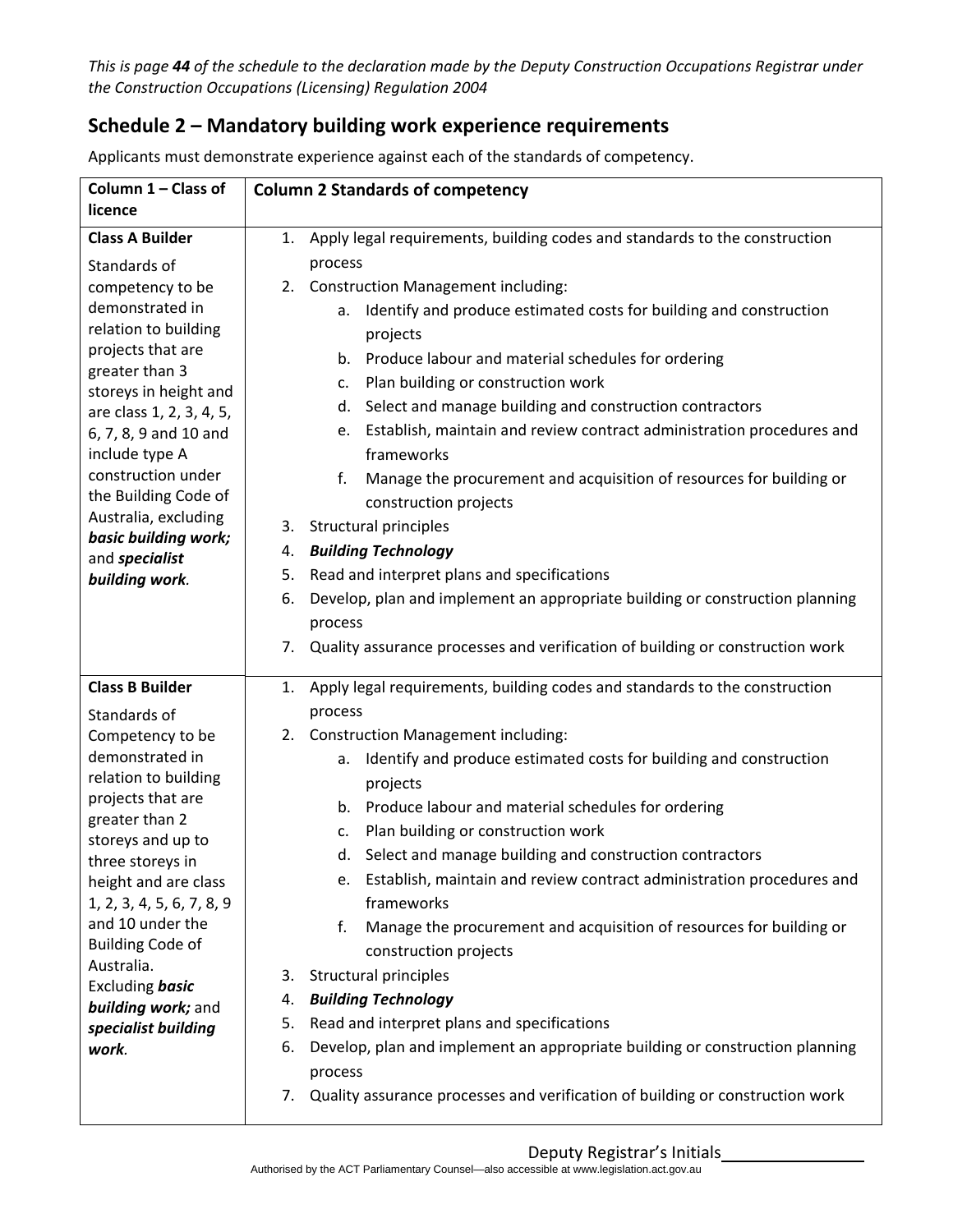This is page 45 of the schedule to the declaration made by the Deputy Construction Occupations Registrar under *the Construction Occupations (Licensing) Regulation 2004*

| <b>Class C Builder</b>                  | 1. | Apply legal requirements, building codes and standards to the construction               |
|-----------------------------------------|----|------------------------------------------------------------------------------------------|
| Standards of                            |    | process                                                                                  |
| Competency to be                        |    | 2. Construction Management including:                                                    |
| demonstrated in                         |    | Identify and produce estimated costs for building and construction<br>a.                 |
| relation to building                    |    | projects                                                                                 |
| projects that are<br>2 storeys or lower |    | Produce labour and material schedules for ordering<br>b.                                 |
| and are class 1, 2, 10                  |    | Plan building or construction work<br>c.                                                 |
| under the Building                      |    | Select and manage building and construction contractors<br>d.                            |
| Code of Australia.                      |    | Establish, maintain and review contract administration procedures and<br>е.              |
| Excluding <b>basic</b>                  |    | frameworks                                                                               |
| building work; and                      |    | f.<br>Manage the procurement and acquisition of resources for building or                |
| specialist building                     |    | construction projects                                                                    |
| work.                                   |    | 3. Structural principles                                                                 |
|                                         |    | 4. Building Technology                                                                   |
|                                         | 5. | Read and interpret plans and specifications                                              |
|                                         | 6. | Develop, plan and implement an appropriate building or construction planning             |
|                                         |    | process                                                                                  |
|                                         | 7. | Quality assurance processes and verification of building or construction work            |
|                                         |    |                                                                                          |
| <b>Class D Builder</b>                  | 1. | Apply legal requirements, building codes and standards to the construction               |
| Standards of                            |    | process                                                                                  |
| Competency to be                        |    | 2. Construction Management including:                                                    |
| demonstrated in                         |    | Identify and produce estimated costs for building and construction<br>a.                 |
| relation to <b>basic</b>                |    | projects                                                                                 |
| building work.                          |    | Produce labour and material schedules for ordering<br>b.                                 |
| Excluding specialist                    |    | Plan building or construction work<br>c.                                                 |
| building work.                          |    | Select and manage building and construction contractors<br>d.                            |
|                                         |    | Establish, maintain and review contract administration procedures and<br>e.              |
|                                         |    | frameworks                                                                               |
|                                         |    | Manage the procurement and acquisition of resources for building or                      |
|                                         |    | construction projects                                                                    |
|                                         | 3. | <b>Structural principles</b>                                                             |
|                                         | 4. | <b>Building Technology</b>                                                               |
|                                         | 5. | Read and interpret plans and specifications                                              |
|                                         | 6. | Develop, plan and implement an appropriate building or construction planning             |
|                                         |    | process<br>Quality assurance processes and verification of building or construction work |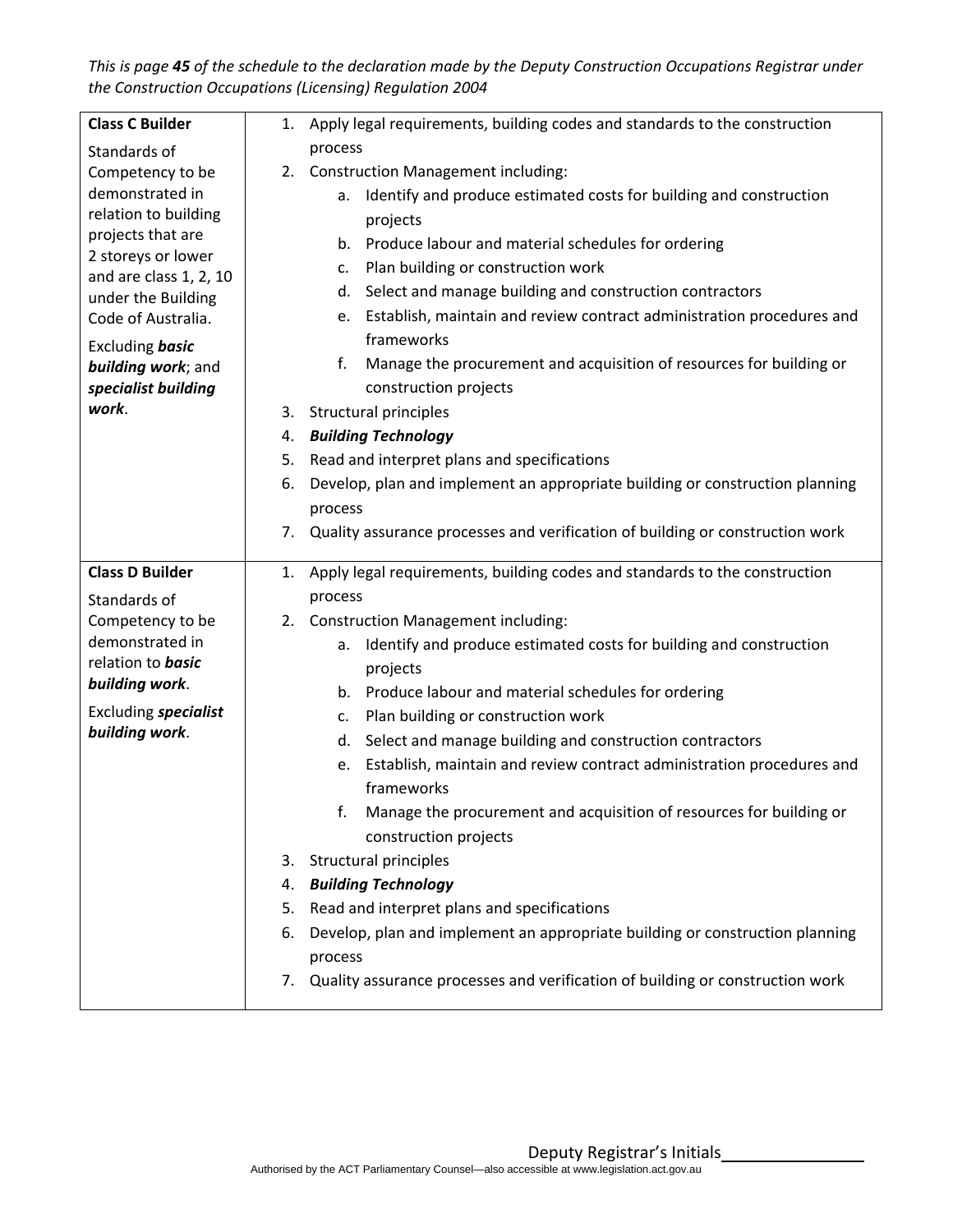This is page 46 of the schedule to the declaration made by the Deputy Construction Occupations Registrar under *the Construction Occupations (Licensing) Regulation 2004*

# **Schedule 3 – Building technology**

This list is not exhaustive and is provided in order to advise applicants of the type of *building technology* an applicant must demonstrate. For a class A, class B or class C builder licence the applicant must demonstrate experience in more than 20 of the areas listed in column 2. For a class D builder licence the applicant must demonstrate experience in more than 8 of the areas listed in column 2.

| Column 1       | Column <sub>2</sub>                                                                                                  |
|----------------|----------------------------------------------------------------------------------------------------------------------|
| Class A, B & C | Measure and calculate<br>$\bullet$                                                                                   |
| <b>Builder</b> | Establish and implement site set-out                                                                                 |
|                | Excavate land                                                                                                        |
|                | Levelling operations                                                                                                 |
|                | Concreting works<br>٠                                                                                                |
|                | Place and fix reinforcement materials                                                                                |
|                | Erect and dismantle formwork for footings and slabs                                                                  |
|                | Erect and dismantle formwork/false work for stairs, ramps, suspended slabs,<br>$\bullet$<br>columns, beams and walls |
|                | <b>Construct bulkheads</b>                                                                                           |
|                | Install timber/concrete stumps                                                                                       |
|                | Construct sub-floor and second floor framing                                                                         |
|                | Install timber/manufactured flooring such as tongue and groove, sheet and<br>parquetry                               |
|                | Construct wall and ceiling frames including pre-fabricated systems<br>$\bullet$                                      |
|                | Construct/install pitched, flat, cathedral style timber roofs<br>٠                                                   |
|                | Erect roof trusses and roof battens                                                                                  |
|                | Construct eaves, fascias and barges<br>$\bullet$                                                                     |
|                | Construct and install timer external and internal stairs, steps, landings, handrails<br>and balustrades              |
|                | Install exterior claddings such as weatherboards, manufactured boards, sheeting<br>and eaves lining                  |
|                | Install interior claddings/linings such as timber, plywood, manufactured sheets<br>Assemble partitions               |
|                | Install underlay sheeting for tiles<br>٠                                                                             |
|                | Install architraves, skirting boards, moulding, trims and the like                                                   |
|                | Set out and install/replace/assemble windows and doors                                                               |
|                | Install reflective foil to walls and roofs/vapour barriers under slab membranes<br>$\bullet$                         |
|                | Install flooring systems                                                                                             |
|                | Frame and fit wet area fixtures                                                                                      |
|                | Install trench support                                                                                               |
|                | Mix, test, place, finish and cure concrete                                                                           |
|                | Repair, rectify and resurface concrete                                                                               |
|                | Construct tilt panels                                                                                                |